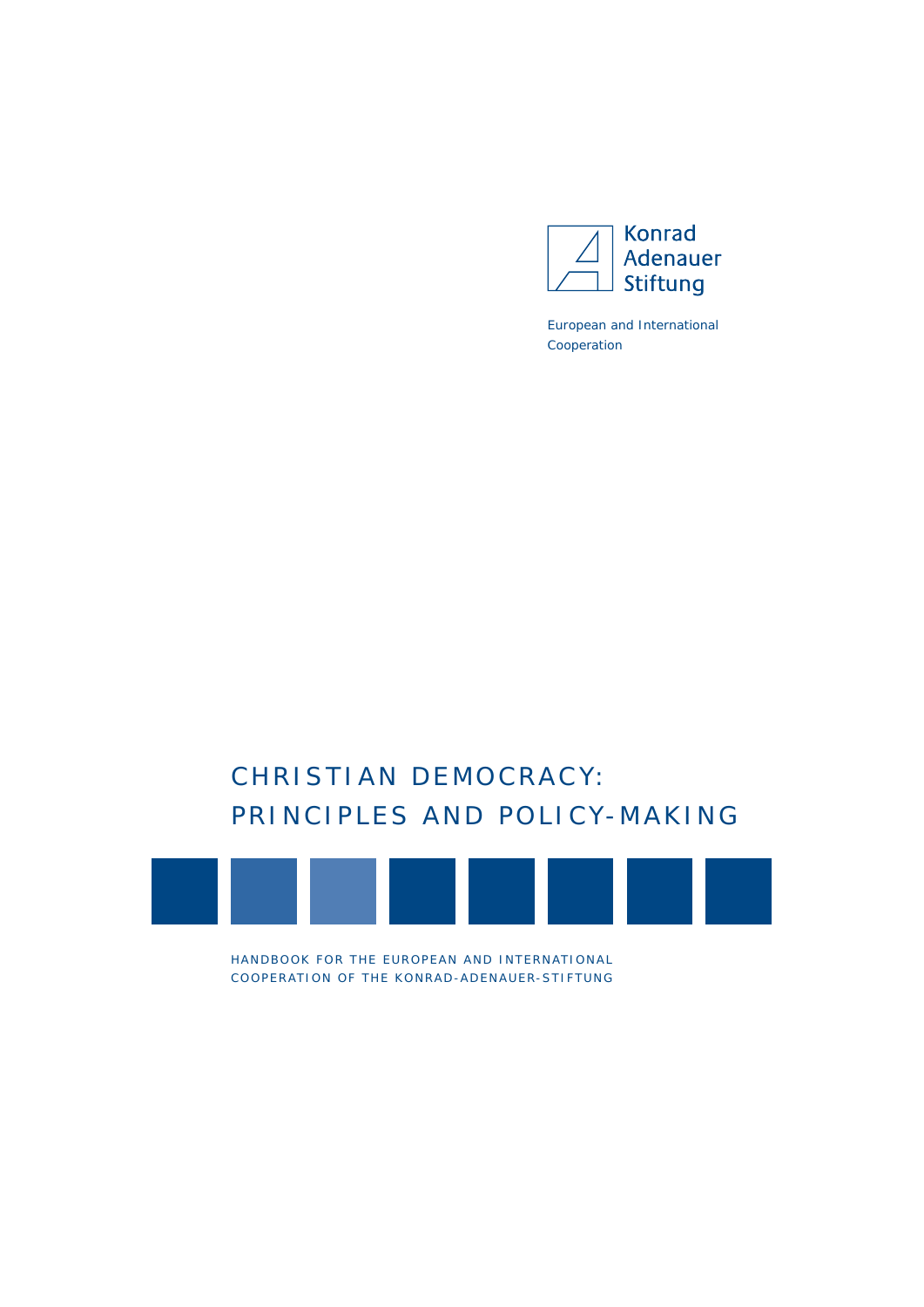**Publisher** Konrad-Adenauer-Stiftung e.V. D-10907 Berlin

#### **Concept**

Katja Plate, director of the Representative Office of KAS in Italy Karsten Grabow, coordinator for political analysis and party research of KAS

### **Editor**

Karsten Grabow E-Mail: Karsten.Grabow@kas.de Tel.: +49 (0)30 26996 3246

# **Assistants**

Tim Kallweit, Isabel von Griesheim

#### **Authors**

Nino Galetti (3.4) Karsten Grabow (chapter 1; chapter 2 with Manfred Agethen, Rudolf Uertz and Reinhard Willig; 3.1 and 3.2 with Matthias Schäfer) David Jonathan Grunwald (4.2) Christine Henry-Huthmacher (3.3) Tim Kallweit, Christopher Beckmann (4.1; 4.3-4.7) Patrick Keller and Anika Wirtz (3.5) Helmut Reifeld (3.6) Wolfgang Stock (4.8)

#### **Expert Advice**

Christopher Beckmann Prof. Dr. Hanns Jürgen Küsters Frank Spengler Prof. Dr. Hans-Joachim Veen Prof. Dr. Bernhard Vogel, Prime Minister (retired) Klaus Weigelt

#### **www.kas.de**

*© 2011, Konrad-Adenauer-Stiftung e.V., Sankt Augustin/Berlin*

*All rights reserved. No part of this book may be reproduced or utilised in any form or by any means, electronically or mechanically, without written permission of the publisher.*

*The title of the original edition (published in 2010) was*  Christliche Demokratie: Grundsätze und Politikgestaltung*.*

*Translation: Rentzow & Vasu Consulting, Singapore, April 2011. Layout: SWITSCH Kommunikationsdesign, Köln.*

*This publication was printed with financial support of the Federal Republic of Germany. Printed in Germany.*

*ISBN 978-3-942775-30-4*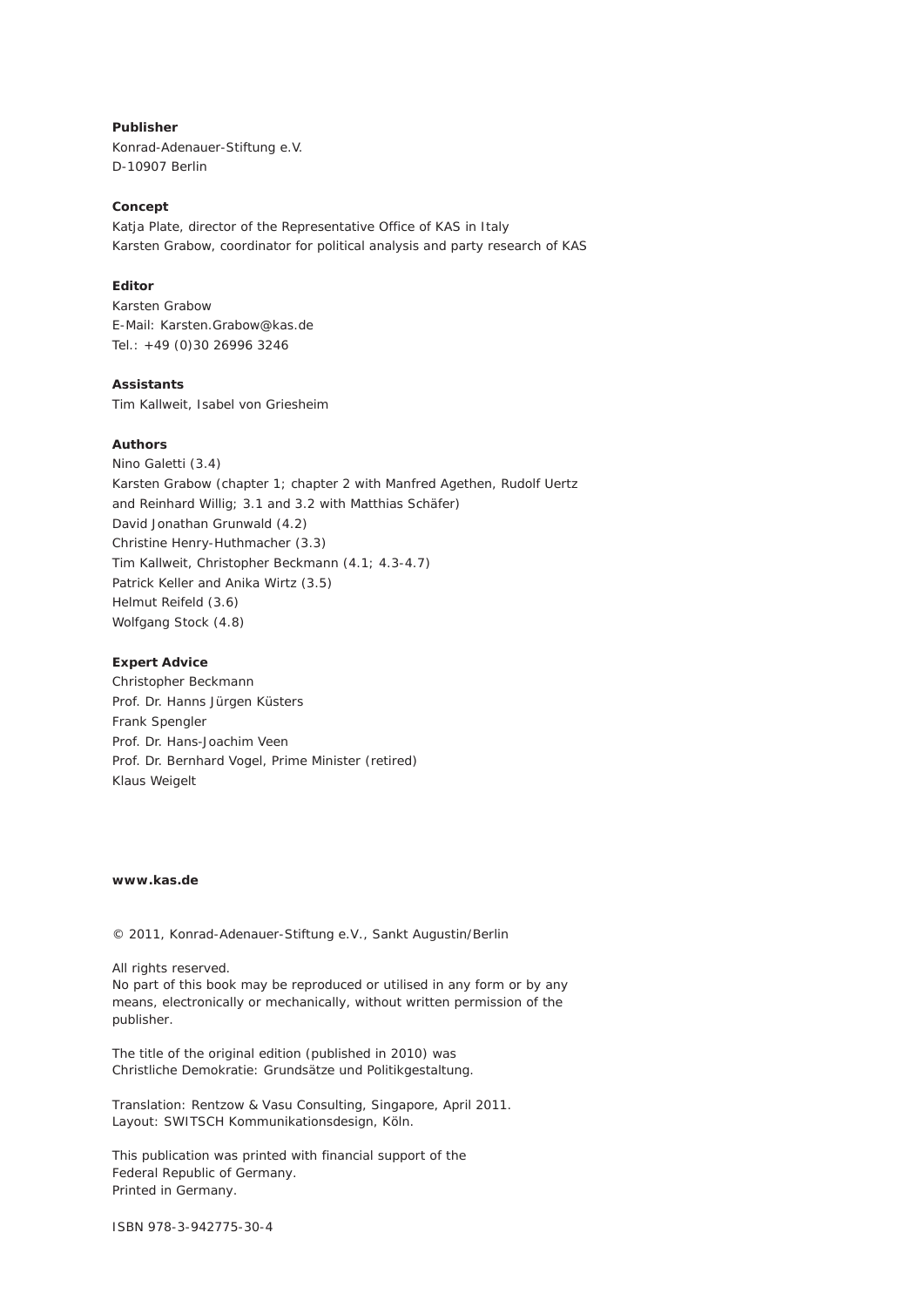# TABLE OF CONTENTS

# 5 | PREFACE

# 7 | 1. WHAT IS CHRISTIAN DEMOCRACY?

#### [13](#page-10-0)| 2. HISTORICAL DEVELOPMENTS OF CHRISTIAN DEMOCRACY in europe 2.1 Christian-Democratic Theory and Politics of the Interwar Period.........16

| 2.1 Christian-Democratic Theory and Politics of the Interwar Period16 |  |
|-----------------------------------------------------------------------|--|
|                                                                       |  |

#### [24|](#page-21-0) 3. CONTEMPORARY CHRISTIAN DEMOCRATIC POLITICS: SELECTED POLICY AREAS

| 3.6 International Solidarity and Development Cooperation 31 |  |
|-------------------------------------------------------------|--|

### [34|](#page-30-0) 4. OUTSTANDING EUROPEAN CHRISTIAN DEMOCRATS

[46|](#page-43-0) 5. BIBLIOGRAPHY AND FURTHER READING

[48|](#page-45-0) authors and expert advisors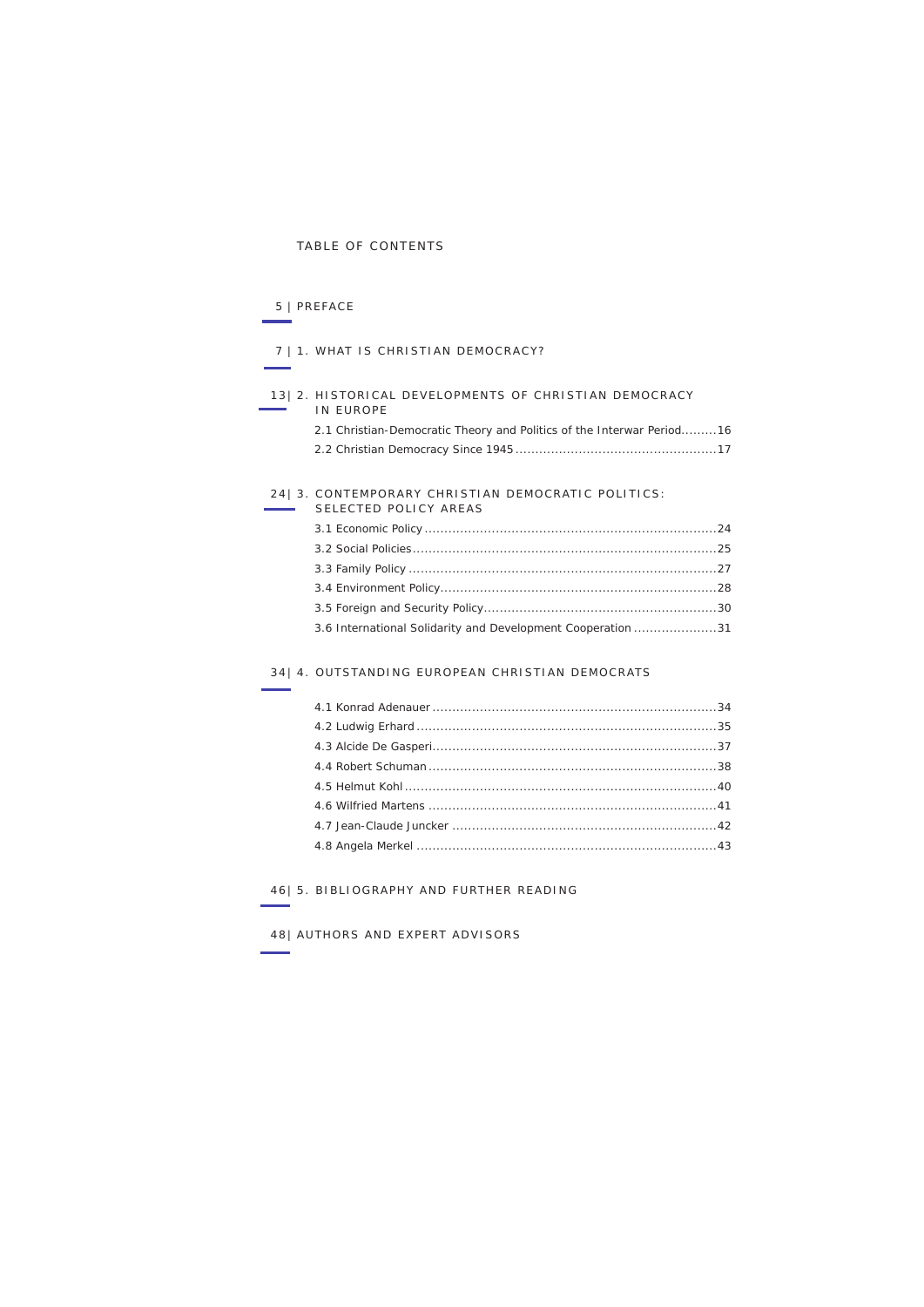#### <span id="page-3-0"></span>Pre face

For decades Christian Democratic parties shaped the politics of numerous European countries while also playing a major role in initiating and shaping the European integration process. Named after the first chancellor of the Federal Republic of Germany in 1964, the Konrad-Adenauer-Stiftung (KAS) is intimately tied to the values of Christian Democracy. Our founding belief is the Christian understanding of man as a creation of God – a creation of equal individuals who, while imperfect, should be treated with dignity. On the basis of this principle, the Konrad-Adenauer-Stiftung has been advocating the advancement of freedom, democracy, the rule of law and the principles of the social market economic model across Germany, Europe and the entire world.

Yet, it cannot be the goal of international cooperation to simply export ready-made concepts such as democracy and the social market economic model to our partner countries. Instead, the chief international commitment of the KAS is to contribute towards the advancement and entrenchment of democracy and its basic values in close cooperation with our local partners. Meaningful policy-making is anchored to and informed by the values of Christian Democracy. In particular, the social market economic model has a sterling history with a proven track record of contributing towards surmounting financial and economic crises while supporting sustainable development in our partner countries.

This brochure provides an historical overview of Christian Democracy, its values and also outlines Christian Democratic positions on selected policy areas. A list of biographical data of important European Christian Democrats is also provided at the end of this handbook. It is the result of the work of several departments of the KAS. It will be of value to the foundation's field offices abroad by providing ideas, values and policy approaches for international project work.

I would like to thank all staff members of the Konrad-Adenauer-Stiftung who have contributed to this publication. I am especially grateful to Professor Dr. Hans-Joachim Veen, former research director of the KAS and now director of the Stiftung Ettersberg in Weimar, and to Professor Dr. Wolfgang Stock, managing director of media and PR consultancy Convincet GmbH for their contributions.

Johal Wables,

*Dr. Gerhard Wahlers Deputy Secretary-General of the Konrad-Adenauer-Stiftung*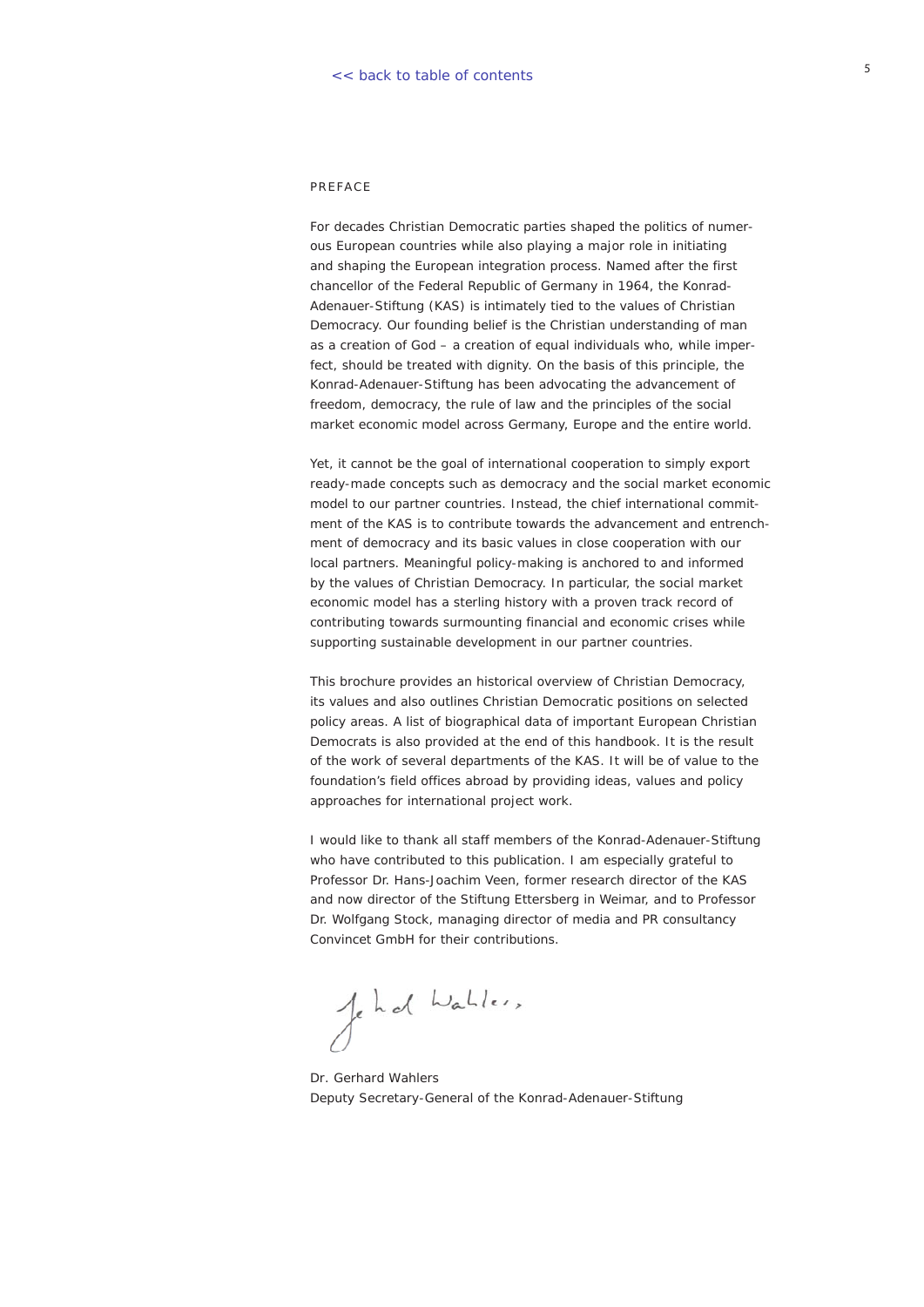# <span id="page-4-0"></span>1. WHAT IS CHRISTIAN DEMOCRACY?

Christian Democracy is a political movement that originated in Europe – specifically in the countries of Belgium, Germany, France, Italy, the Netherlands, Austria, and Switzerland – during the mid-19<sup>th</sup> century. Organisationally, the movement was rooted mainly in the cultural and charitable Catholic associations and worker's unions out of which political parties would form later on (see Chapter 2). In particular during the period following the Second World War, emerging Christian Democratic parties succeeded in attracting and integrating members of all strata of society owing to their cross-cultural appeal. With regards to Germany, the formation of a political union comprising Christians of both denominations coupled with the union of bourgeois-liberal and conservative supporters by the first German federal chancellor and long-standing Christian Democratic Union chairman Konrad Adenauer was of major significance for the lasting success of Christian Democracy in Germany.

For decades Christian Democratic parties have helped shape the politics of numerous European countries while also playing a major role in initiating and shaping the European integration process. The spiritual

and political foundations of Christian Democracy are rooted in the troika of the social ethics of Christian churches, the liberal tradition of the enlightenment, and the nurturing of civic values where the smallest social unit is understood to be the family. *Christian Democracy's founding belief is the Christian view of humanity***.** Thus, in such a belief, every individual is considered unique and must be treated with dignity. According to the Christian view of humanity, man is certainly not a mere indistinct member of a particular social class as expounded by Marxism as he is unique. Moreover, in contrast to totalitarian ideologies, the Christian idea of humanity does not strive to form a 'new man' but accepts each person as he is including all his strengths, weaknesses and limitations. The belief in the inviolable dignity of the individual should not lead one to think that man is atomistic and unsociable. On the contrary, the Christian view of humanity emphasises man's dual nature: Man is both, an individual with inalienable rights *and* a social being that can only realise his potential through coexisting with other people. The individual's right to participate actively, equally and responsibly in politics and society is derived from Christian Democracy's understanding of man's dual nature.

#### **FURTHER INFORMATION: CHRISTIAN SOCIAL ETHICS**

Catholic and Evangelic teachings form the historical and ideological core of Christian social ethics. They emerged during the 19<sup>th</sup> Century in response to the social upheavals caused by the onset of industrialisation (given the political situation between 1917 and 1989 the formulation of an orthodox social doctrine took place only much later). Previously, the study of ethics was mainly concerned with either the establishment of ethically correct ideas and actions that would make man 'good' (ethics of the individual) or a classification system to identify 'good' states (political ethics). However, the changing economic and social conditions of the 19th Century necessitated the formulation of ethical norms that applied to social cooperation in an industrial society (personal ethics and social ethics or teaching).

Catholic ethics emerged from the critical analysis of this important social question as well as through debate with the opposing economic theories of liberalism and socialism which advocated different solutions. It was fundamentally influenced by the papal encyclicals of Pope Leo XIII (*Rerum Novarum*, 1891) and Pope Pius XI (*Quadragesimo Anno*, 1931).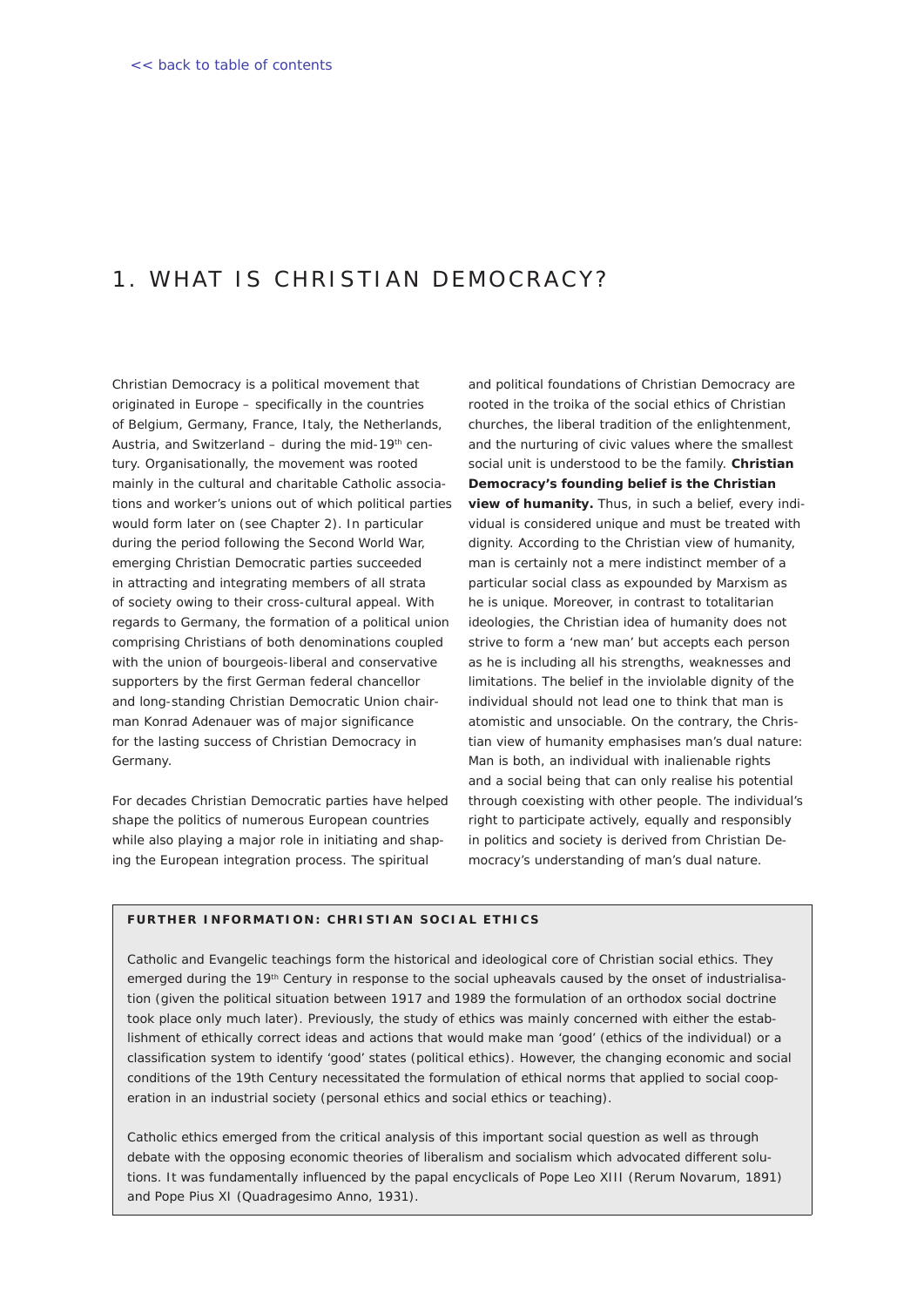While Liberalism expected market liberalisation to result in "the wealth of the nations", socialism and later communism propagated the need for a class struggle which was to culminate to a class-less society administered by "the dictatorship of the proletariat". In *Rerum Novarum* (1891), Pope Leo XIII sharply criticised early capitalist class-based society of the time. Pope Leo XIII dismissed the Socialist manifesto for being unable to provide a solution to the social question and hurting the working class. In addition, while he did not dismiss liberal thought as such he argued that market principles had to be restrained by greater fairness in wages. Furthermore, in his criticisms of liberalism he proclaimed the freedom of association of workers (freedom of unions) a natural law while also calling for state social policies that would protect workers. Clearly, Pope Leo XIII recognised the potential to combine the fundamental freedom enjoyed by all together with liberal market institutions supportive of social justice. Such a powerful combination would be strong enough to support a fair yet vibrant economic system.

Evangelic social ethics are based on the works of theologians Alexander von Oettingen (*Die Moralstatistik und die christliche Sittenlehre*, 1867), Adolf von Harnack (e.g. *Das Wesen des Christentums*, 1900) and Ernst Troeltsch (*Die Soziallehren der christlichen Kirchen und Gruppen*, 1921). Besides addressing the social question (for example, through the establishment of charitable organisations to provide for the poor and the introduction of social reforms to improve the social conditions for workers), evangelic social ethics was mainly concerned with questions pertaining to moral norms and values, interpersonal relations and the notion of responsibility. The latter is understood to carry multiple connotations; responsibility of the individual towards himself, responsibility of the individual towards society, and the idea of collective responsibility. For example, not only does an individual entrepreneur have his own personal responsibilities but so do all business collectively. Similarly, an individual scientist has responsibilities just as science as a whole does while a politician has responsibilities just as politics does. Evangelic social ethics sought to derive a set of normative values from the critique of contemporary social conditions at the turn of the century (19th/20th). The conflicting relationship between autonomies, for example that between economic or social development and man's limited responsibility arising from this played a crucial role in this process.

The idea of subsidiarity is a key component of Christian social ethics. The term is derived from the Latin word *subsidium* (meaning 'reserve', 'substitute'). The etymological roots of the term elude towards its meaning: society's smaller units, including families, communities and municipals constitute the principal and independent actors of social life. The role of the state or government and any superordinate social units, however, is to remain at the ready to shape social life only when the smaller unit is no longer capable of independently mastering its own affairs. As such, the principle of subsidiarity defines the role of the state as subservient to society's smaller units. The principle of subsidiarity is thus composed of the following two components; "private above state" and "small above big". The classical formulation of the principle of subsidiarity can be found in the encyclical letters *Quadragesimo Anno* by Pius XI of 1931. "*[…] Wie dasjenige, was der Einzelmensch aus eigener Initiative und mit seinen eigenen Kräften leisten kann, ihm nicht entzogen […] werden darf, so verstößt es gegen die Gerechtigkeit, das, was die kleineren und untergeordneten Gemeinwesen leisten […] können, für die weitere und übergeordnete Gemeinschaft in Anspruch zu nehmen.*"

*Sources: Roos (2005), Honecker (2006), Koecke and Sieben (2010: 16-17).*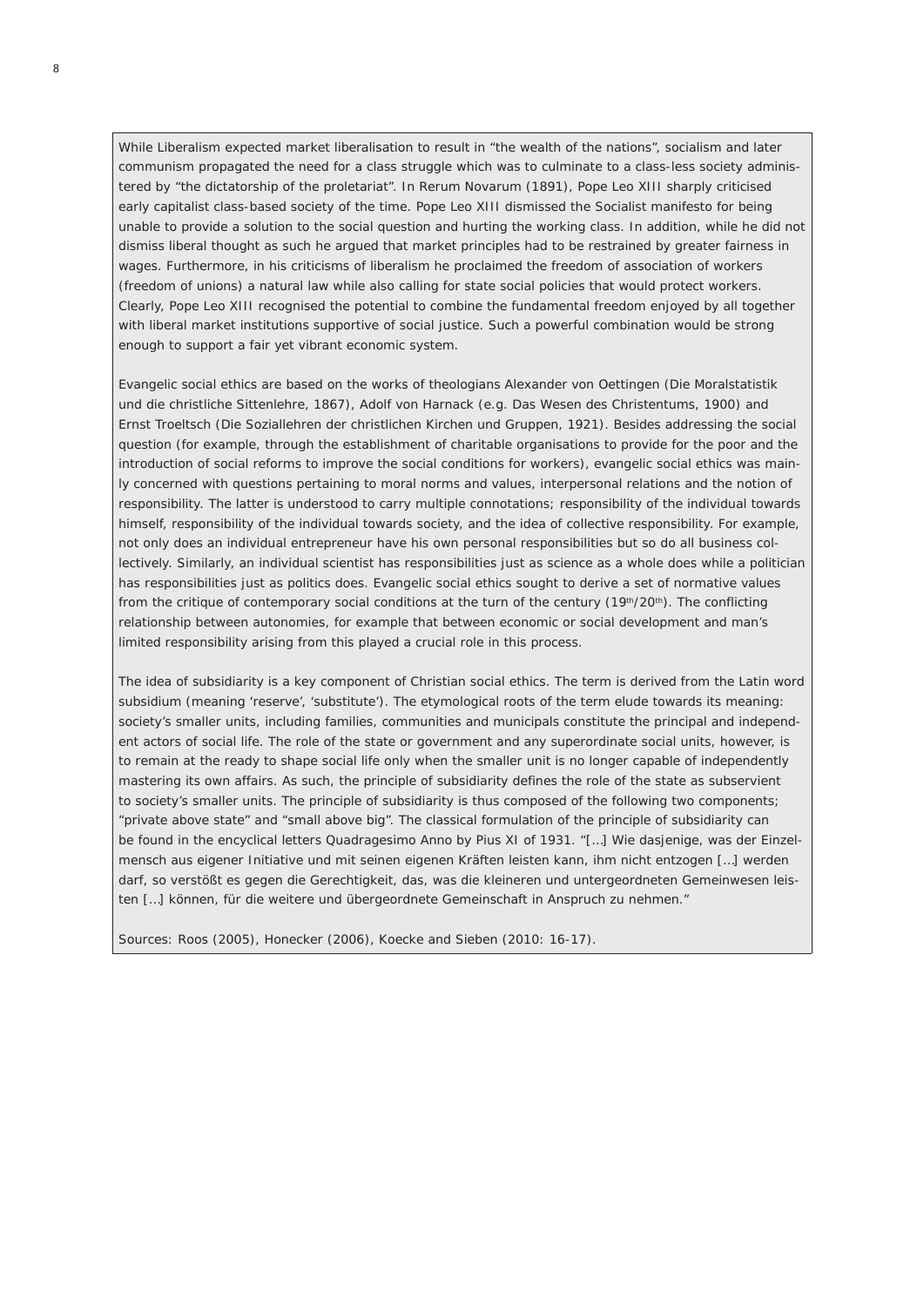Stemming from the belief in the dignity and freedom of each individual coupled with the understanding of man as an active, conscientious, responsible being equipped with the power of judgement, Christian Democracy postulates the following fundamental political beliefs and objectives:

- 1. The recognition of free and constitutional democracy as the only political system within which the fundamental values of Christian Democracy can be realised. In the discourse with Socialists, and at the turn of the century (19th / 20th) particularly with Communists, this also included the conviction that social and political change has to be achieved through gradual improvements (e.g. constitutional development) instead of revolutionary upheavals.
- 2. The legal right to freely strive for political and economic self-realisation and personal happiness while acting responsibly towards oneself and others. Therein lie the fundamental ideas of liberalism, the rule of law and Christian social ethics.
- 3. The acceptance of responsibility and the willingness to share responsibility, the principle of political decentralisation and personal responsibility as superior to centralised and authoritarian paternalism. Therein lies the principle of subsidiarity (see Chapter 2).
- 4. Solidarity with those who are weaker as an expression of the commandment of charity and political reason. Therein lies the charitable goal of Christian social ethics including the commandment of responsibility and charity towards the poor and needy.

These fundamental political orientations and objectives continue to remain intact. Contemporary Christian Democratic parties continue to associate liberal ideas with conservative values and Christian social ethics. *These fundamental values are freedom, justice and solidarity* and they are applied both to the political and economic process as well as to social life.

In the sphere of politics, *freedom* is realised through constitutionally protected and inalienable fundamental rights (positive fundamental rights and liberties) including, for example, the freedom of religion, the freedom of opinion, the freedom of the press, the freedom of assembly, the freedom of association as well as the active and passive right to vote. In the economic area, freedom finds expression through the right to property, the right to free development and expression of one's personality, the freedom to engage in work, and the free movement of people. However, as individual freedoms must never harm the freedom of others they are curtailed by legal restrictions (negative fundamental rights and liberties). Legal restrictions are in place to prevent the restriction of each individual's freedoms and of his or her other fundamental rights by others, including, for example, human dignity or the right to free development and expression of one's personality. This definition of freedom is derived from liberal thinking and conforms to the fundamentals of the liberal constitutional state. Furthermore, this definition of freedom explains why Christian Democratic parties are proponents of a market oriented economic system that is, nonetheless, dedicated to social justice.

Christian Democracy ascertains that the fundamental principle of *equality* is rooted in the equality of all men before God through their God-given dignity and in their equality before the law. In the context of the liberal constitutional state, equality guarantees "equal justice for all" and assures that nobody is to be judged favourably or unfavourably because of his religious belief, station, origin or any other socioeconomic characteristic. In the economic and social sphere, Christian Democratic definitions of equality stand in clear contrast to other political ideologies such as Socialism and Communism and also alternative political movements associated with social democracy. The main objective of Christian Democratic definitions of equality is not the radical redistribution of property and income with the aim of largely eradicating unequal distributions. Instead, Christian Democracy advocates distributive justice, producing equal opportunities and achieving social readjustment instead of social uniformity. Each person should thus be given the opportunity to develop in a manner that best suits his personal desires and abilities. Christian Democracy advocates both, a political-legal framework – the liberal constitutional state – and a socioeconomic concept – the social market economy – as the most viable to achieve this goal. Furthermore, Christian Democracy provides for alternative options for schooling, vocational education and family politics to be taken up by the individual according to his personal ambitions and abilities.

# *Social market economy is the economic and socio-political model of Christian Democracy*1.

This concept unites the fundamental values of freedom and equality. Social market economy was developed after the Second World War by economists like Walter Eucken and Alfred Müller-Armack (who later became chairman of the Konrad-Adenauer-Stiftung) together with law specialist Franz Böhm. It was imple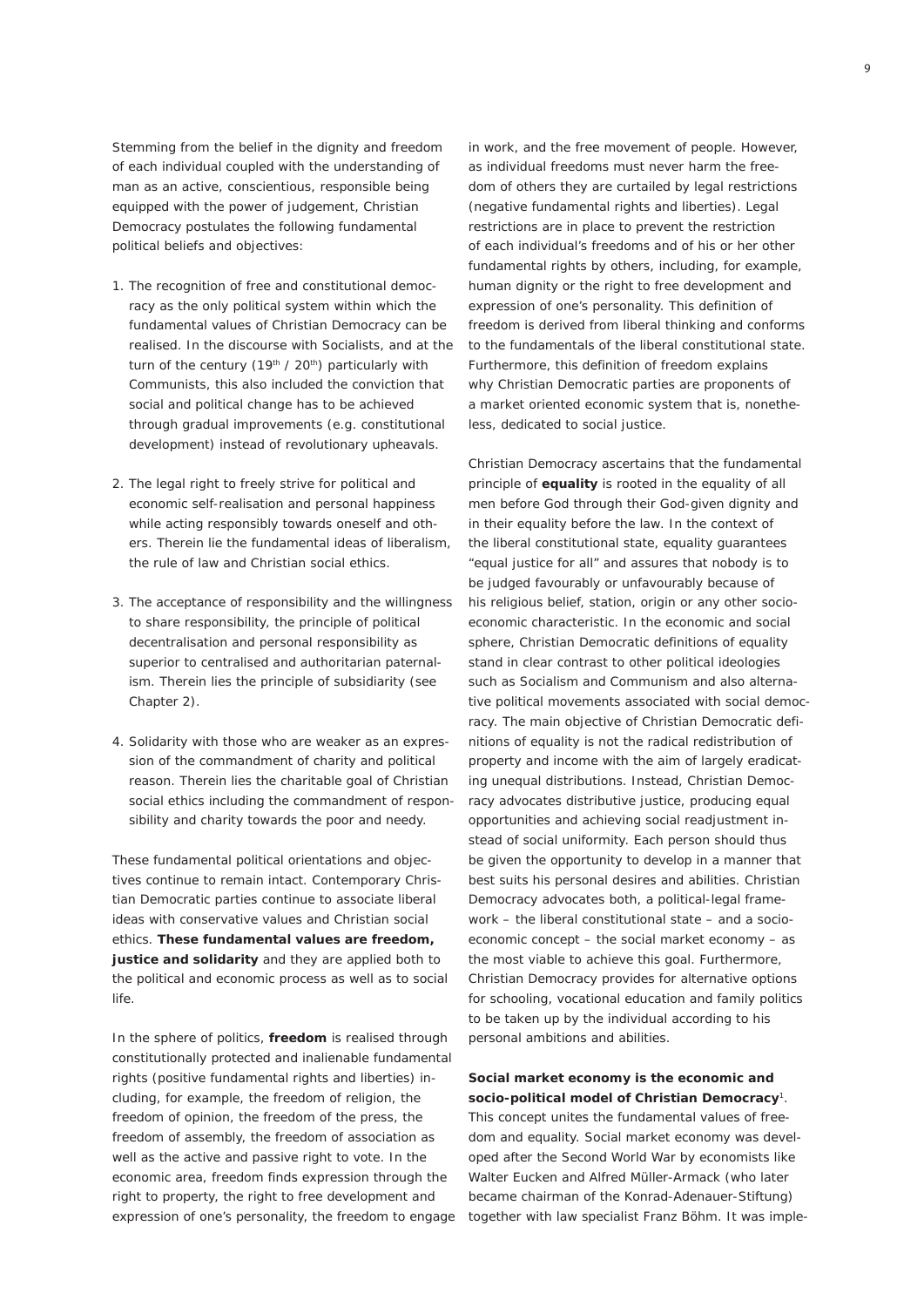mented by then Federal Minister for Economic Affairs Ludwig Erhard who went on to become Federal Chancellor of Germany and head of the CDU.

The central role of the concept of freedom in Christian Democratic thinking leads to its clear commitment to a market economy based on private property, free entrepreneurial activities, and competition. Admittedly, it is, however, not always possible to achieve the primary objective of a market economy, namely the optimal supply of society with goods and services, through the institutions of a free, unregulated market. In addition, a free and unregulated market may at times even cause undesirable effects such as economic crises and unemployment. To combat these negative possibilities arising from a free and unregulated market, the concept of social market economy foresees the establishment of a legal framework by the state in order to guide market activities. Besides regulation to safeguard free competition, for example by protecting the freedom of trade and contract, by exercising control over monopolies, or by introducing anti-trust law as well as temporary state interventions in case of severe disruptions to the global economic system, the second objective of social market economy is the creation of humane working conditions. This objective finds expression in the ban on child and forced labour, the regulation of weekly working hours, or varying regulations (depending on federal state) concerning the protection from dismissal. In addition, the recognition of the freedom of association and the right of trade unions to participate in free collective bargaining are securely anchored in the concept of social market economy.

The founders of the concept saw the social market economic model as a concept that combines economic principles with those of social ethics. Christian Democracy emphasises, in particular, the *social responsibility that comes with private ownership*. Concepts such as private ownership, private initiative, or the choice of means of production together with the associated acknowledgment of entrepreneurial responsibility and risk arise from the fundamental principle of freedom and the right to free personal development. Nonetheless, Christian Democracy stresses the fact that property entails responsibility. More precisely, property must constitute a public good rather than merely serving the needs of the individual owner. Both, the protection of private property and the principle of responsibility of private ownership are protected under the German constitution (Basic Law, art. 14, [2]). Both principles also form core elements of the Christian Democracy platform (CDU Deutschland 2007: 49).

The principle of *solidarity* is first and foremost an aspect of human behaviour that arises from the idea of a common humanity and altruism. The idea of solidarity obliges the strong to stand up for the weak. Solidarity comes to play in a social market economy in situations where individuals are temporarily unable to participate in the workforce. This may apply, in particular, to those who are sick, pregnant woman, the old and the unemployed. In order to do justice to its socio-political responsibilities – while also meeting other responsibilities of the state including the guaranteeing of internal and external security, the provision of education, and the development of infrastructure – the state imposes taxes on its citizens along with other social contributions dependent upon the individual's wage or other sources of income. Through these contributions, taxpayers and employees earn the entitlement of state support in times of need. This may be a temporary measure, for example, in the case of illness or unemployment or, as in the case of pensions, take the form of permanent support. Rather than referring to the objectives of the social element of the social market economic model (e.g. solidarity with the weak, the prevention of poverty, or the prevention of exclusion from the workforce), Christian Democrats are interested in its justification and the instruments applied in order to attain these objectives (see 3.2). In contrast to other economic and socio-political approaches, Christian Democratic social politics emphasises the demand that each individual's dignity must be safeguarded regardless of his or her income or employment situation (e.g. employed or unemployed, inability to work due to illness or retirement). At the same time, however, Christian Democratic social policy emphasises the need for each individual to take appropriate measures to cope with life's unexpected developments in addition to the protection provided by the state. Furthermore, Christian Democratic social policy emphasizes that recipients of public social subsidies are obliged to exercise personal responsibility and initiative.

#### *Christian Democratic economic and social policy*

supports the enabling role of the state yet firmly rejects its omnipotence. It is guided by the following principle: as much state involvement as is necessary (for example, in form of the creation of a political framework to ensure the proper functioning of the market economy, or the provision of protective measures to safeguard its citizens from life's risks) yet as little state intervention as possible. In contrast to Socialist or Social Democratic political and social models, Christian Democratic societies delegate various public tasks to smaller institutions that are independent of the state. This approach conforms to the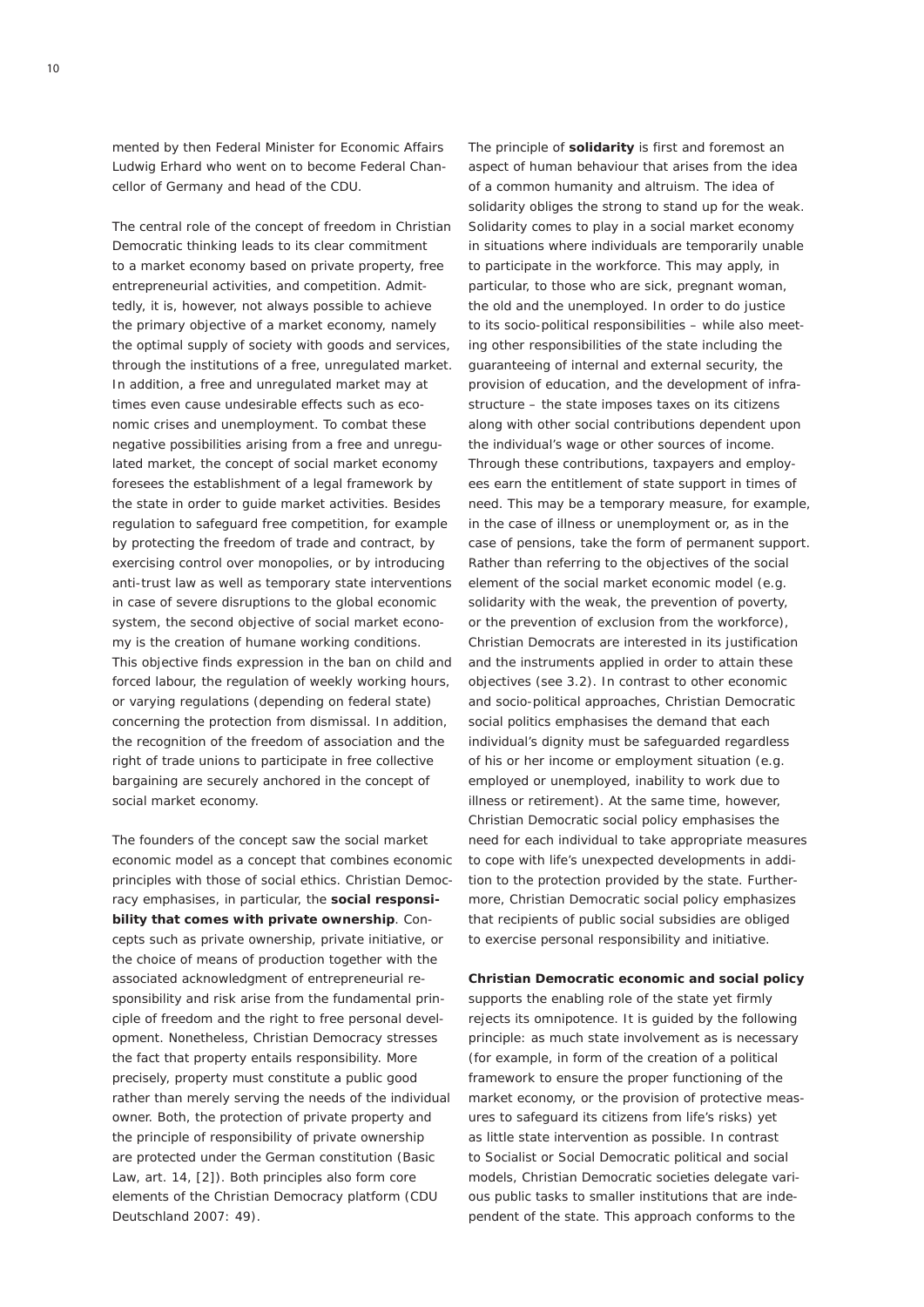principle of subsidiarity whereby the state delegates certain tasks to individuals or smaller units as long as they are capable of successfully performing those. While Christian Democracy shares *a special bond with Christian churches*, it would be incorrect to describe it as the latter's political extension. Christian Democracy strongly advocates the separation of church and state even though Christian Democracy and Christian churches share many values. These shared values include the commitment to the protection of an individual's dignity, the respect of freedom and responsibility, the protection of the unborn child, the preservation of creation and the special status of the family as the smallest social unit. Christian Democracy values the role of Christian churches in providing moral guidance and promoting civic duty and the common good. The fact that Christian Democratic parties propose to maintain religious studies as fixed elements of the curriculum at public schools underlines the special relationship between Christian Democracy and the Christian church. Furthermore, in many countries with Christian Democratic leanings such as Denmark, Germany, Italy, Austria, Switzerland, Sweden, Spain, church tax is collected through the state. Finally, despite its respect for other religions, Christian Democracy advocates the preservation of Christian symbols and Christian national holidays.

Since 1945, Christian Democratic parties have significantly shaped both the politics of many European countries as well as the European integration process. In some countries, including Belgium, Germany, Luxembourg or Slovakia, Christian Democrats currently form the government or a part thereof. The lasting success of Christian Democracy is based in its ability to successfully unite diverse political fractions and ideas while also establishing itself as the representatives of the political centre. While Christian Democracy economic thinking is committed to the model of social market economy, it does not promote unrestrained market liberalism. While its policies are firmly anchored in the Christian view of humanity, Christian Democracy emphasises that it is impossible to derive a specific political manual from the Christian belief system. As such, it rejects the idea of a Christian Democracy constituting the political extension of the churches. Christian Democracy is a clear proponent of liberal thought. Nonetheless, it is more adamant than many other parties in its belief that individual freedom must be restricted to a certain extent in order to maintain a stable political order and to safeguard internal and external security. Christian Democracy is inherently respectful of other religions. In the international context it promotes good neighbourly relations and supports the continuation of the

European integration process. At the same time though, it emphasises the importance of each citizen's attachment to his or her homeland, it advocates the protection of national and regional identities, and the importance of national symbols and values (in Germany, this refers mainly to the constitution, Christian values and German culture in general). It does not condone the emergence of an unregulated multicultural society that exists in parallel to German society.

For a long time, Christian Democratic parties met the demands and values of the majority of people in many West European countries. They have developed into socially heterogeneous and politically powerful *parties at the political centre*. For many years now it has been impossible to form a government without the participation of the Christian Democrats. Nonetheless, Christian Democratic parties in Europe face new challenges. Not only are the ties between the party and its traditional voting base unravelling but it is also becoming increasingly difficult to mobilise voters. Modern society too is marked by the rise of individualism and the decline of solidarity. Rural areas, with its voting population composed of a significant percentage of practising Christians, farmers, and medium sized enterprises, remain a stronghold for Christian Democratic parties. However, they are finding it increasingly difficulty to rally the support of the majority of voters that live in urban centres. At the same time, demographic changes combined with the social consequences of globalisation have pushed the welfare state model, which has been shaped by Christian Democratic parties, to its limits. Christian Democratic parties have to respond to these challenges by undergoing a comprehensive reform of their manifesto, strategy and organisation without, however, sacrificing either their fundamental values or their integrity. In response to those challenges, Christian Democratic parties are seeking to attract new members amongst high income professionals in urban centres while also searching for new coalition partners who share common values. While remaining firmly committed to their Christian values, Christian Democrats are also engaging in dialogue with likeminded members of other confessions and religions. An additional measure sees the reform of the internal structure of Christian Democratic parties. For example, new forms of participation are being developed for members either in terms of increasing party activities at the local level through the introduction of a number of direct democratic procedures relating to the design of party's political programme or the selection of candidates. Facilitating non-member access to the party and providing the option of temporary membership are other forms of party political reform.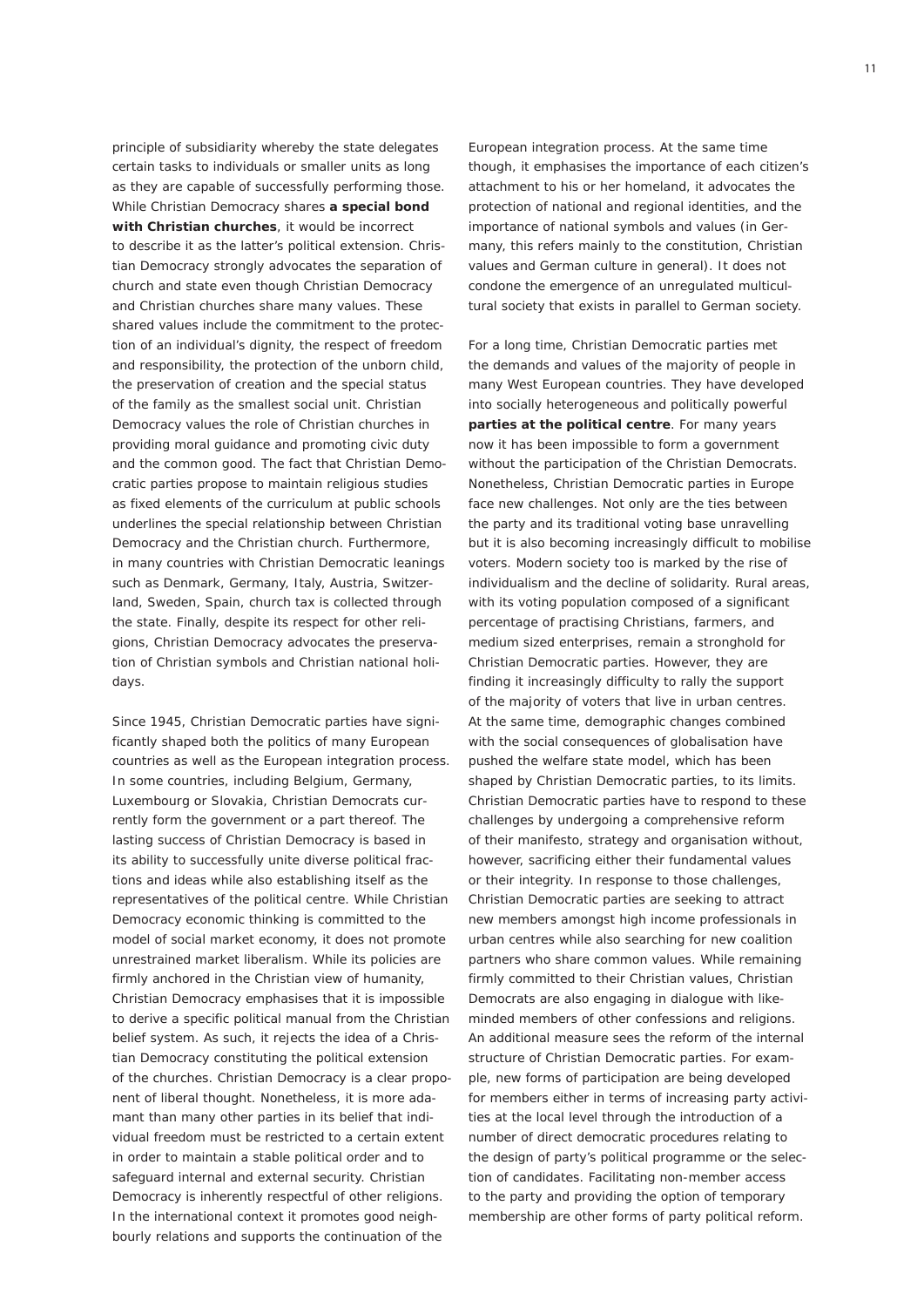The key economic goal of Christian Democratic parties today is to regulate both domestic and global markets in a manner that avoids a revisiting of the global financial and economic crisis of 2008/9, ensures basic market economic values remain intact, and also keeps limitations to private entrepreneurship to a minimum.

Besides the challenge of recruiting new segments of society without alienating their traditional support base, shaping the political framework of the social market economic model in the context of increasing globalisation marks the key challenge facing Christian Democratic parties today.

*This economic and social model is particularly character-1|istic of Christian Democratic thought in Germany. Christian Democrats in other countries pursue similar goals albeit under different names, for example, 'social capitalism' (Netherlands) or the 'corporatist welfare state' (Austria).*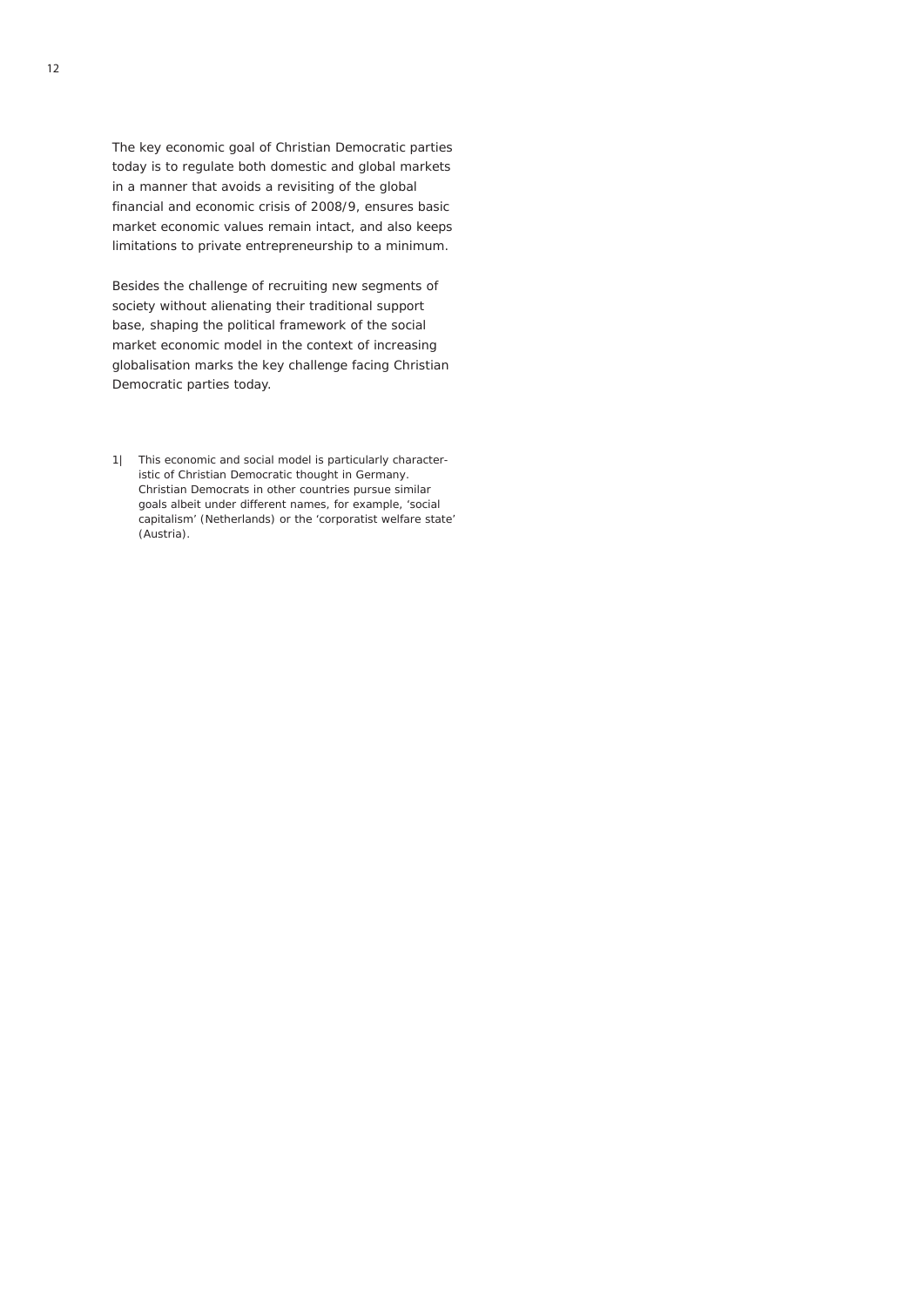# <span id="page-10-0"></span>2. HISTORICAL DEVELOPMENTS OF CHRISTIAN DEMOCRACY IN EUROPE<sup>1</sup>

Christian Democracy is primarily a continental European phenomenon2. It emerged in response to the French Revolution of 1789 and the process of liberalisation and secularisation of political and social life in Europe. The term *démocratie chrétienne* was first used by Bishop Lamourette of Lyon speaking at a legislative assembly in 1791. Initially, it did not carry any religious connotations. Instead, it contained an ideal of a democratic church and was applied to ecclesiastical forms of organisation. The term conveyed the idea of a democratic structure of the church and the dismantling of its hierarchical structures. Between 1830 and 1848 the term 'Christian Democracy' took on social and political contours. Initially, Catholics were the main protagonists seeking to bridge the position of the church with political reality. Despite some hesitant steps in the interwar period, Protestant Christians only began to discuss the ideas of Christian Democracy after 1945. The Protestant Christian approach to Christian Democracy differed from the Catholic approach given the socio-ethic attitudes of Protestantism and the close bond between throne and altar in monarchist states at the time. Protestant Christians rejected the idea of natural law in favour of theological anthropology. Furthermore, compared to Catholicism, the ties between Protestant Christians and specific political parties were much looser. As such, Protestantism remained dominated by conservative, religious-charitable and Christian social positions. Protestant countries in Europe (for example, Scandinavia and Great Britain), however, did not experience the same conflict between the state and church that shaped the position of political parties. As early as the 17<sup>th</sup> Century, Denmark and Great Britain attempted to introduce compulsory education under secular control. As Lutheran and Anglican churches were regarded as equal partners of the state, conflicts remained limited. In the political debate with liberalism, Protestant Christians in Great Britain and Denmark preferred to enter alliances with conservative forces and remained strong defenders of the monarThe Christian Democratic idea was further developed by the Breton priest Robert Lamennais and his colleagues Charles de Mantalembert and Henri Dominique Lacordaire. Influenced by the Belgian constitutional movement of 1830, which was supported by the Liberals and the Catholics, they demanded the separation of church and state. They also called for freedom of religion and conscience, freedom of education, freedom of the press and freedom of association. Nonetheless, democracy and Christianity remained linked by theologicaltraditionalist ideas. A comprehensive political programme had as yet not been developed.

Lamennais' main achievement was the early recognition of the increasingly important role of the people as political actors and the realisation that the social question would be the main issue with regards to the socio-political order of the 19<sup>th</sup> century. In continental Europe, the modern state arose from a political process best described as a 'revolt against God and religion' and the rejection of centuries of absolutist rule 'by the grace of God'. Lamennais, in contrast, did not regard religion and democracy as fundamentally opposed to each other but considered both to be closely intertwined. He defined freedom, justice and equality as theological elements with a religiousmoral connotation distinct from individual liberalism. Lamennais had hoped for the formation of an alliance between Christian-liberal forces and individual-secularism which, however, was still in the very distant future.

In his writing "Freiheit, Autorität und Kirche" of 1862, the Bishop of Mainz Baron Wilhelm Emmanuel von Ketteler laid down the theoretical foundation for Catholics vis-à-vis state power. The writing also contained theses on the political activity of Catholics and the representation of their rights in the constitution. Ketteler was a defender of Constitutionalism and advised Catholics to make use of all political and parliamentary channels and means of communication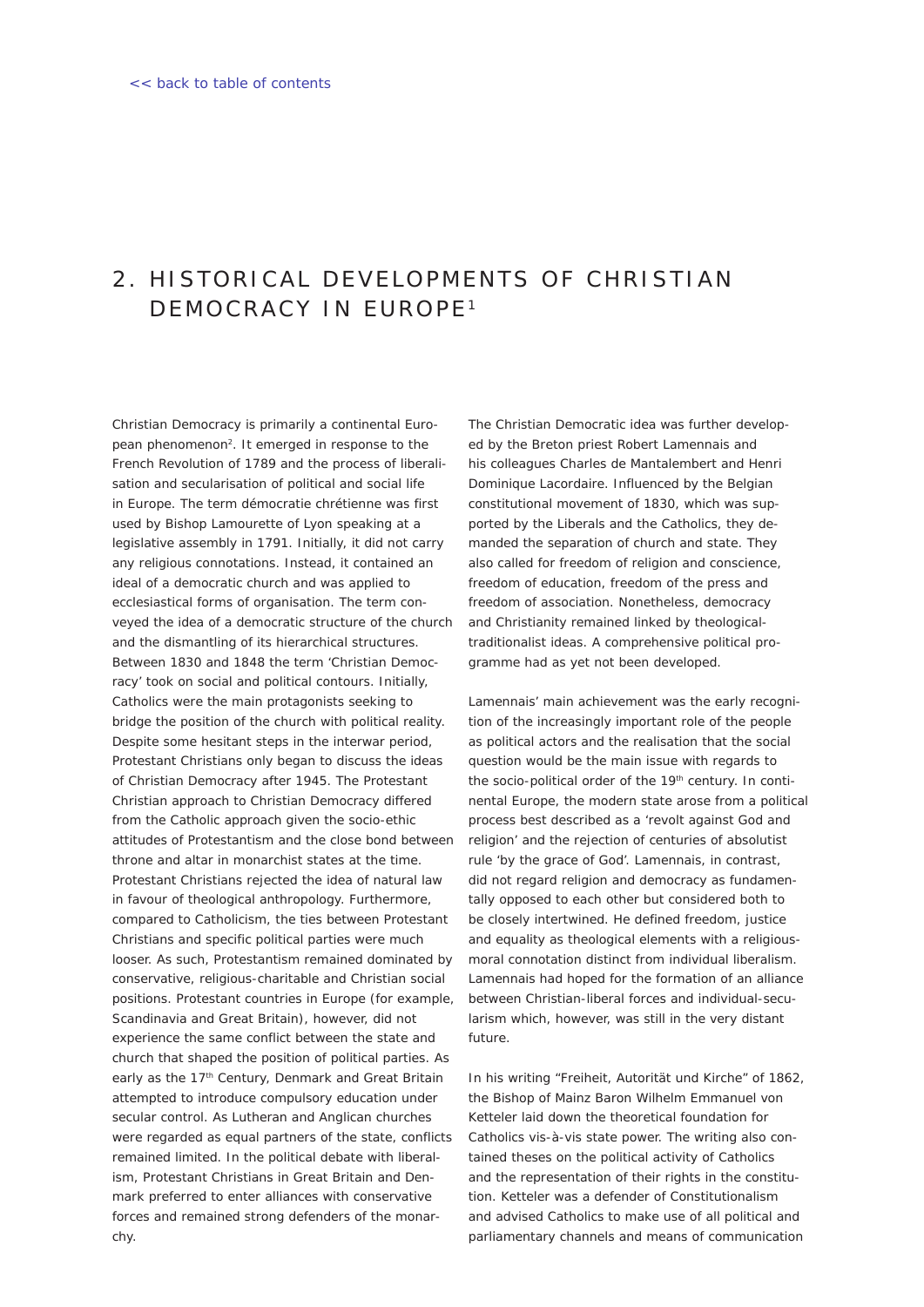– for example, the press – in order to further Catholic interests. Ketteler adopted a liberal legal approach rejecting both absolutism and the police state in favour of 'a state based on the rule of law' and 'selfgovernment'. Amongst his demands was the call for legal guarantees by the state, the appropriate differentiation between constitutional and private law, the creation of rules of the administrative court, the creation of a Supreme Court of the German Reich, as well as an independent judiciary. Accordingly, he described the constitutional state as based upon its normative foundation which he summarised as 'fair standards by which to measure and fair laws by which to judge'. Nonetheless, his demands for church freedom to be anchored in the constitution of the German Reich of 1871 failed. Despite this setback, Ketteler's ideas provide an adequate illustration of liberal Catholicism in the context of a constitutional system. At the same time, he also paved the way for Christian social reforms. Until the end of the 19<sup>th</sup> Century his writing provided the ideological foundation for political Catholicism which was also put forward by Catholic members of all fractions of the Frankfurt National Assembly of 1848/49. Christian parties began to form in Europe in the beginning of the 1870s. This development can be explained in part by the rising influence of the middle classes and the growing importance of liberalism as a political philosophy. Furthermore, the onset of the Industrial Revolution and its accompanying social challenges also played a part.

Liberalism gave a voice to revolutionary political demands including the call for a civic, democratic nation state, the right to vote (though applying to male citizens only), a strengthening of the role of Parliament, and the creation of political parties. The middle classes supported by conservative forces also began to compete with the (Catholic) church with regards to education and child development.

Following the unification of the German Reich in 1871, Catholics became a minority. To assert themselves against the dominance of the mainly Protestant Prussian aristocracy that surrounded Reich's Chancellor Otto von Bismarck – who sought to diminish the power of the church – Catholic members of the Assembly formed the Centre Party in 1869/70. While

Chancellor von Bismarck's policy was aimed at establishing a centralised political system in Germany, the Centre Party – established in 1870 – favoured a federal structure and called for greater independence of the federal states. The main source of conflict between the Reich's government, the Prussian-Conservatives and the liberal political actors, however, was the Chancellor's ambition to replace the influence of the church for matters pertaining to education and schooling by adopting a secular state monopoly on education. Besides the official Catholic Church, Catholic lay organisations, too, began demanding that the independence of the (Catholic) church institutions be guaranteed. According to the Centre Party, churchbased schooling and the supervision of schools by the church should also remain unchanged. Protestant Prussia forced Catholics in Germany, led by the Centre Party, to engage in a so-called *Kulturkampf* – or cultural struggle. The struggle led to the expulsion of the Jesuit order, restrictions on pastoral care through the ban on sermons and processions, and the suspension of church legislation on marriage. Nonetheless, the cultural struggle also helped to strengthen the political role of Catholicism and the position of the Centre Party in the German Reich.

The cultural and political confrontation with liberal (and partially conservative) parties was not the only trigger for the foundation of Christian Democratic parties. Equally important were the analysis of the social consequences of the Industrial Revolution and the church's attempts to deal with the plight of the working class. The Industrial Revolution was accompanied by massive urbanisation as well as increasing social demands by large impoverished segments of the population. Besides organisations with Socialist leanings, Catholic social movements too began to be alarmed by the deteriorating social conditions of workers. Based on the charitable teachings of Christianity, namely to help one's fellow man and to strive for social integration, the Catholic social movement sought to find solutions to the social question by combating political and economic liberalism. The strive for social integration was anchored in Catholic associations and the Christian trade union movement. It had a profound impact on future social legislation in continental European states.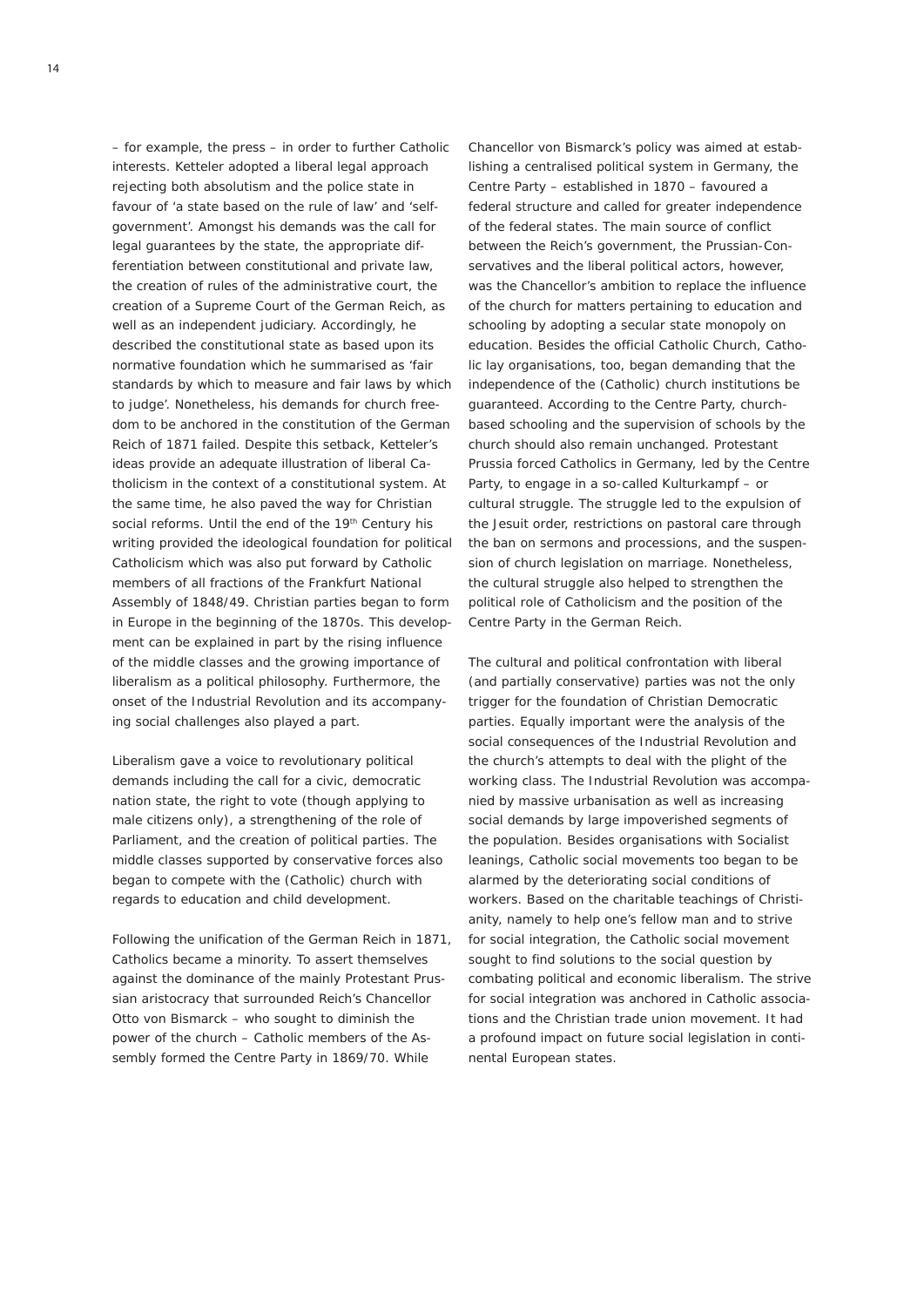# **Further information : Christian Democracy and the social doctrine of Pope Leo X I I I .**

The political and social doctrine of Leo XIII (1878–1903) was crucial for the development of Christian Democracy not only in terms of its theoretical foundations and its pragmatic approach but also with regards to the formation of political parties and the formulation of social politics. Led by Leo XIII the Catholic Church loosened the restrictive stance towards Liberalism and other modern social and political concepts that had been adopted by his predecessors, including Pius IX in *Syllabus Errorum* (1864). Slowly the Catholic Church along with Catholic social elites began to open to the new challenges. In his state encyclicals from 1881 onwards, he called on all Catholics in France and in those countries that had adopted a Republican order to respect the very same. However, he remained neutral as regards the form of government that should be adopted and he disapproved of political activities by Catholics that would (inevitably) promote democracy and thereby threaten the existing monarchies. With the acknowledgement of the Republican order by the Pope, the attitude of the church towards possible forms of state and government became tied to actual constitutional and legal possibilities for the development of different states.

In 1891, Leo XIII published the first papal social circular entitled "*Rerum Novarum" (On Capital and Labor).* In the encyclicals, Leo XIII called for greater fairness in wages, closer state involvement in the economic process and the right of association for workers. The document maintained that existing measures to protect workers were insufficient and that modern workers' organisations were required. Rather than promoting the principle of laissez faire non-intervention, the encyclicals emphasise the obligation of the state to actively promote the common good. *Rerum Novarum* thus led to the development of a social manifesto for the Christian social movement with ideas for solving the social question also known as the industrial or workers question).

The encyclicals refrained from making a direct call for the foundation of political parties or movements for the realisation of its social demands. Nonetheless, its call for solidarity had the same effect. Besides the state and the church, the circular identifies the cooperation between employers and employees as the key factor to finding a solution for the social question. The documents thus had a profound effect on the emerging social and democratic developments. In response to the papal circular, Belgium, Germany, Austria, Switzerland, France and Italy along with many other Central and East European countries saw the formation of study circles that sought to develop socio-political concepts based on the Pope's propositions and to seek their implementation. As a matter of fact, these study circles, of which many were parliamentarian groups, came to develop political characteristics reminiscent of political parties.

However, Leo was not prepared to let the process develop unsupervised. For reasons of church politics he sought to control Christian Democratic activities and limit their engagement only to social and charitable work. The encyclical letters "*Graves de Communi: On Christian Democracy*" (1901) were the first papal writings that took a clear stand on Christian Democracy. In the document, the Pope rejected Christian Democracy as a political movement. Instead he urged a refrain from everything that "could give the name of Christian Democracy a political meaning". He argued that "the laws of nature and of the Gospel, which by right are superior to all human contingencies, are necessarily independent of all particular forms of civil government, while at the same time they are in harmony with everything that is not repugnant to morality and justice." Furthermore, he argued that Catholics had to respect the neutrality of the church regarding different forms of civil government and to refrain from favouring and introducing one government in favour of anther. In the encyclical letters Pope Leo XIII limited the notion of Christian Democracy to purely social ambitions while vehemently rejecting any form of political demands. In fact, he explained the "danger coming from the name" as it brought with it the threat of socialism. Christian Democracy was declared incompatible with Catholic teachings and its neutral position to different forms of civil government.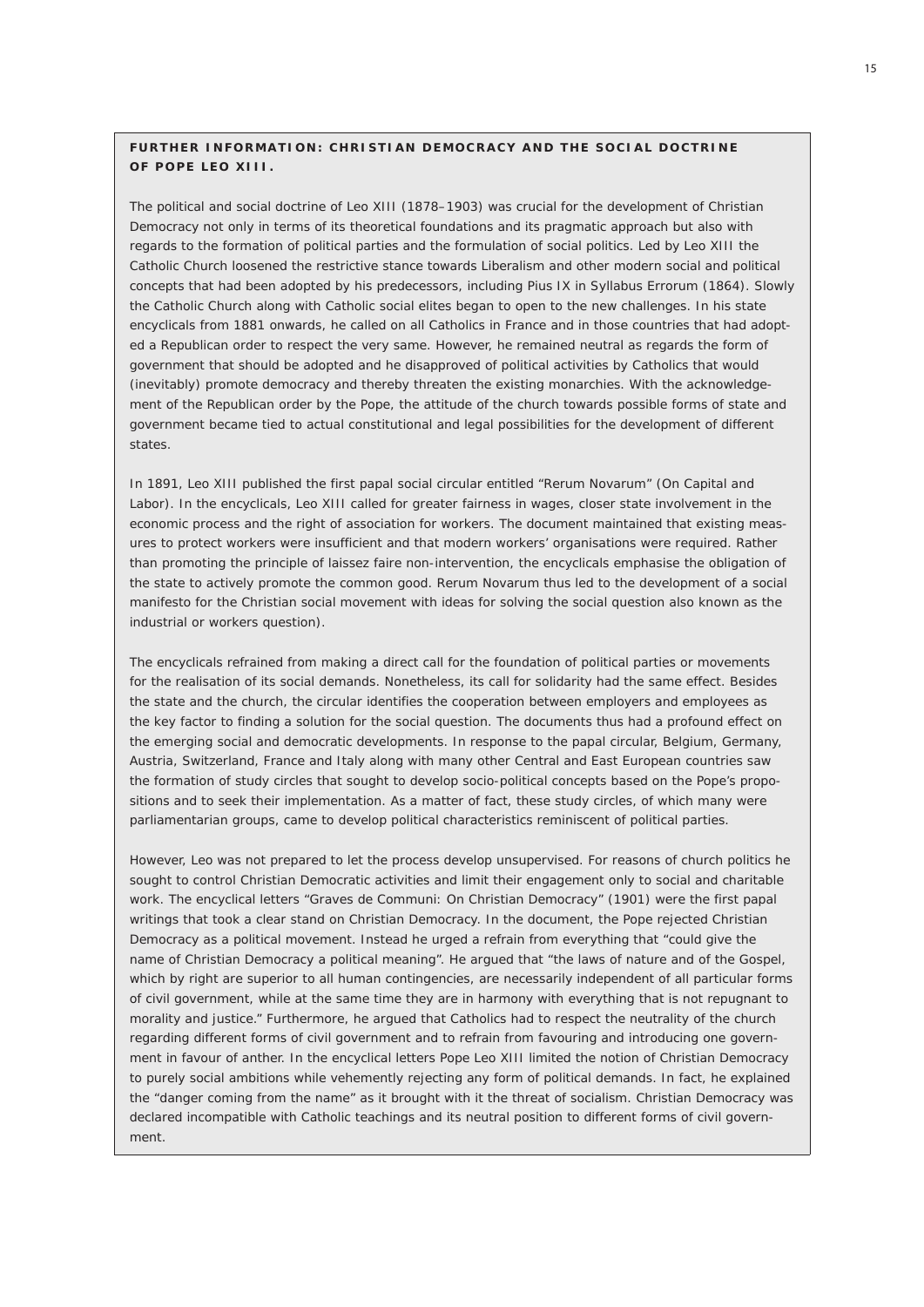In the late 19<sup>th</sup> Century the newly developing Christian tal European countries, the Centre Party of Germany parties in Europe had to compete with liberal and Protestant conservative forces. At the same time, the Vatican, too, was resistant to their formation and dismissed the secular, political "game" of its members, the competition for followers, voters, parliamentary seats and political power. A decree (*non expedit*) issued by Pope Pius IX. (1846–1878) in 1874 barred the Catholics of Italy from any form of political activity. This resulted in a fierce conflict between the Holy See and the institutions that preceded the *Democrazia Cristiana* (1942–1994), the *Partito Populare Italiano* (PPI) and the *Azione Cattolica*. These were sociopolitical layman organisations that had been founded with the goal of turning Catholicism into a popular movement striving for the remodelling of politics and society in a socially just manner. Through this achievement, the goal of Socialism, as propagated by trade unions and labour movements, would become redundant.

Faced with the pressure from liberalism and the Industrial Revolution on the one hand, and the dynamics that resulted from the foundation of socially oriented Catholic laymen organisations in several West European countries<sup>3</sup> on other hand, the Vatican eventually abandoned its resistance to the formation of Christian parties. A significant role was played by the political theories and social teachings of Pope Leo XIII. At the same time, by the end of the 19<sup>th</sup> Century the Christian-Catholic social movement had successfully established a dense network of associations, cooperatives, trade unions and even political parties. These organisations were successful at appealing politically to (Catholic) Christians, integrating them in the social and political network, and offering them a political and social "home". What was most pleasing to the Vatican was the success of these organisations at presenting an alternative to Marxist-based parties, trade unions and ideologies.

The Christian parties in Western Europe<sup>4</sup> had developed into well-organised mainstream parties who enjoyed the support of a majority of Catholic voters of all social and economic strata of society. The Christian Democratic parties appeal to entrepreneurs, employees, craftsmen, business owners, farmers as well as workers would later become significant for future success. For example, beginning with the Reichstag elections in 1874, the Centre Party frequently won almost 30 per cent of the popular vote and sent between 90 and 100 representatives to the German Reichstag. Just as its sister parties in other Continenhad become an essential part of political life in the German Reich.

# **2 . 1 Christian -Democratic theory and politics of the interwar period**

After the end of the First World War, Pope Benedikt XV (1914–1922) revoked the decree of Pius IX (*non expedit*) and declared his support for the foundation of a Christian political party in Italy. Based on the popular movement of political and social Catholicism, in 1919, Luigi Sturzo founded the *Partito Populare Italiano* (PPI). Committed to Catholic Social Doctrine, the party stood for democratic reforms – including women's suffrage – and succeeded in recruiting members and voters of all social classes.

The post-war period brought fundamental changes to the political systems of Austria and Germany. The monarchy was replaced with democratic republics. According to its guidelines of 1922, the Centre Party saw itself as a "Christian popular party that […] is determined to implement the basic values of Christianity in government and society, as well as in economy and culture". Its legal and domestic tasks were driven by its "Christian idea of the state and government and its commitment to its role under the constitution". The "violent overthrow of constitutional structures" was rejected along with the idea of an omnipotent state as well as "the dissolution of the concept of the state". The party professed its commitment to the idea of a "German *Volksstaat* that is determined in shape and function by the vote of the people in a constitutional manner. As bearers of sovereignty, the people have to take responsibility for the future of the state. Citizens of all social classes thus have to be included in the regulation of public affairs through self-government […]."5

After the end of the German Empire, the Centre party sought to justify the Democratic-Republican order with the Christian idea of natural law. The party called for the sovereignty of the people, civil rights and a democratic process of political opinion-forming. During the interwar period, Christian or Christian Democratic parties in Europe also focused on regaining a strong, yet by no means authoritarian, state that could provide a level of stability similar to the pre-war era.

The effort to obtain a systematic differentiation between individual, social and government competences in the community has its roots in Pope Pius XI's social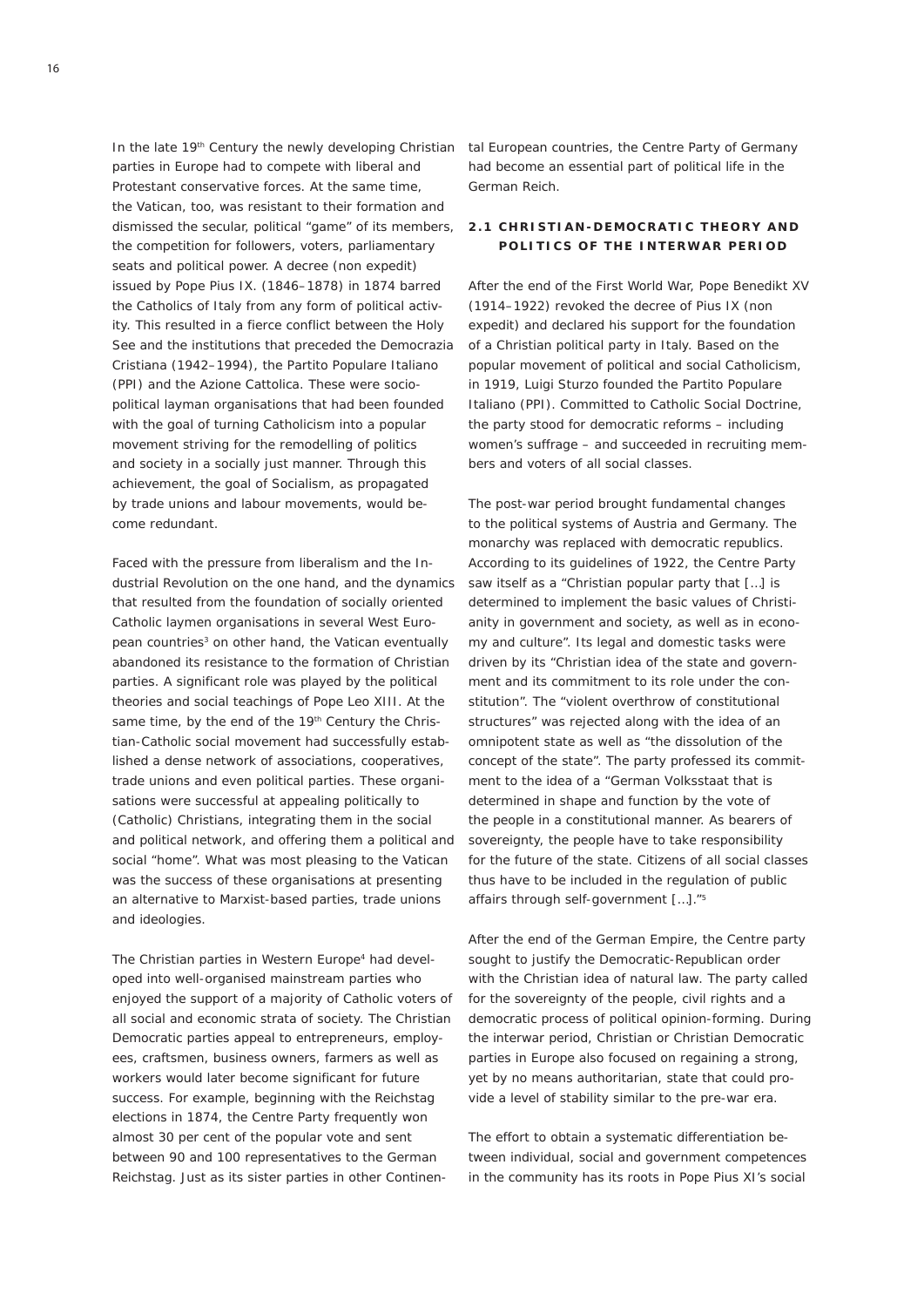encyclical of 1931 "*Quadragesimo anno: on reconstruction of the social order"*". It was equally well received as the earlier encyclical letters "*Rerum Novarum*", which had formulated the principle of subsidiarity that came to be of great significance for the socio-ethical and political foundations of the Christian Democratic movement. After 1945, the principle of subsidiarity dominated the programmes of the majority of Christian parties with a view to their ideas on government as well as social and economic order. It was later also adopted by Liberal and Social Democratic parties and was included in the Maastricht Treaties of the European Union (1992).

The principle of subsidiarity as a concept is fundamentally anti-etatist and forms the core of Christian social ethics. As has been explained in the above, the term is derived from the Latin word *subsidium* (meaning 'reserve' or 'substitute'). According to the principle of subsidiarity, personal freedom requires agency; society's smaller units including families, communities and municipalities should constitute the principal and independent actors of public life. The role of the state or government, however, is to remain on the sidelines only activated when the smaller units are incapable of independently mastering their own affairs. The principle of subsidiarity thus also corresponds with the idea of a federal state.

Nonetheless, *Quadragesimo Anno* also demonstrates the ambivalence of social and political Catholicism. Although the document distanced itself from (Italian) Fascism and also rejected totalitarianism, significant regulatory issues remained. Both, the encyclicals and Catholic Social Doctrine failed to provide answers to the question surrounding the manner in which basic democratic, political and economic rights can be protected.

Firmly committed to the Weimar Constitution, the Centre Party of Germany declared its full support for parliamentary democracy and pushed for the advancement of the social welfare state. Nonetheless, the

conflict between proponents and opponents of parliamentary democracy had severe repercussions for the stability of the young republics of Germany and Austria. A conflict was raging between, on the one hand, the opponents of democracy such as fascists, national socialists and communists, and on the other hand, its proponents. In this struggle, Christian parties took the side of the Democrats and even formed alliances with their former rivals, namely liberal and conservative parties. Despite these efforts, they were unable to prevent the takeover of the government by the Fascists and National Socialists. The Italian PPI was dissolved by Mussolini in 1926 and its Secretary-General Alcide De Gasperi was arrested (see 4.3). Germany's propaganda Minister, Joseph Goebbels, called on the leadership of the Centre Party "to swiftly close shop" as he was no longer willing to bear witness to its "experiments" at social reform. A few months after the seizure of power by the National Socialists in Germany in 1933 the Centre Party along with other democratic parties and trade unions were dissolved. Shortly after, Christian Democratic politicians were expelled from office, persecuted and arrested. Christian Democratic parties were eventually prohibited in the countries in Europe occupied by National Socialists. Along with many other democratic politicians and opponents to the Nazi regime, members of the Centre Party and of Christian trade unions paid for their opposition to the National Socialists with their life.

# **2 . 2 . Christian Democracy since 1 9 4 5**

After the Second World War, Christian Democratic and Christian Social parties were established or re-established in Italy, Luxembourg, France, Austria, Germany, Belgium and Norway and later in Finland, Switzerland, the Netherlands and Spain. However, the newly reestablished Christian parties in Eastern Europe could only manage briefly to withhold the pressure of the Communist leadership.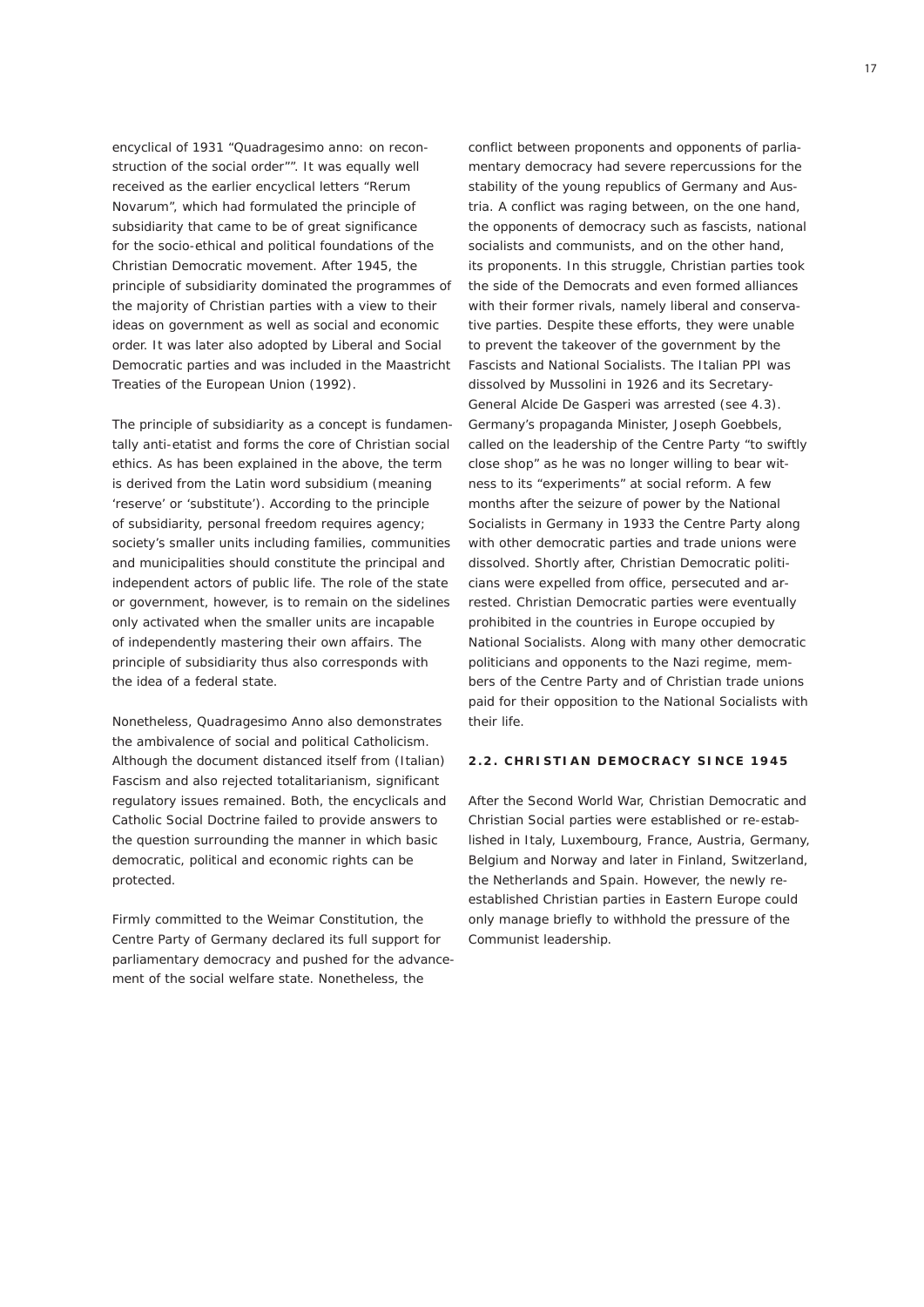# FURTHER INFORMATION: CHRISTIAN DEMOCRACY DURING COMMUNISM: **The CDU in the German Democratic Republic (GDR)**

On 10 June 1945, Order No. 2 of the Soviet occupying power allowed for the formation of political parties in the Soviet zone. In Berlin on 26 June 1945, the CDU already declared its intent to become concurrently a decidedly Christian and interdenominational collective movement. Many of its founding fathers, including its first chairman, Andreas Hermes, and his successor, Jakob Kaiser, had been members of the resistance against National Socialism.

However, similar to the newly-founded Liberal Democratic Party of Germany (LDPD), the CDU too, had to submit completely to the control and instructions of the occupying power. Right from the start, this control clearly constrained the extent to which the parties could develop freely. The occupying power aimed to create a Communist system in the Soviet occupation zone / GDR based on the Soviet model. Measures included the ousting of political parties, the control of key offices in public administration, and the radical nationalization of trade, industry and the banking sector. Initially, politicians sought hard to resist these attempts. This resistance is illustrated well by the famous speech of Jakob Kaiser at the second party convention of the CDU in the Soviet occupation zone in September 1947. Kaiser declared "We must and we will form the bulwark against dogmatic Marxism and its totalitarian tendencies".

However, following the foundation of the GDR in October 1949, the Soviets and the official Communist party SED further tightened their repression of democratic politicians. Faced with physical and psychological terror as well as arbitrary arrest, many of these politicians were thus forced to choose between adaptation, resignation or flight to West Germany. Until October 1950, the CDU in the GDR had lost about 25 per cent of its members. At its sixth party convention in Berlin in October 1952, it had to "unconditionally" acknowledge the leadership role of the SED.

In the following years, the external image of the CDU in the GDR was dominated by loyal SED functionaries. The statute of the CDU professed the party's "loyalty to Socialism" and its commitment to building "trustful cooperation with the party of the working class". This apparent, albeit forced, willingness of the CDU to adapt and to submit to the SED and its role in the democratic bloc (of parties) earned its party members the sweeping reputation of being collaborators. However, it is important to draw a clear distinction between the party leadership and its membership base. For many Christians living in the GDR, membership in the CDU was indeed the only possibility to evade pressure from the SED.

The opposition of substantial parts of the East CDU membership base towards both, the SED and the submission of its own party leadership continued throughout the 1950s and 1960s. This critique became most vocal at critical points in the history of the GDR including the people's rebellion of 1953, the building of the Berlin wall in 1961, the invasion of Czechoslovakia by Soviet troops in 1968, or the imposition of martial law in Poland in 1981.

The membership base of the CDU in the GDR had always possessed a potential for opposition. It began to gain further momentum in the mid-1980s with the onset of 'Glasnost' and 'Perestroika' in the Soviet Union, the reform movements in Poland and Hungary, and eventually, the activities of the 'independent peace movement' in the GDR itself. On 10 September 1989, four members of the CDU who were also members of the Protestant church addressed the party leadership in the so-called 'Letter from Weimar'. This incident became the focal point for the emergence of a widespread call for reform amongst the party base. Under pressure from the party membership base, on 2 November 1989 party leader Gerald Götting resigned from the post which he had held since 1966. In the same month, the CDU withdrew its pledge for commitment to the leadership role of the SED from its party manifesto and quit the SED-led 'central democratic bloc' of parties. At a special party conference in Berlin on 15 & 16 December 1989 the CDU presented its new leadership, programme and organisation. Furthermore, the party admitted its responsibility for the undesirable developments in the GDR. Renouncing Socialism, the new CDU expressed its commitment to democratic reforms within the party itself and the country as a whole, and it declared its commitment to the principles of a social market economy and the objective of achieving national unity.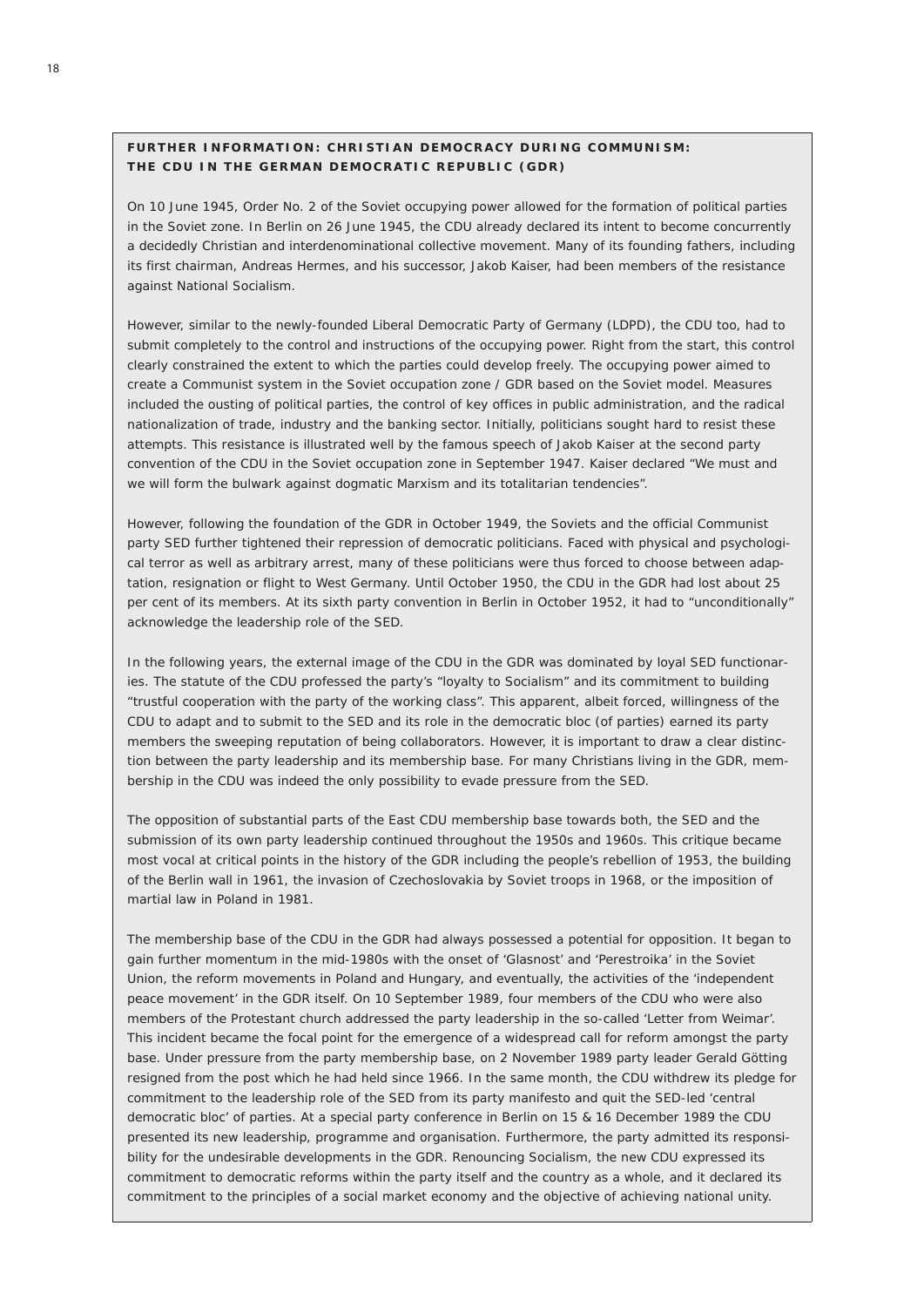With 40.6 per cent of the vote, the CDU as part of the electoral alliance 'Alliance for Germany' scored a stunning victory in the elections to East Germany's *Volkskammer* (parliament) on 18 March 1990. Its party leader, Lothar de Mazière became minister president. He successfully led the GDR towards German reunification on 3 October 1990. This process saw the successful implementation of the monetary, economic and social union, and the conclusion of the unification treaty and the Two-plus- Four-Treaty. At its party conference in Hamburg only two days prior to the reunification of Germany, the CDU of East Germany and the CDU of West Germany had united to form an all-German party.

The experience of totalitarian regimes like National Socialism and Communism played a crucial role for the success of Christian Democracy in Western Europe. These periods in Western Europe's history gave rise to a firm commitment to democracy – even on the part of the Vatican. The Second Vatican Council's Pastoral Constitution, *Gaudium et Spes* (1956) contains the clear commitment to a democratic system based on the principles of freedom, the rule of law and the separation of powers within government that provides the best means to safeguard personal and political rights and to maintain the common good. The document also called for the right to assembly and association, the freedom of speech and the right to private and public confession of religion. *Gaudium et Spes* declared, "The government (shall) be chosen freely by the citizens" (Vatikan 1965, Chapter IV, esp. points 73-75, citation relating to point 74).

The Vatican's strong commitment to democracy and greater political participation by the citizens was caused by several factors. These included the historical experience of the fall of the Weimar Republic in the 1930s, the subsequent Nazi Dictatorship and the threat of a new totalitarian regime in the form of Communism. The idea of a Christian Democratic Union that would counteract previous challenges was realised through the synthesis of a liberal market on the one hand and a social order on the other hand. In the Federal Republic of Germany, this synthesis is known as the social market economy.<sup>6</sup> The idea of a Christian Democratic Union finding form is exemplified by the creation of the Protestant Work Group of the CDU and CSU (EAK) in 1952 by Hermann Ehlers, the then President of the German Bundestag. From the start, the EAK had several goals. It sought to recruit Protestants for participation in the CDU or CSU (without, however, necessarily having to become party members). Furthermore, a platform was to be established to enable Protestant members of both Union Parties to pursue their specific interests within the Catholic-dominated parties. Finally, the relationship with Catholic churches was to be expanded and the trusting cooperation between the different confessions in the CDU and the CSU was to be further promoted.

The normative foundations of the CDU's political objectives form the basic principles of Christian and Occidental ethics and culture. Compared to the interwar period, the political programmes of Christian Democracy after 1945 put significantly more emphasis on personalised Christian essentials – such as the responsibility of inalienable individual rights which limit government power and the right to individual political, economic and religious freedom. The strong emphasis on the ideal of freedom after 1945 together with the total commitment to immutable human rights emerged from the historical experience of National Socialist, Communist, Fascist and Authoritarian collectivism. Liberal Christian thought thus constitutes a counterbalance to any form of suppression and degrading of the individual justified through the needs of the people, the nation, the social class or other any totalitarian ideology.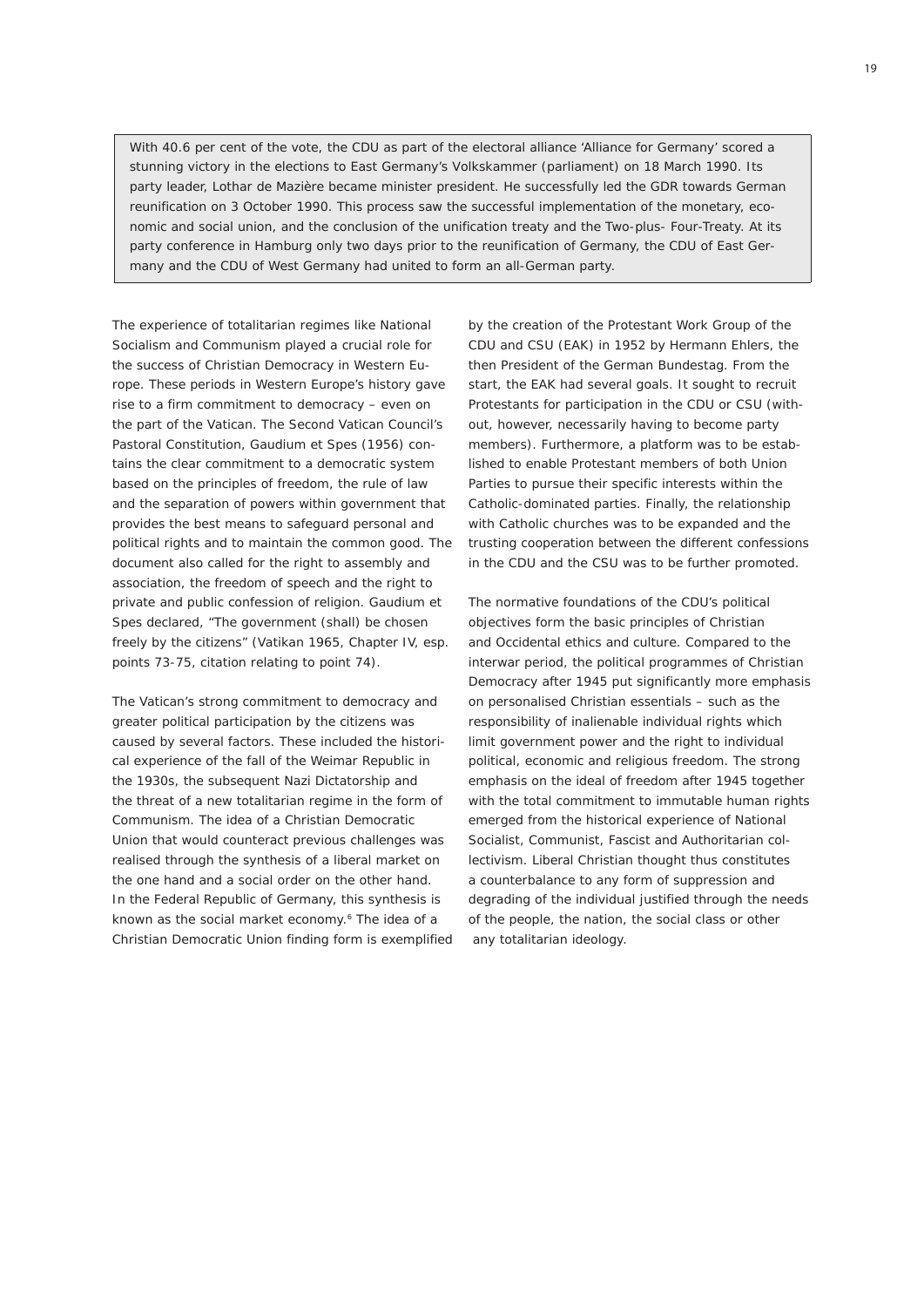### **Further Information : Christian Democracy in Latin America**

The roots of Christian Democracy in Latin America lie in the Catholic university youth organisations of the 1930s, which were inspired by Catholic social ethics and the papal social encyclicals. Both, the Christian social movement and the foundation of Christian social parties that followed are closely tied to the Presidents of Chile and Venezuela, Eduardo Frei Montavala (1911**–**1982) and Rafael Caldera Rodgríguez (1916**–**2009) respectively. Several key events forged the path towards the foundation of the first parties, notably the Congress of the Catholic students' movement in Rome at the turn of the year from 1933 to 1934 and the global economic crisis of the early 1930s.

Faced with the global economic crisis on the one hand and the liberal economic policies of Chile's Conservative Party, which largely favoured the interests of big landowners, on the other hand, the youth organisation of the Conservative Party separated from the party. Known as *Falange Nacional* it initially acted as a social movement and only became a party in 1938. *Falange Nacional s*tood mainly for charitable and social-Christian ideas and called for the improvement of the social conditions for the poor. Almost 20 years later in 1957, *Falange Nacional* became the Christian Democratic party of Chile (PDC) under the leadership of Eduardo Frei who went on to become the first Christian Democratic president in Latin America in 1964.

Venezuela saw the formation of the *Comité de Organización Politico Electoral Independiente* (COPEI) under leadership of Rafael Caldera. This organisation, too, had its roots in the Catholic university youth organisations which fought for social reform. Three years later, the organisation renamed itself *Comité Organización Politica Electoral* (COPEI). Between the mid-1950s and the early 1960s, Christian Democratic parties were also founded in Peru, Bolivia, El Salvador, Paraguay, Panama, the Dominican Republic, Uruguay, Costa Rica and Columbia. The development reached its climax on 1 December 1968 when Rafael Caldera was elected president of Venezuela and thus became the second Christian Democratic president in Latin America.

In its political programmes, the Christian Democratic parties promoted the eradication of social class divides, the reform of the education system, the adoption of land reforms, and a mixed economic system that would provide equal protection to state property, cooperatives and medium-sized enterprises (see Klaus Weigelt: *Una comparación de los programas del PDC chileno y de la CDU alemana*. Santiago de Chile, 2008). The presidencies of Eduardo Frei and Rafael Caldera saw the nationalisation of key industries in both countries, including the production of copper and oil. Democracy, freedom, equality and solidarity have in the past and continue to be the key elements of the programmes of Christian Democratic parties in Latin America.

However, given the focus on democratic and social equality that is evident in their political approach, Christian Democratic parties in Latin America have long been forced to fight a war on two fronts. On one front, right-wing elements (the military, land owners, industrialists, employer organisations, and to some extent Conservatives) often accused Christian Democratic parties of being opponents of the political regime, social romantics (*socialcristianismo*) or simply 'Communists' thus firmly pushing them to the left of the political spectre. On the other front, the left criticised the absence of a 'revolutionary' element thus accusing Christian Democratic parties of lending support to the non-democratic elites. Furthermore, most Christian Democratic parties failed to rally a substantial support base. Despite various efforts by these democratic and socially oriented parties, and, in fact, despite considerable economic growth, a stable and political active middle class had failed to develop. In some cases, for example COPEI in Venezuela, the party quickly ran out of steam once it took political power. Others, for example the Christian Democratic parties in Nicaragua, failed due to a combination of internal problems and the challenging political conditions in the country.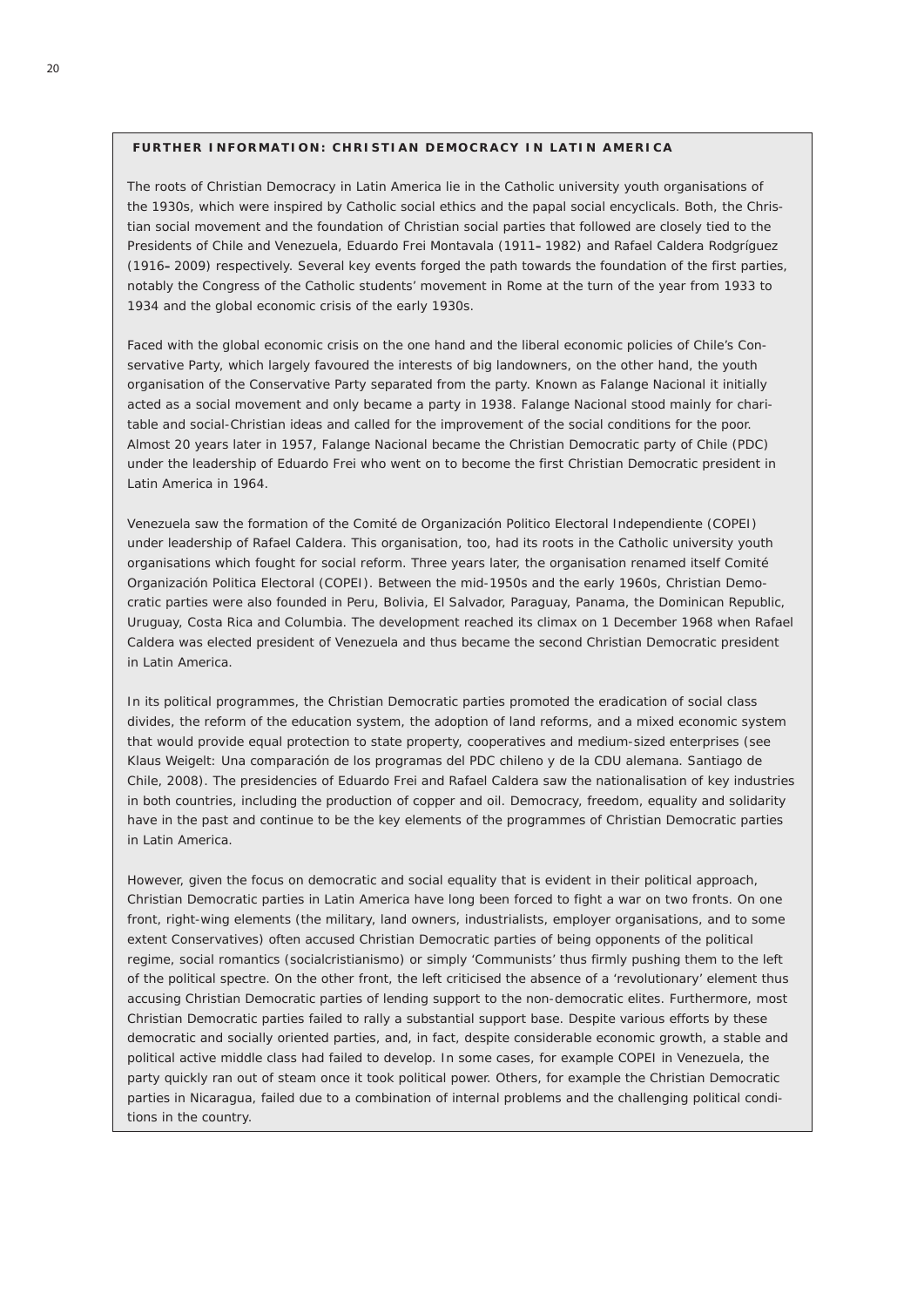Besides the *Partido Demócrata Cristiano* (PDC) in Chile and the *Partido Acción Nacional* (PAN) in Mexico7, most Christian Democratic parties by the 1990s had come under severe pressure. They suffered from government crises, a severe shortage of qualified personnel for leadership roles, as well as organisational and strategic deficits. Similar to developments in Europe, they were also faced with the transformation of Christianity-based political values in the course of the processes of modernisation, secularisation and individualisation which were equally influential in Latin America. Christianity-based political values thus no longer resonated with large groups of society. As a result, many of the once mighty Christian Democratic parties today lack political power.

Nonetheless, the declining significance of Christian Democratic parties has to be seen in the wider context of a general decline of political parties which can be witnessed in other parts of the world too. The steady decline of the previously exclusive role of political parties in the political opinion-forming process has been replaced by the mass media. In addition, Latin America, too, is witnessing a rising trend towards increased personality driven politics, the declining importance of manifestos, and a lack of confidence of the people in the ability of politics to find solutions. Since the 1990s this process has been further accelerated by negative developments caused by the parties themselves, including, for example, the identity issues surrounding Christian Democratic parties in coalition governments or the loss to credibility of party leadership. Equally detrimental to political parties has been their failure to renew their respective party platform; the apparent preference given to special interests over a general need to modernise the party; and their failure to establish sustainable country-wide party structures that include voters other than just purely the middle class. Finally, beyond the above, in Latin America Christian Democrats are also often seen as responsible for everything that falls under the heading "Neo-Liberalism".

The liberalisation of the ideas of Christian Democracy marked a clear distinction between a Christian's and citizen's responsibility towards the family, politics and society on the one hand, and his theological obligations and interests on the other. This differentiation allowed Christian Democracy to appeal to a wider group of voters including those who are not Christian and who do not belong to a particular church. Interreligious relationships, the idea of a people's party and Christian personalism became the key factors for the success of Christian Democratic parties in various Western countries

In effect, the Christian Democratic understanding of politics along with the Christian idea of man and Christian social ethics has significantly influenced post-war constitutions. It is down to each individual's conscience to define the exact meaning of a true Christian existence and Christian duty in certain situations. Theology, Christian ethics and churches can but offer guidance. However, the fundamentals of the Christian idea of duty are irreconcilable with some of the instructions from clergyman and the church.

In the past decades, Anglo-Saxon communitarian ideas have influenced the Christian Democratic parties. In reflection of trends in modern society such as the erosion of community spirit and the steady decline in civic engagement, Communitarian ideas seek to

counter the trend towards excessive individualism calling instead for a revival of a communal spirit and communitarian action. In its focus on communitycentred ideas and the demand for a strengthening of voluntary and community-minded engagement, Communitarianism closely resembles Christian Democratic and Christian social thought. In historical and philosophical terms, it is nearly impossible to separate Christian thought from social and political developments of developments in the church because Christianity is ultimately also a cultural concept. The humane principles at the heart of European culture are rooted in Judaism, Greek philosophy, Roman law, Christianity, the Renaissance as well as Enlightenment philosophy. These principles did not develop in opposition to Christianity but rather in dialogue with it.

Against the background of increasing secularisation, the key challenge facing Christian Democratic parties today is the need to find solutions to urgent everyday problems founded upon Christian values that are supported by the majority of voters. The Christian idea of man and the associated fundamental values of freedom, solidarity, subsidiarity, justice and the pursuit of the common good offer a broad platform for all people including those without a particular faith to actively participate in shaping politics, society and culture.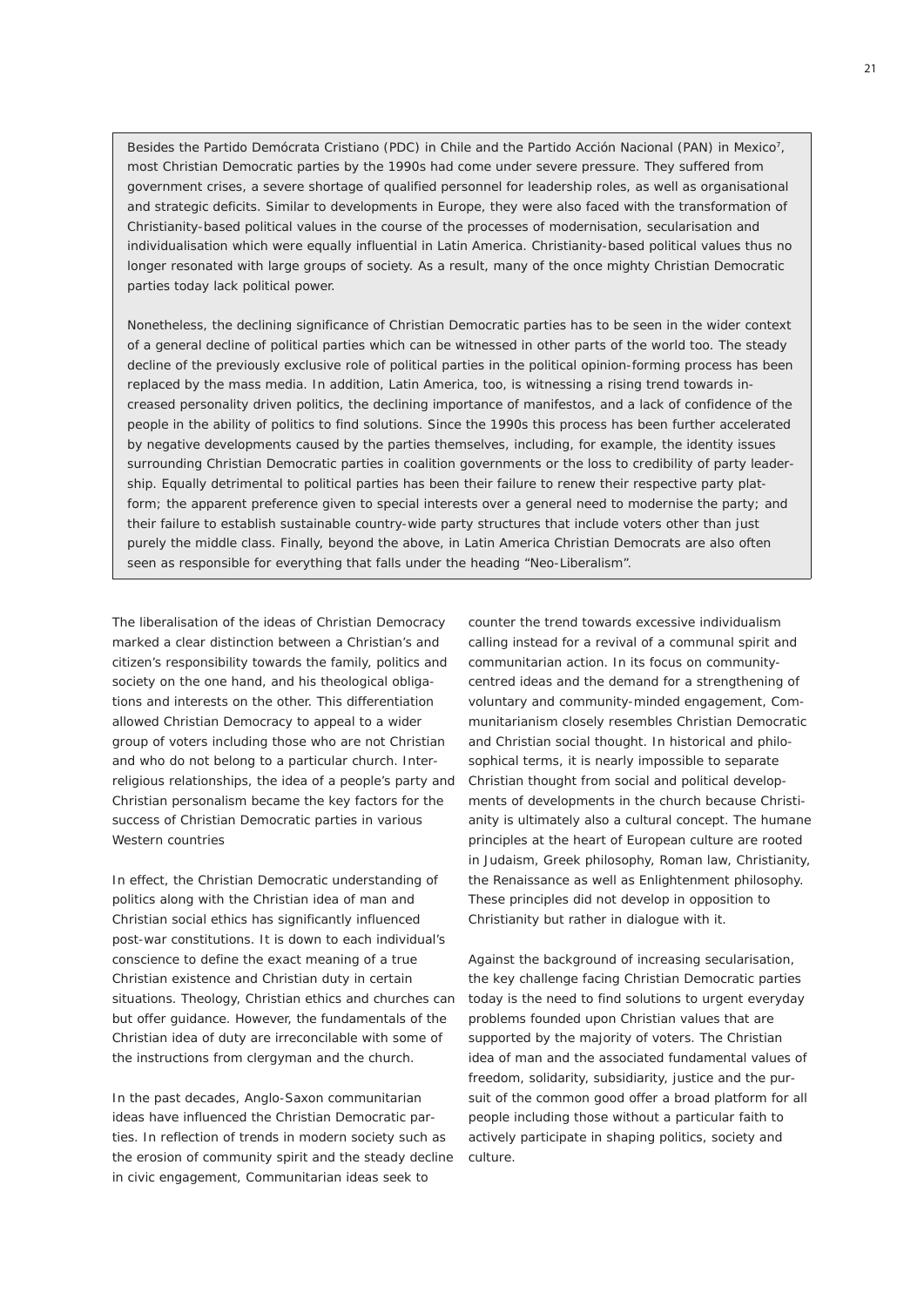#### FURTHER INFORMATION: INTERNATIONAL PARTY COALITIONS

There are currently two umbrella organisations worldwide that combine Christian Democratic, Conservative, Christian Social parties and parties of the centre (right). These are, firstly, the Christian Democratic International (*Centrist Democrat International* – *Internationale Démocrate Chrétienne*, CDI-IDC) which was founded in Santiago de Chile in 1961 and is based in Brussels. Secondly, the International Democrat Union was founded in London in 1983 and sits in Oslo. CDI-IDC is headed by the former President of Mexico, Vicente Fox Quesada, and the former President of the Italian chamber of deputies, Pier Ferdinando Casini. Its Secretary-General is the Spaniard Antonio López-Istúriz. IDU is headed by Australia's former Prime Minister John Howard.

Both umbrella organisations consist of four (CDI-IDC), or in the case of the IDU, three regional associations. CDI-IDC is composed of the following; *CDI-International-Africa* with currently ten members, CDI Asia-Pacific with currently 14 members, *Organización Demócrata Cristiana de América* (ODCA) with 35 members, and the European People's Party (EPP) that is currently composed of 48 full members and six associated members. 18 parties hold observer status in the EPP.

The IDU's regional associations are as follows: the *Democrat Union of Africa* (DUA) with 14 member parties; the *Unión de Partidos Latinoamericanos* (UPLA) with currently 19 members; and the *Asia Pacific Democrat Union* (APDU) which has 14 members. Until 2002, the *European Democratic Union* (EDU) formed the European section of the IDU. However, it has since been merged with the EPP.

The key goals of both umbrella organisations are to facilitate cooperation between democratic parties at the political centre that share similar objectives and to foster closer regional cooperation. Due to the advanced stage of the process of European integration, the EPP has been the most successful at pursuing these goals. The EPP was founded in Luxembourg in 1976. Besides uniting different Christian Democratic, social and conservative parties from various European countries, it is also a distinct European party with its own manifesto and corresponding democratically legitimate structures and procedures. Since 1990, Belgium's former prime minister, Wilfried Martens (see 4.6), has been president of the EPP. The congress is the EPP's highest decision-making body. It meets every two years by resolution of the party executive in order to elect the president, vice-president, treasurer and secretary-general (which, together with the EPP floor leader in the European Parliament, form the party leadership) and to vote on the party's political guidelines, its manifesto as well as on any changes to its statutes.

The EPP distinguishes between four types of membership; full members, associate members, observers as well as individual members. Christian Democratic parties and other like-minded parties from European Union member states can become full members, as long as they are organised in the respective member state, embrace the programme of the EPP and adopt its statutes (Statute of EPP, art. 4a).

Associate membership is open to parties from countries that have applied for EU membership and who fulfil any other conditions listed in the EPP statutes. With a few exceptions, associate members enjoy the same rights as full members. They are excluded from decisions that concern the policies and structure of the EU and its institutional organisation (Statute of the EPP, art. 13c). Observer status is open to parties from the following countries: EU member states, countries that have applied for EU membership and countries that belong to the Stability Pact for South Eastern Europe founded in 1999. Parties with observer status have the right to participate in EPP meetings. Their party leaders are invited to the sessions of the various party committees but they do not have the right to vote. Similarly, delegates from parties with observer status cannot vote at EPP congresses. Anyone who lends special supports to the EPP can become an individual member. Individual members must be members of member party. As long as they are a member of the European Parliament they are entitled to participate in the different committees of the EPP with voting rights. At present, there are only 130 individual members.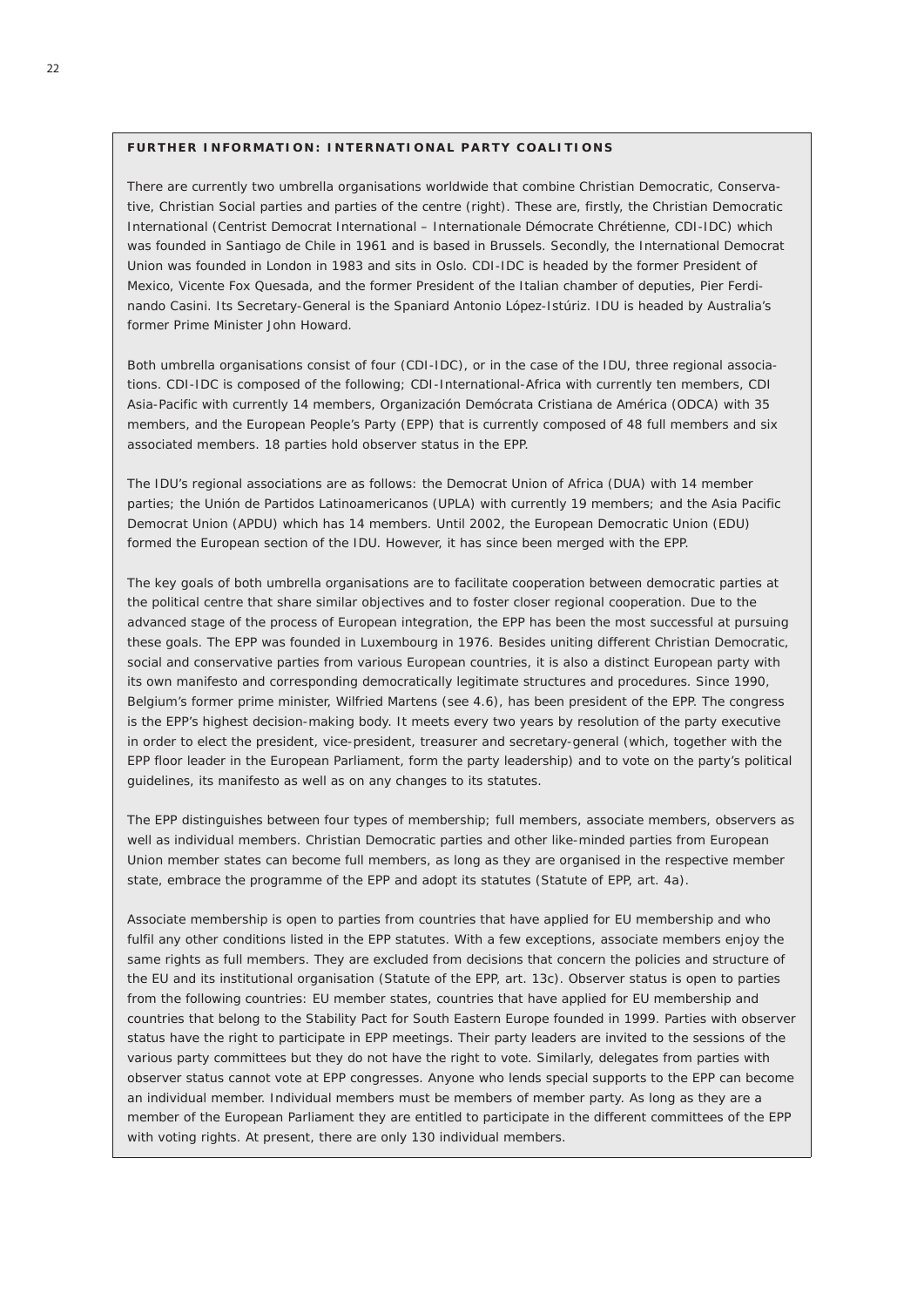With its seven associations, the EPP is the most diverse amongst the European parties. They are: the European Local and Regional Government Association (EKRPV), the European Union of Christian Democratic Workers (EUDCA), the European Middleclass and Trade Association (EMWV), the Union of European Seniors (ESU), the women's association of the EPP, the European Democrat Students (EDS) and the youth organisation (YEPP). These associations closely resemble the associations of the CDU in Germany. Through its associations, the EPP strives to become a true people's party that can successfully integrate different parts of society and is capable of striking a balance between different interests.

In the most recent elections for the European Parliament in 2009, the EPP won 265 out of 736 seats and thus presents once more the biggest group in the European Parliament. Floor leader is Joseph Daul of the *French Union pour un movement populaire* (UMP).

*Source: authors' summary; based on von Gehlen (2005).*

- *The chapter is based on work by Rudolf Uertz (2004). 1| It has been comprehensively revised for this brochure by Karsten Grabow. The authors would like to express their gratitude to Ms Janine Dornbusch for her assistance. Ms Dornbusch reads European Studies at Maastricht University and completed an internship with the Latin America division of the KAS in July 2009.*
- *On the historical development of Christian Democratic 2| in Latin America see, for example, Caldera (1977/2002), Jung (1983) and Henning and Weigelt (1997).*
- *Belgium, Germany, Italy, the Netherlands, Austria, 3| Switzerland.*
- *In Austria the Christian Social Party, in Italy the 4| Democrazia Cristiana, in the Netherlands the Catholic People's Party and in Germany the Centre Party.*
- *Richtlinien der deutschen Zentrumspartei (1922), in: 5| Mommsen (1960: 486-489).*
- *The Protestant Church only caught up with the tradition 6| of the papal social encyclicals in the early 1960s. The essay "Eigentumsbildung in sozialer Verantwortung" (Transl. The socially responsible acquisition of property) of 1962 was the first of many memoranda and signaled the revival and deepening of the dialogue between the Protestant Church and politics, particular with Christian Democrats. The development reached its peak with the publication of the social encyclicals "Centesimus Annus" and the EKD memorandum "Gemeinwohl und Eigennutz – Wirtschaftliches Handeln in Verantwortung für die Zukunft" (Transl. Common welfare and self-interest – conducting business in responsibility for the future), which were both published in 1991 on the occasion of the 100th anniversary of "Rerum Novarum". Both works display close intellectual affinity with the concept of social market economy. The first joint memorandum of both churches entitled "Gemeinsames Wort zur wirtschaftlichen und sozialen Lage" (Transl. Joint Statement on the economic and social situation) published in 1998 greatly influenced the political discussion (See: Weigelt 1991 and 1994).*
- *Despite uniting Christian social with conservative, liberal 7|elements in its party manifesto, promoting social market economy and belonging to both, the Latin American Association of Christian Democratic parties (ODCA) and the Christian Democratic International, current legislation on political parties prohibits the Partido Acción Nacional (PAN) from calling itself 'Christian Democratic'.*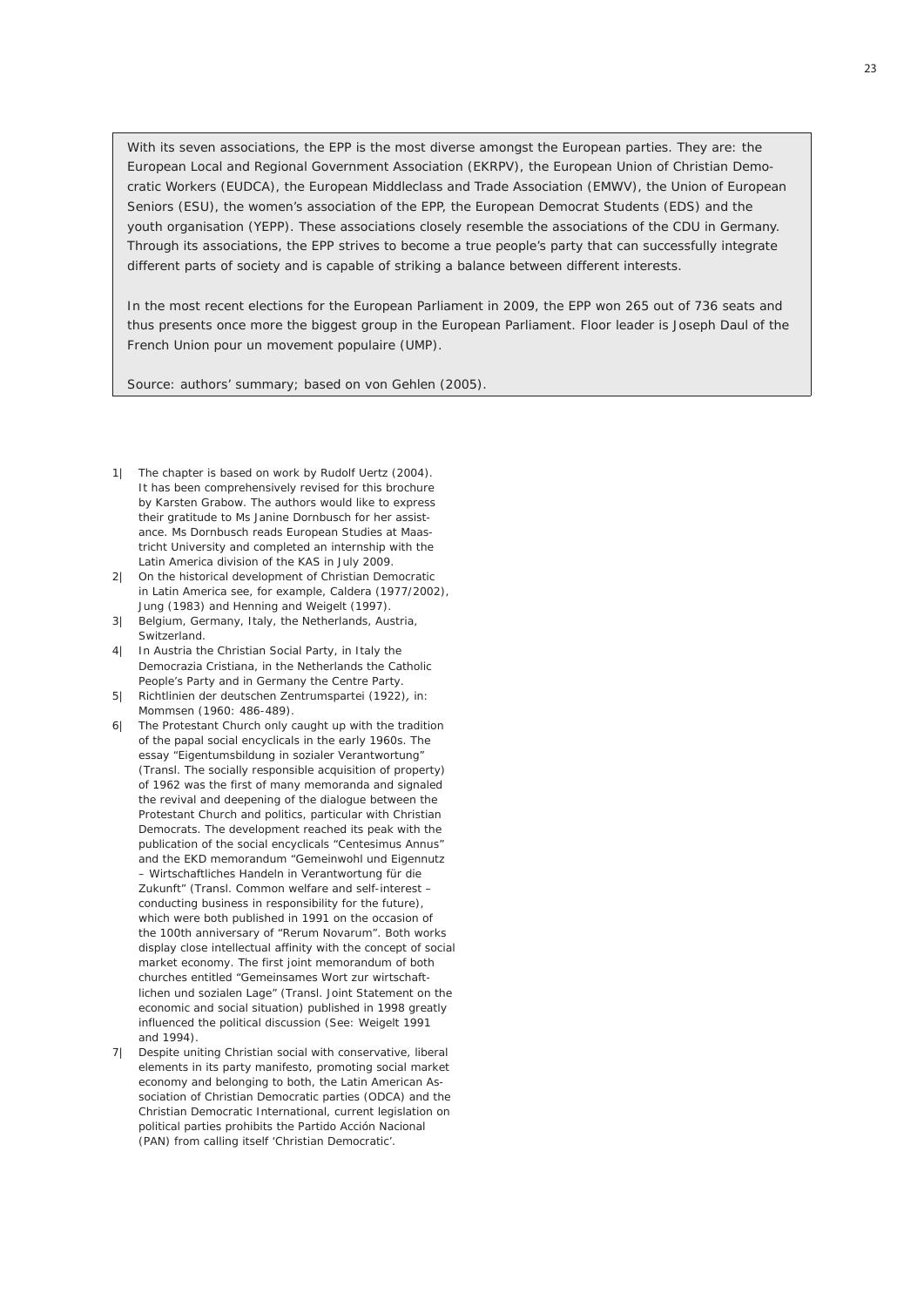# <span id="page-21-0"></span>3. CONTEMPORARY CHRISTIAN DEMOCRATIC POLITICS: SELECTED POLICY AREAS

#### **3 . 1 Economic Policy**

Social market economy is the guiding economic model of Christian Democracy even though the notion varies slightly between different countries (see: note 9). The social market economy is the tried and tested combination of market economic principles coupled with social services to bring about fair social balance. The social market economic model is thus not only an economic model but also a vision of society which is based on a wide consensus in several West European democracies – especially Germany, Belgium, the Netherlands, Luxembourg and Austria<sup>1</sup>. The principles of freedom and responsibility, competition and solidarity come together as a unit in the concept of social market economy.

Christian Democracy is committed to the protection of individual freedom and holds the view that each person has the right to free development and expression of his or her personality (Christian teaching of natural law). For Christian Democrats this commitment translates to the recognition and advancement of free entrepreneurial initiatives on the basis of fair competition. A paper entitled *Guidelines for prosperity, social justice and sustainable economies* published by the Konrad-Adenauer-Stiftung explains that, "competition is the engine of sustainable economic growth. Competition facilitates efficiency and progress, strengthens responsible actions, and prevents the emergence of unilateral market power" (KAS 2009: 4).

According to the Christian image of humanity, man is equipped with both conscience and social responsibility. This image also emphasises that society is socially responsible for its weaker members. Christian Democracy is thus not only committed to solidarity, it also strives for solidarity as a goal through the social market economy.

*The guiding economic figure of social market economy is* what is termed *the 'owner-entrepreneur'* who owns the means of production (capital, machinery/facilities, land) – or, at least, has these at his disposal – and uses these for the production of goods or services which he then sells at a profit in the respective market. The profit gained is used for the maintenance of the owner-entrepreneur and his family. At the same time, it is reintroduced into the economic cycle, for example through the creation of jobs or the purchase of new machinery and facilities. Owner-entrepreneurs are liable for their entrepreneurial decisions. Therefore, decisions made tend to be for the long-term and sustainable thus lending stability to both economic and social development.

Within this system, the state guarantees the framework conditions within which the owner-entrepreneur may carry out his activities. That means the state sets competition rules, it protects the freedom of trade and the freedom of contract, and it ensures that an adequate infrastructure is available to facilitate the exchange of goods and services in the respective markets, for example, through public investments in transport routes and communication networks.

The support of businesses that are led by the owner himself is thus of particular importance in a social market economy (promotion of medium-sized businesses)<sup>2</sup> as those medium-sized businesses form the core of a social market economy. Indeed, Germany's first federal chancellor, Konrad Adenauer, regarded the middle class as the 'fundamental support of the state'. It is medium-sized businesses that provide employment for the majority of employees (in Germany, roughly one fourth of all employees work in a medium-sized business). They also train the highest number of apprentices and contribute about half of GNP. To promote medium-sized business in a social market economy, the state is mainly concerned with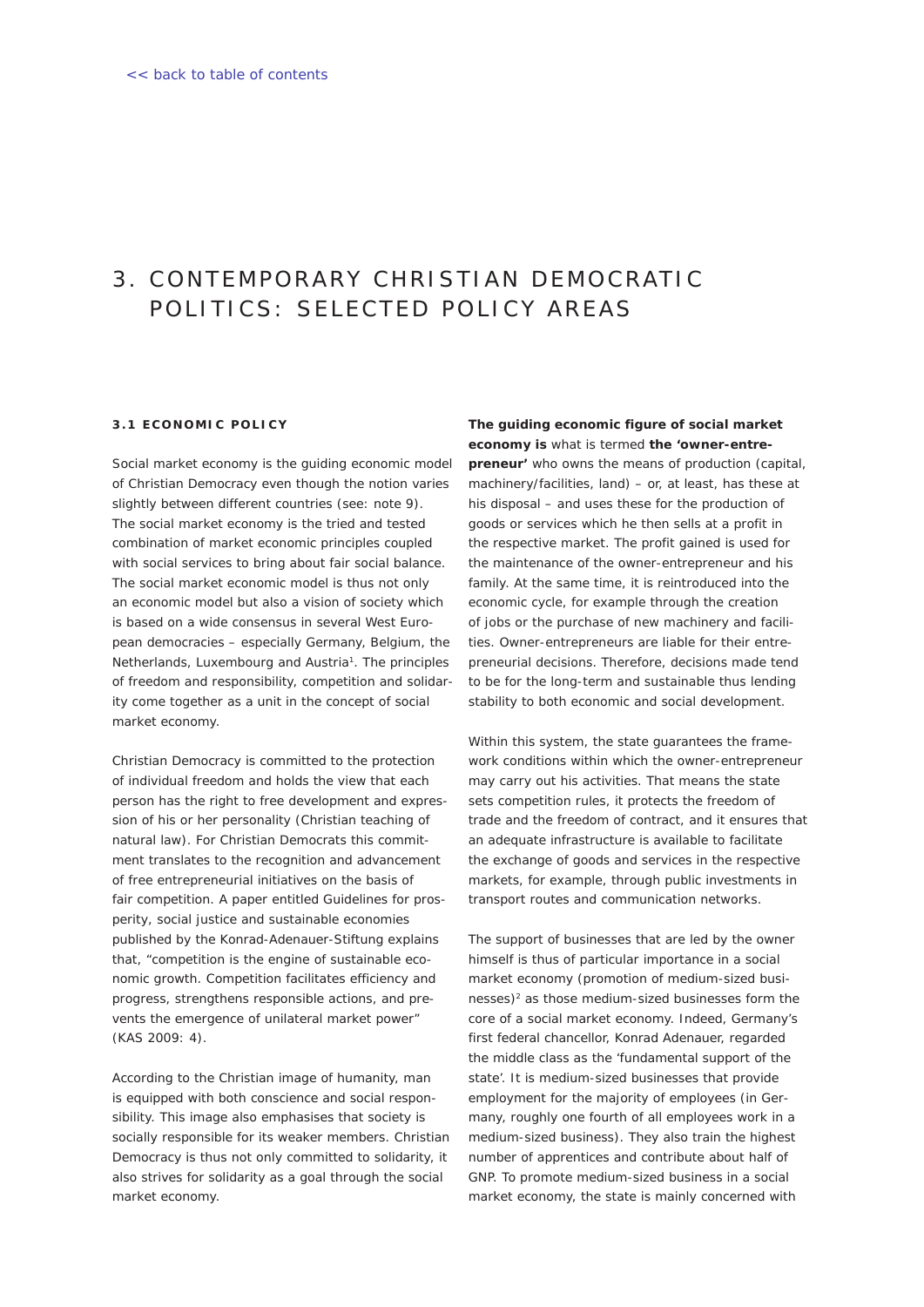the creation of an uncomplicated and fair taxation system3 that leaves enough room for medium-sized businesses to make investments and to create jobs. The taxation system should be free of bureaucratic hurdles, or at least help minimise these hurdles, ensure that medium-sized enterprises are considered in public tenders, and enable them to obtain low interest loans for business start-ups.

Christian Democratic parties also conduct active business development. This includes the development of industrial policies and far reaching regional structural policies. These policies aim to offer incentives for the establishing of production locations, to compensate for disadvantages in less developed areas, and to contribute to the competitiveness of local producers. This kind of business development takes place through public investments in transport routes, the granting of temporary state guarantees for private investors, the reduction of legal regulations, the financial support of pro-growth, and increasingly also environmentally friendly technologies. However, Christian Democratic parties regard any direct intervention by the state with great scepticism as it puts a strain on public finances, often causes obstacles to private commercial developments, and is often intended to simply preserve existing structures.

However, the boundaries between active business development and the mere preservation of existing structures are fluid. At times, Christian Democratic economic policies are caught between the challenge to meet both general considerations and certain political pressures as illustrated by the subsidisation of certain economic sectors. While Christian Democratic parties have helped to reduce the subsidisation of unprofitable economic sectors – for example mining – they continue to condone the subsidisation of others – for example – the farming industry. While the key reason for farming subsidies is to maintain the competitiveness of local farmers, strategic electoral reasons do also play a role.

Nonetheless, financial policies of Christian Democratic parties display much greater budgetary discipline and restrictive financial policy than the Social Democrat or Socialist parties.<sup>4</sup> While Social Democrats and Socialists support increased government activities and accept structural budgetary deficits in the process, Christian Democratic financial policies are fundamentally focused on maintaining a balanced budget. On the one hand, this orientation is the result of the Christian Democratic understanding of government control and economic governance – "As much state

as necessary, as little state as possible". On the other hand, it results from the recognition that capital income and earned income should not be overburdened so as to leave ample room for private consumption and for reinvestments of funds into the economic cycle (commercial investments).5

### **3 . 2 Social Policies**

Social policy is an instrument for the creation of social adjustment. It encompasses all government measures that serve the safeguarding of a basic income and decent living in the case of illness, premature incapacity to work (accident or invalidity), death of the main breadwinner, old age, or during periods of unemployment. The government's social policy also includes support for families (see 3.3), public housing, as well as youth and social welfare. Government social policy is necessary given the inequalities between people of different social backgrounds, with different housing situations, or educational backgrounds. It is also necessitated by the risks that are inherent in the (labour) market and thus require the improvement of the living conditions of the needy and the protection against such risks.

However, even countries of similar economic standard and social make-up do not share a single definition of social equality. Different definitions exist amongst the member states of the EU ("old" 15) or the OECD. Depending on the country's particular worldview or the exact nature of the objectives that each social policy is aiming to achieve, crucial differences exist in terms of the justification of social policy, the choice of measures adopted in the pursuit of social equality, and the volume of government social support measures.

Socialist and Social Democrat parties justify social policy with reference to a materialist understanding of social justice. Those who are wealthy or have high incomes are to share their prosperity while those without wealth or with only small incomes are to receive social benefits. Socialist and Social Democratic parties aim to minimise social inequalities by redistributing wealth and income with the help of topdown government regulation. Clearly, the state is the key in this approach. The state administers financial resources that it collects through taxation before allocating these transfer payments to groups of preidentified needy people. This Social Democratic version of the welfare state is characterised by high property and income tax – for example, a maximum income tax rate of up to 70 per cent – exceptionally high taxation revenues, and an oversized public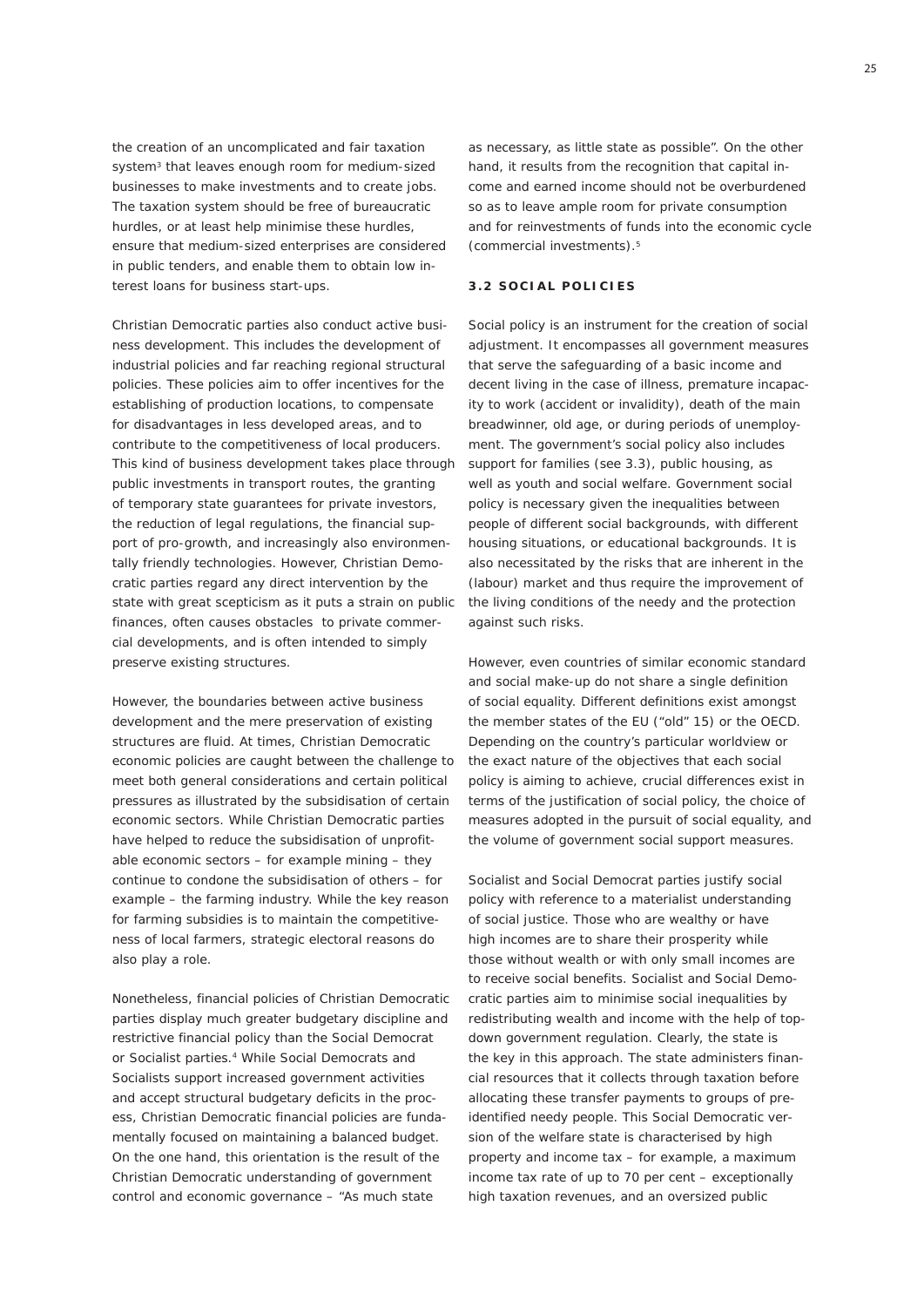service. An oversized public service is required as there is a need for a large public bureaucracy to manage and reallocate such a social policy.

In the mid 1990s, it became clear that this paternalistic understanding of the role of the state and its specific function as a social-political 'redistribution machine' had reached the limits of financial viability. The above understanding of the role of the state encouraged the demand for more social benefits and fostered rising passivism. Due to high taxation rates, it also restricted the commitment of private enterprise and contributed to increased capital flight. While Social Democratic parties in some countries remain committed to this model, the 1990s saw most of Western Europe's Social Democratic parties turn their back on this bureaucratic version of the welfare state. In some cases, this led to severe disputes among different wings of the party (Traditionalists versus Modernists) often at the risk of dividing or severely weakening the party<sup>6</sup>.

In contrast, Christian Democratic parties justify social services with reference to the need to protect individual human dignity without being distracted by the individual's temporary labour market position. In contrast to traditional Social Democracy, the levelling of social differences has never been at the centre of Christian Democratic social policy. Instead, Christian Democratic social policy aims to provide temporary relief to those in need if they or their families are no longer capable of providing for themselves. This approach conforms to the principle of solidarity that stands at the core of Christian social ethics and the Christian Democratic understanding of the principle of subsidiarity. The key objective is to empower the individual to take his own decisions and for him to remain independent of permanent government support while eschewing a culture of dependency.

With regards to social insurance, which encompasses health, nursing and unemployment insurance in most West European countries and to which contributors gain a legal entitlement, Christian Democratic parties differ from their Social Democratic counterparts (especially Scandinavia) in that they do not rely on government redistribution systems that are financed with tax contributions. Instead, the Christian Democratic approach builds on a form of social insurance that is financed with contributions from both employers and employees and which manages itself independently from the state. This model, too, clearly reflects fundamental Christian Democratic ideas of personal responsibility, decentralisation, and subsidiarity. Against the background of demographic change, increasing globalisation and rising costs within the local economy, the system of parity in insurance contributions came under scrutiny in the late 1980s. In line with their belief in the importance of personal responsibility, it was Christian Democratic parties that took the lead in this situation and introduced elements of private and additional insurances while remaining fully committed to a model of social market economy that is firmly based on the principle of solidarity.

At face value, Christian Democratic parties in Western Europe appear to share broadly similar ideas on the concept of social policy. Yet a closer look at the details of each respective model reveals differences. This in turn leads to the question how efficient government social policy can be. With regards to employment and labour market policies, German and Austrian Christian Democrats have long financed a so-called 'passive' labour market policy, that is, unemployment and early retirement, through contributions. The main objective here is to 'adjust' the labour market. The Netherlands in contrast, gave 'active' or 'activating' measures priority – including the training or retraining of older unemployed people. This approach was equally supported by both Christian Democrats and Social Democrats in the Netherlands. The main purpose was to reintegrate older employees into the labour market while taking advantage of their professional experience and social competences. As a matter of fact, whatever their age may be all employees are taxpayers and contribute to the social insurance system. Macro-economically speaking, it is clearly advantageous to create opportunities for older employees in the labour market rather than simply support them. This active approach has since been adopted by most Christian Democratic parties in Western Europe. However, the reasons for its adoption lay less in considerations of macroeconomic efficiency but rather the acknowledgment that this approach allows for the realisation of Christian Democratic values. These include the freedom to design one's life in a self-responsible and dignified manner without being dependent on social handouts as well as the ability to provide for oneself and to exercise solidarity.

An old proverb states that 'while work is not everything, everything is nothing without work and without income'. The objectives of Christian Democratic economic and social policies are to offer men the opportunity for free development in the market place, for example as an 'owner-entrepreneur', and to protect market mechanisms through supervision and framework legislation. By providing employment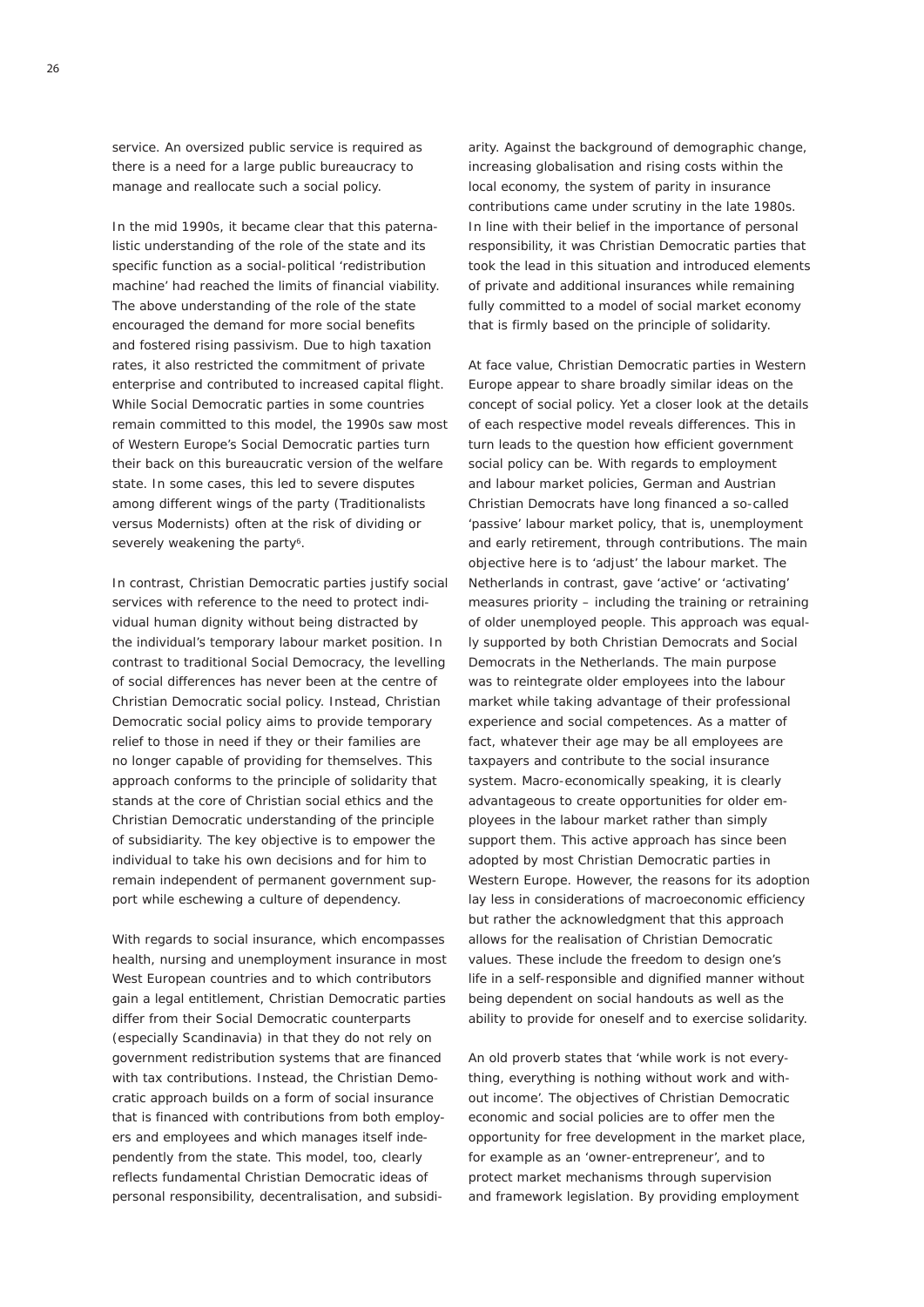opportunities, by safeguarding humane working conditions and maintaining stable social security systems, Christian Democratic economic and social policies aim to enable man to build a life based on freedom, social protection, as well as personal and social responsibility. By combining a liberal economic system with a social system that builds on the principle of solidarity, social market economy represents a vision of society that aims to achieve these goals. The historical review of the development of Christian Democracy in Europe clearly shows that – despite cyclical fluctuations and temporary setbacks which are almost unavoidable in the political regulation of markets – its success has been remarkable.

#### **3 . 3 Family Policy**

Family policy refers to the design of favourable economic, social and cultural framework conditions that allow families to thrive. Family policy seeks to guarantee the free development of the family and social justice while also offering sustainability and reliability. The German constitution states that "marriage and the family shall enjoy the special protection of the state" (Basic Law Art. 6 [1]). After the Second World War, family policy has established itself as a horizontal policy.

Families play a fundamental and indispensable role in nurturing individuals and society as a whole. Families guarantee the succession of generations, they take on a crucial role in parenting and education, they provide the basic needs for their respective members, and they help foster a sense of solidarity among the generations. It is crucial for the success of the family as a form of social policy that parental relationships and parent-child relationships reflect the wider principles of social order. It is not without reason that the German Child and Youth Services Act offers parents the opportunity for couple's counselling to help them build a stable family environment. Previously playing only a minor role in politics, families and family policy are at the centre of today's politics. The family policy of the CDU is also seeking to address societal changes. Family policy is faced with major challenges which include significant demographic changes, changing family structures as well as different cultural and ethnic interpretations of what constitutes the family and family life.

The Christian Democratic Union of Germany defines the family as a social unit where parents take responsibility for their children and *vice versa*. It thus encompasses all generations. While marriage is Christian Democracy's paradigm of the union between man and woman, the CDU also respects the decisions of those people who have opted for alternative forms of partnership to live the life that suits them.

The CDU's understanding of the family is different from that of other parties. The CDU clearly assigns the task of raising and educating children to their parents. Its definition of the family is firmly based on the principle of subsidiarity. For most people, the family stands for a security, protection and optimism. It is mainly in the context of the family where children experience a sense of community and togetherness and the associated values of charity and solidarity. Family life teaches values that are essential for the cohesion of society as a whole.

In Christian Democratic thought, the state is not the sole provider of family policy services. Instead, family policy services are provided by a plurality of stakeholders including government, church and independent private actors. Together they offer a variety of services that reflect the plurality of family arrangements and their respective requirements. Family policy is also reflected in the support structures and supply structures that surround it. It encompasses public sector measures as well as activities of private service providers, of associations and of initiatives.

The family is where fundamental values of our society are being shaped and actively lived. Family policy is thus always a policy for the future. Since the social preconditions for families to live have altered dramatically in the past decades, the CDU has developed a sustainable family policy that reflects the changing context and which provides for improved framework conditions to allow families to thrive. For this purpose, the last few years have seen the alteration and expansion of services and the introduction of new regulation to improve their effectiveness.

In the past, family policy was regarded as integral part of government social policy. For five decades, it applied the 'rule of three' according to which 1) the state has to provide 2) to all families 3) more money – and if possible, all should receive the same amount. This reading of family policy was part of a joint definition of the social welfare state which boasted considerable financial resources but lacked appreciation by the main actors. A future-oriented family policy must take on a new direction given the severe demographic changes, changes to the working world, different cultural concepts of the family and family life, and higher demands on education.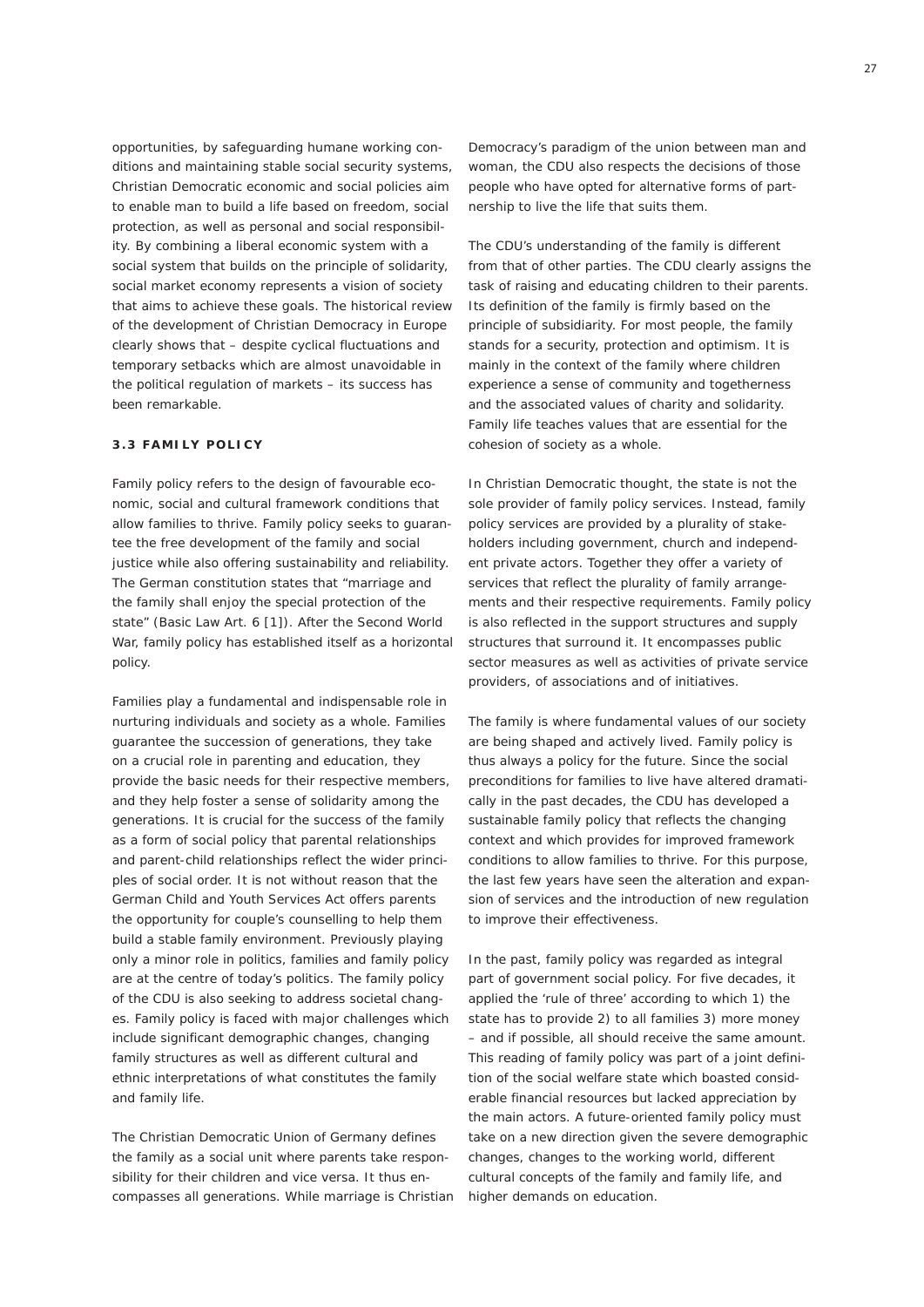Committed to traditional values and advocate of a value-based transformation of society, the CDU is the strongest supporter of a sustainable family policy and the sustainable support of families. The CDU's approach to a sustainable family policy is composed of the *triad of financial transfer, working time policy and the expansion of infrastructure*. All three areas have been expanded in the last few years. Besides increasing the amount of child benefit at the beginning of 2007, parental allowance was introduced as an important pillar of a modern sustainable family policy.7 Parental allowance provides the necessary financial security needed to allow for a good start for and with the new family member. Parental allowance has replaced child-care benefits as a measure of family policy. Child-care benefit as a policy instrument was mainly directed at low-income families with an annual gross income of up to 30,000 Euro. With the introduction of parental allowance family policy reaches out to all families.

Time is an additional important pillar of sustainable family policy as time is what families need to care for each other. The feeling of a lack of time is one of the main reasons why couples decide not to have children and is also a major cause for the break-up of families. Time structures have changed and the challenges facing families today are both numerous and varied. Traditional regulated working hours are no longer the norm and are becoming increasingly flexible. In addition, family-oriented services have failed to adjust to the flexible service society. Day nurseries, for example, are only beginning to accommodate working mothers. The increasing need for nursing care for older people also requires individual time budgets that permit working people to take time off in order to provide in-house care. According to a 2007 regulation, family members are entitled to six months unpaid leave, known as care time, and may return to their job thereafter.

The promotion of family-friendly time planning is a complex task weaving together economic, social and administrative schedules. Besides family-related parttime work and the support of home-working, parental leave as part of parenting allowance is a crucial element of a family-friendly working time policy.<sup>8</sup>

The third pillar of a sustainable family policy is an appropriate infrastructure. The expansion of child day care institutions plays a crucial role in allowing for family and career demands to be compatible and for the improvement of early childhood education. The objective of the law on children's development, which

came into force in December 2008, is to provide day nursery opportunities nationwide for every third child under the age of three until 2013. Around one third of the new places will be created in child day care. The same regulation also states that by 2013, every child upon completion of the first year of life is legally entitled to child development support in a day-care child facility. As early childhood education creates equal opportunities and social competencies, child day-care facilities are thus also educational institutions.

As part of the third pillar concerning adequate infrastructure, Christian Democratic family policy has also introduced 'multi-generation houses'. Across Germany, 500 multi-generation houses, where the different generations live together, have been set up so far. The proactive 'multi-generation house' programme pursues new directions both in terms of its content and the methodology applied. It creates a network through family-friendly and cross-generational services. The programme breaks new ground through the integration of the local economy as it supports a mixture of permanent employees and volunteers. Therefore, Christian Democratic family policy manages to react to demographic change.

#### **3 . 4 Environmental Policy**

The *preservation of creation* is the mission statement of Christian Democratic environmental policy. As part of creation, man is responsible for nature and the environment. This responsibility demands the development of a policy that ensures life-sustaining natural resources remain intact. Today's generation has to protect and pass on a world that is worth living in for future generations. Our descendents have a right to an unspoilt environment and a liveable home and our way of life today must not limit their prospects in the future. This principle of sustainability is a Christian and Conservative tradition and integral part of Christian Democratic politics. The preservation of the natural environment is an element of responsible freedom. Anyone destroying the natural environment today also threatens the continued solidarity between generations.

Over the decades, industrialised countries have been built at the expense of the environment. In view of the environmental damage clearly visible by the early 1970s, the CDU introduced the objective of preserving the natural environment in its manifesto as early as 1978. After Helmut Kohl took office as German Chancellor in 1982, the federal government became in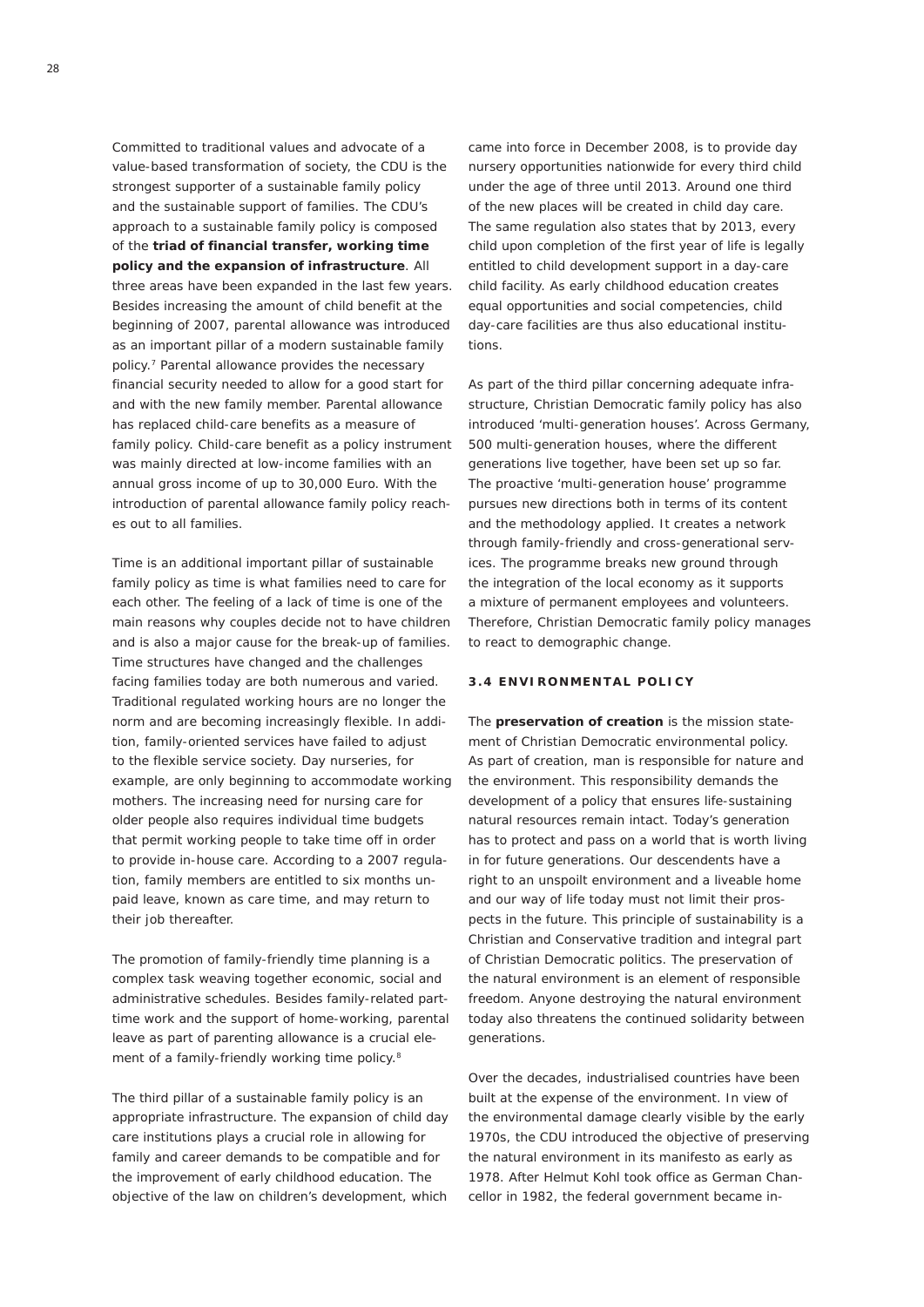creasingly active in the field of environmental protection. Helmut Kohl's chancellorship saw the creation of a federal ministry for the environment, the introduction of recycling, and the establishing of a global climate policy.

The resource-intensive economy and consumption practiced by industrialized countries cannot be the benchmark for sustainable development. Industrialized nations have to change their lifestyles and become examples for those countries that are currently experiencing major development in their efforts to bring prosperity to a huge number of people.

# **3.4.1 Environmental protection through the application of technology**

To do without as a lifestyle will not receive enthusiastic support. A future-oriented environmental policy should strive to utilize technological progress and innovation in its quest to reduce pollution. The use and development of environmentally-friendly and resource-saving technologies is thus an indispensable element of Christian Democratic environmental policy. Man has the opportunity and duty to attend to issues with the aid of technology in a morally responsible manner. To achieve this is part of his destiny as a creation of God. Man has the power to achieve technological progress and through this to meet social and ecological demands.

This also applies to the area of transportation. Mobility is a basic need in modern societies and a prerequisite for general economic development and prosperity. There are various measures that can help reduce environmental pollution, for example, the development of low-emission vehicles, the introduction of traffic routing measures to avoid unnecessary traffic, and the enhancing of public transportation. Similarly, the efficient use of energy and the increasing use of renewable energies can greatly contribute to climate protection.

# **3.4.2 Environmental policy in the context of the social market economy**

The preservation of creation poses a particular challenge for the regulatory policy of the social market economic model. The two constituting principles of a social market economy – freedom and responsibility – also apply to the area of environmental protection. An environmental policy that is based on the Christian view of humanity combines the individual's capability and willingness to achieve with the sustainable protection of the environment.

It is the government's task to organize the protection of the environment in manner that ensures that the natural environment remains intact. Among the list of possible and appropriate instruments of environmental policy are elements of market economic order including promotional programmes, tax incentives, taxes, licenses, liability regulations or voluntary agreements.

The rigorous implementation of the precautionary principle and the "polluter pays" principle is fundamentals to Christian Democratic environmental policy. As far as possible environmental damage should not occur in the first place, instead, it should be prevented or kept to a minimum. If damage to the environment has occurred it is the polluter who must pay for its removal.

Economic development and environmental protection are not opposed to each other. As poverty can be combated successfully with economic development it is desirable for the later to proceed with consideration given to sustainability and the protection of the environment.

# **3.4.3 Social and societal dimensions of environmental policy**

Politics has the task of creating awareness amongst citizens of each person's responsibility towards the environment through education and information. Following the principle of subsidiarity that is integral to Christian Democratic environmental policy, civil society must be actively involved. The commitment of people's initiatives, environmental associations and societies greatly enrich the process of designing and implementing environmental policy.

Environmental policy has the potential to increase the participation of citizens in the policy-making process and thus promote democratization. Many of the people's movements in Central and Eastern Europe that ultimately led to the political transformation of 1989/90 had their origins in environmental protection initiatives. Their initial demands became increasingly politicized.

# **3.4.4 Implications of environmental policy for foreign and development policy**

Environmental pollution and damage to the environment are international phenomena that do not stop at national borders. It has become increasingly obvious that the protection of the natural environment requires a joint global effort. An example for this global approach is the international climate change policy of the United Nations.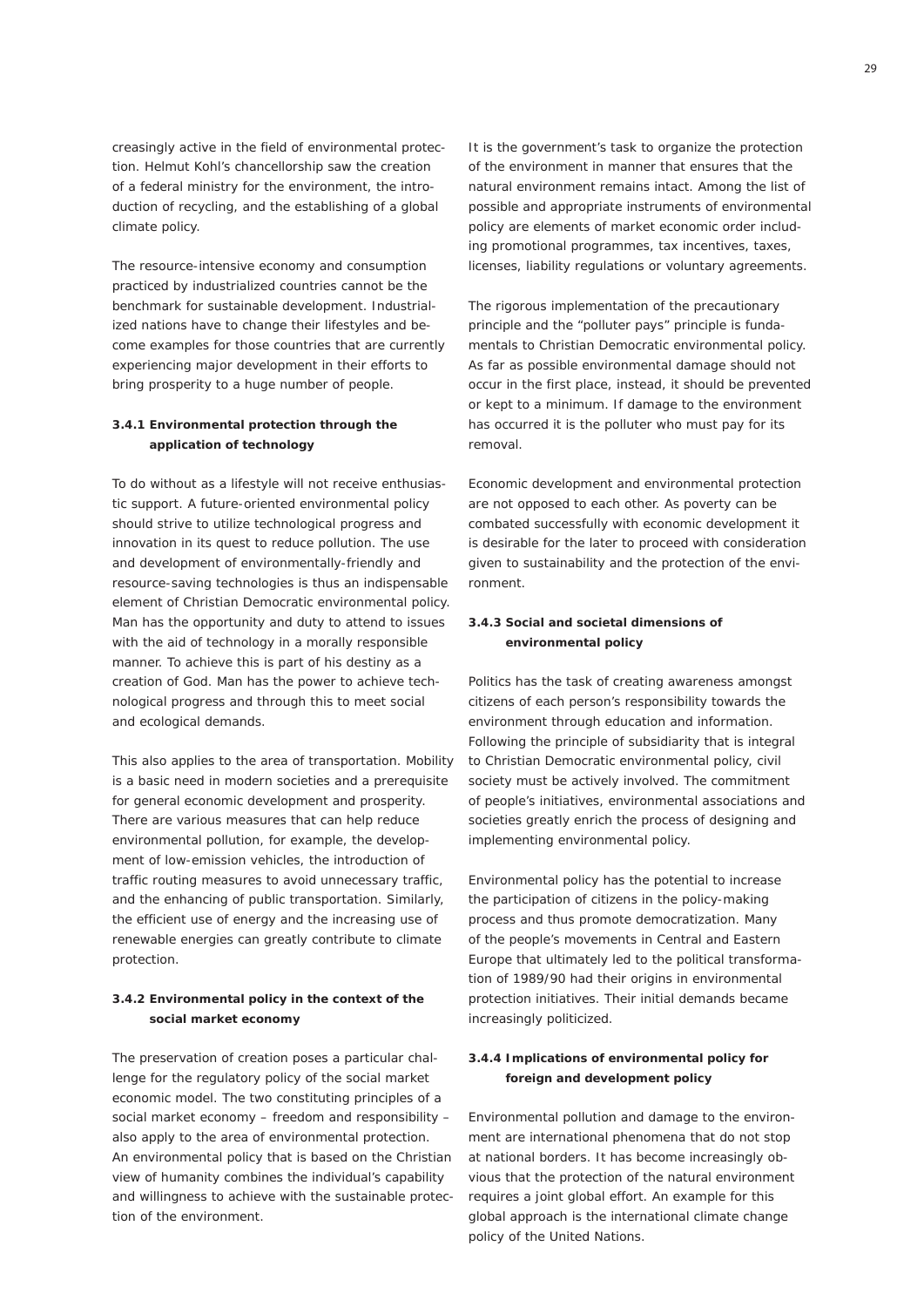Poor and rich countries have to take joint measures for the protection of the environment worldwide with global environmental care and the overcoming of development problems inextricably linked. Environmental policy is a contribution towards global justice

and a significant element of foreign and development policy. Ecologically sound economic development can only be realized through international partnership and cooperation.

# **Further information : Current positions of the CDU on Environmental Policy**

In the summer of 2008, the federal board of the CDU passed a policy paper on climate change, environmental protection and consumer protection. The paper contains the following demands:

- By 2050, Germany is to cover more than half of its energy needs with renewable energies.
- CO2 emission levels in Germany are to be lowered to 40 per cent of the levels of 1990.
- European air traffic is to be included in the emissions trading scheme.
- Old coal-fired power plants are to be replaced by modern plants.
- Environmental pollution caused by traffic is to be reduced by means of pegging motor vehicle tax to CO2 emission levels, introducing intelligent traffic lights to avoid traffic jams, and supporting advances in engine technology.
- Energy efficiency is to be increased through the reconstruction of houses, the modernization of heating systems, and the adoption of methods of construction compatible with environmental concerns.
- Recycling is to be intensified in order to eliminate waste.

#### **3 . 5 Foreign and Security Policy**

In line with the Christian Democratic ethos, the main goal of foreign policy is to secure peace and freedom in the world. Of chief concern for Christian Democratic foreign policy is the widening and deepening of European integration, the expansion of transatlantic ties, and the solving of various pressing global issues. External actions are firmly rooted in common values, including freedom, democracy and the rule of law.

In the period immediately following the end of the Second World War, Christian Democrats took on an important role in driving the European integration process forward. Then German Chancellor, Konrad Adenauer, and the German Federal government became a driving force in bringing about supranational European unity. The government's pursuit of a rigorous strategy of alignment with the West and Adenauer's efforts for further integration beyond the European Coal and Steel Community (ECSC) eventually led to the creation of the European Economic Community (EEC) and the European Atomic Energy Community (EURATOM). Both communities came into effect with the Treaties of Rome on 1 January 1958 (see also 4.1).

After taking over the Chancellorship in the 1970s, Helmut Kohl together with the French President François Mitterrand, pushed for the further deepening of the European integration process. Amongst other things, Kohl argued in favour of creating a European Constitution. For Helmut Kohl, it was of particular importance to continue along the path towards German re-unification firmly embedded in the context of European integration. Helmut Kohl was awarded "Honorary Citizenship of Europe" for his services to European integration.

In a time of increasing global challenges, the European Union is an integral part of Christian Democratic foreign policy. The EU does not only stand for peace, prosperity and growth but also guarantees freedom and security to its citizens. It is of utmost importance that the principle of subsidiarity continues to clearly demarcate the different competencies between the European Union and its Member States, and between the regions and communities.

Christian Democratic foreign policy also declares its support for a European Defense Policy that provides the EU with its own military resources. As laid out in the Treaties of Rome, the process of European integration is a continuous and dynamic process of deepening and widening. Nonetheless, the decision to enlarge the European Union must always be based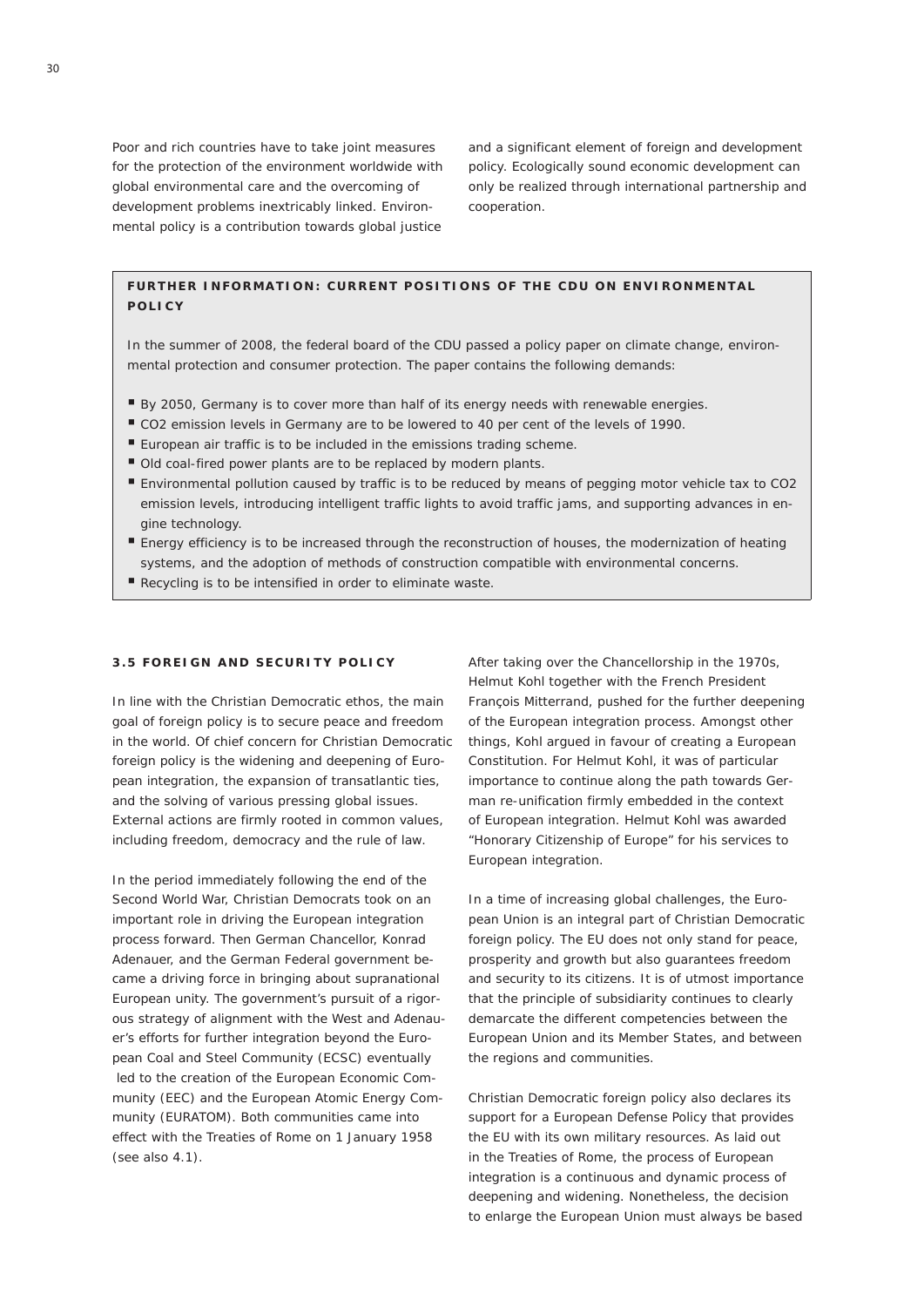on critical evaluation. It is for that reason that a "privileged partnership" with Turkey is favoured over full EU membership as it currently constitutes the most effective instrument to guarantee democratic, constitutional and economic development in Turkey.

The U.S. is an indispensable and strategically important partner for Germany. Given the shared values of freedom and democracy, transatlantic ties are of particular significance. An additional aspect of transatlantic relations is the shared interest in ensuring global security. The deepening of European integration does by no means translate into a weakening of the transatlantic partnership. Instead, both are crucial pillars of Christian Democratic foreign policy. A European identity does not need to alienate the U.S. and instead requires a trusting partnership. In view of the above, NATO is an indispensable instrument for the assertion of joint security interests and NATO is the key link in the transatlantic partnership.

Beyond the "double alignment with the West" namely, the parallel commitment to the European integration process and to the transatlantic partnership, the Christian view of humanity forms an additional pillar of Christian Democratic foreign policy. It is the Christian view of humanity that informs a number of foreign policy positions such as human rights policy, environmental policy and development policy (see also 3.4 and 3.6). From a Christian Democratic perspective, the global implementation of human rights is a prerequisite for the safeguarding of freedom, justice and peace in the world. It thus forms the ethical foundation of external relations. For this reason, it is important to create the necessary governmental, political and societal framework for the global advancement of human rights, for example through bilateral dialogues on the rule of law, as well as measures for the strengthening of civil society and democratization.

The protection of the environment and the preservation of God's creation are key objectives of Christian Democratic politics. In the course of globalisation these objectives have gained an increasingly important foreign policy dimension. Climate change and air pollution do not stop at national borders and they cannot be tackled successfully by one country alone. Instead, the combat of climate change and environmental damage requires a joint effort by the international community. International cooperation is particularly important given the multitude of potential security concerns for Germany that could arise from environmental damage in far flung regions.

It is because of the same security concerns that international development cooperation must play a crucial role in Christian Democratic external relations. The international community has to dedicate itself to the strengthening of the economies of developing countries, to the creation of fair trade opportunities, and to the promotion of social security and the rule of law. International development cooperation also serves German interests. Today, international development cooperation forms an indispensable strategy in the aim to stabilize crisis regions. It is also integral part of an expanded understanding of security as captured best in the notion "networked security". Indeed, it requires an integrated approach in order to tackle global and networked threats effectively. Strategic, political and economic partnerships, which benefit from development aid, are indispensable to the success of this integrated approach.

This is particularly true for one of today's most crucial security concerns, namely the fight against international, mostly Islamist, terrorism. Tolerance for other cultures and religions and mutual respect are inextricably linked to the Christian faith. The goal is thus to achieve a state of peaceful and non-violent coexistence with the Islamic world. However, this goal is under threat from terrorism and fundamentalism. This requires a determined fight against any form of terrorism and violent extremism. The example of Afghanistan demonstrates that what is required in order to meet this challenge successfully is not only the coordinated deployment of military and civil means but also patience, adaptability and staying power. Christian Democratic politics that pursues peace and freedom in the world cannot evade such complex tasks. Instead, it has to build on both intensive cooperation with allied countries and courageous political leadership at home.

# **3 . 6 International solidarity and development cooperation**

With the establishment of a ministry in 1961, development policy became a distinct area of policy in Germany. The key challenge was to separate development policy from traditional Christian missionary work. At the same time, this new policy area also had to find its niche alongside foreign policy and other policy areas. The guiding principles and directions for a distinct Christian Democratic approach to development policy lie in the binding commitment towards the Christian view of humanity and the tradition of Christian social ethics. Furthermore, the approach reflects the political mission of shaping the necessary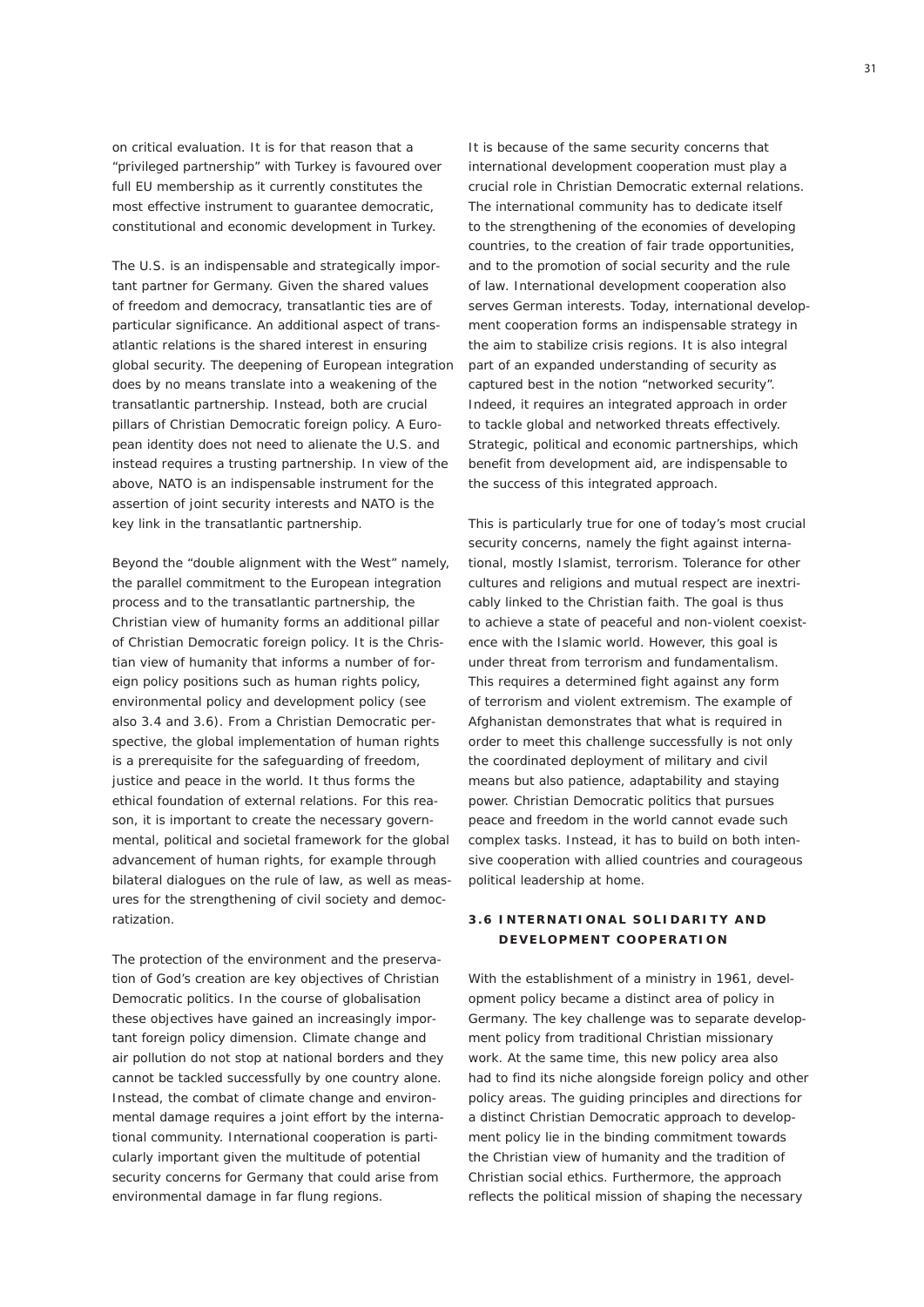global framework conditions that allow for decent living conditions, fair trade conditions, and global networked security besides participating in the design of a comprehensive resource and climate policy.

Christian social ethics implies an interrelationship between Christian particularism and global universalism. This in turn results in the constitutive linkage of the individual, the principle of subsidiarity and the idea of solidarity. It states that:

- 1. The human being as a person is responsible for his own development.
- 2. Human activity must always conform to the principle of subsidiarity (Self-responsibility of the respectively smaller social unit).
- 3. In light of the above, solidarity can be understood as helping others to help themselves thus forming the basis of development policy.

The foundation of Christian Democratic development policy is the respect for the dignity of each individual. From a Christian perspective, human dignity is inviolable and inalienable. It establishes the right to life and gives rise to the drive for justice, freedom and peace in the world. Basic values, such as the equality of all people and the universality of human rights, create a moral responsibility and the political duty to take action.

Solidarity requires not only immediate action in situations of acute hardship but the systematic commitment to achieve sustainable economic, social and ecological progress for all people. Rather than simply combating the symptoms, a successful strategy needs to systematically fight the causes of poverty, diseases, hunger and lacking education. Sustainable political progress for all people is, however, only possible within the framework of democracy, the market economy and the rule of law. In this context, Christian Democrats emphasise that effective leadership is based on individual responsibility. Christian Democrats seek to promote the spirit of enterprise and enable those who have nothing to also accumulate property. To achieve this requires political self-determination within the context of good governance. A life in freedom, prosperity and peace can only be secured under these conditions.

From a Christian Democratic perspective, development policy is largely motivated by altruistic reasons but this does not always apply. Besides a moral obligation, development policy is also motivated by national interests. This was particularly true in the period of the ideological and power political conflict between the East and the West. Today's challenge is to steer globalisation in a fair and just direction, particularly with a special focus on developing countries and emerging industrialising nations. Indeed, the easing of migratory pressures, the improvement of the international security situation, climate protection and environmental protection, the strengthening of mutual trade and export opportunities and the creation of agreeable forms of international cooperation do not only benefit the national interests of the donor country. Receiving countries, too, benefit from peace, a fair economic and social system, the protection of God's creation and the sustainability of all countries of the world.

From a Christian Democratic perspective the normative and the interest-based motivation for development policy are both legitimate and, indeed, inextricably linked. The values by which development policy is guided help to counter selfishness, greed and abuse. At the same time, objections based on national interests help to keep policies focused on the realistically feasible and politically acceptable. Christian Democratic development policy is careful to avoid any situation where universal values are being pitched against national interests or to declare both to be mutually incompatible. In the context of development policy, normative values offer guidelines for the thoughts and actions of individual actors and for those of governments. This applies to the domestic process of shaping Germany's development policy just as it applies to Germany's cooperation with more or less developed partner countries.

Development is a complex process primarily concerned with the improvement of general living conditions and the strengthening of individual freedoms. Any development efforts have to be carried first and foremost by the people they are directed at. Any external attempts to support development processes must not simply reflect the objectives of those who aim to offer assistance. More importantly, the acknowledgement of social, economic, cultural, religious as well as ecological and regulatory traditions and identities of those the support is targeted at cannot be ignored. Dialogue is an indispensable tool in order to bring about mutual understanding or even to offer decision support in situations of severe differences of opinion. However, this is only possible if dialogue is also used as a tool to identify commonly shared values.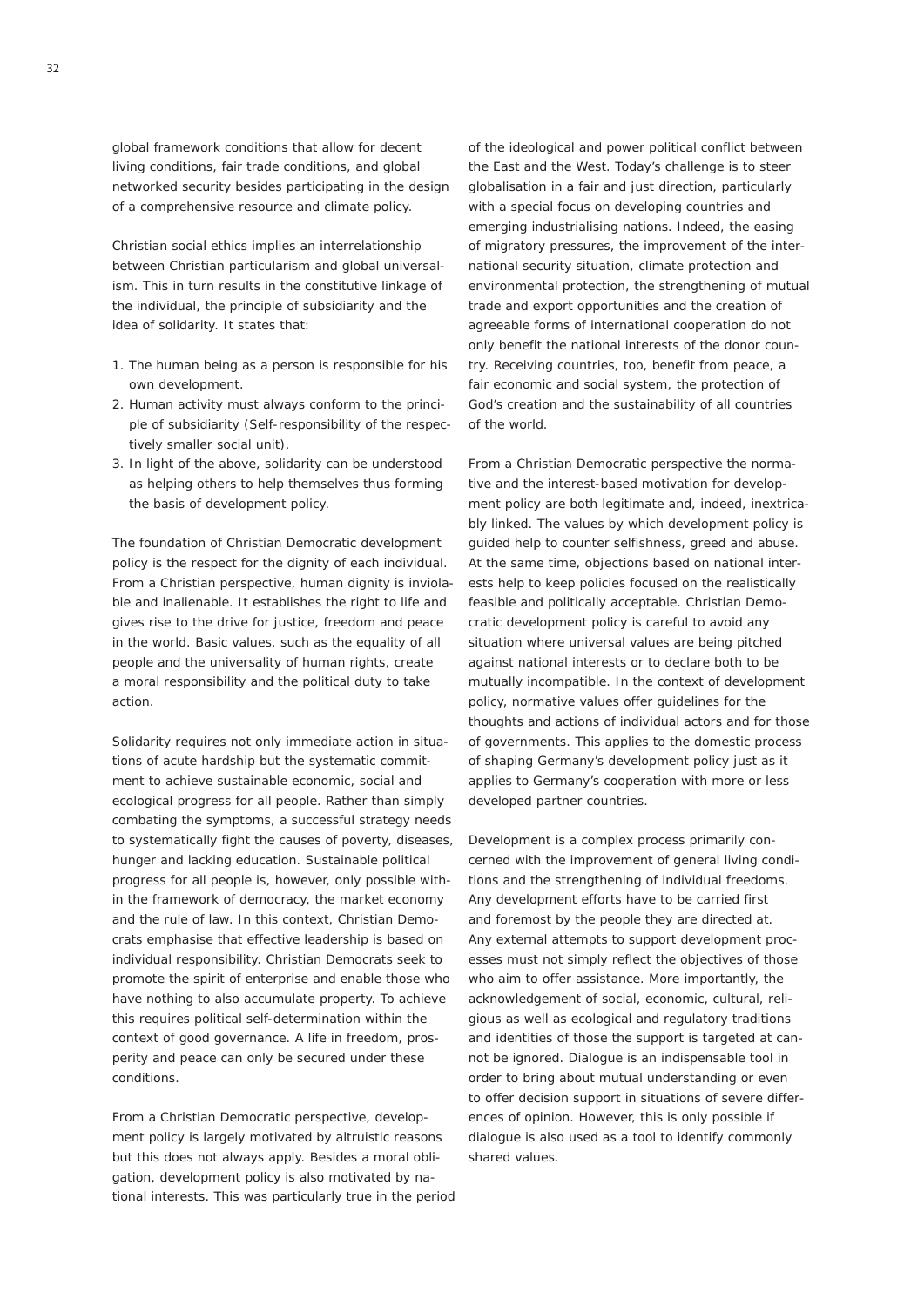<span id="page-30-0"></span>Development policy may be designed not only on the basis of technical, monetary or quantitative criteria. From the point of view of the Union Parties in Germany, development policy must always be based on the above mentioned normative values. In a strict sense, development policy is tasked with offering people in the poorest countries in the world as well as in transformation countries and emerging industrialising nations the opportunity for living a decent life in peace and self-determination. From a Christian Democratic perspective this objective can only be achieved if development policy is an integral part of a global political order that enables poor countries to actively participate in the shaping of the global environment.

- *Unlike post-communist and neo-fascist parties, demo-1| cratic parties and affiliated organisations do not question the concept. The party manifesto of the CDU states that, "The social market economy forms the economic and social system in a free democracy" (CDU 2007: 48).*
- *According to a definition by the Commission of the Euro-2| pean Union, medium-sized enterprises are businesses under the leadership of the owner that employ up to 250 people and have an annual turnover of no more than 50 million Euros.*
- *Besides the differences between the taxation systems 3| of various West European countries they do share one common denominator. Countries with Christian Democratic governments impose comparatively lower taxes on their respective businesses than countries that have been governed by Social Democrats for long periods of time. The corporate tax rate in Germany is set at 15 per cent, in Switzerland at 20 per cent and in the Netherlands and Austria at 22.9 per cent. These rates are well below the average 28 per cent corporate tax rates imposed in "Social Democratic" Scandinavian countries. The tax rates for commercial and earned income, too, are higher in these countries. In the Scandinavian welfare state, social security benefits are financed through tax revenue whereas countries with a Christian Democratic government rely on contribution-based social security systems. This approach reflects the principle of subsidiarity whereby public services are not borne by the state alone but are provided for by independent subordinate levels (in Germany this is referred to as 'self-government').*
- *The difference between Social Democratic and Christian 4| Democratic approaches to economic policy becomes apparent if one takes into account the ratio of government expenditure to gross national product or the employment rates in the public sector (public administration, social security, healthcare, police, teaching profession). Whereas the ratio of government expenditure to gross national product is below 50 per cent in West European countries with Christian Democratic governments (Germany: 45 per cent), it rises to above 50 per cent in those countries with Social Democratic government (Sweden: 55 per cent). In countries with Social Democratic leanings, the employment rates in the public sector are on average 20 per cent whereas they are as low as 10 per cent in Christian Democratic countries. In order to achieve a strong gross domestic product and to create jobs, Christian Democracy relies on a social market economy with strong private sector institutions.*
- *The global economic and financial crisis of 2008/09 5| forced policy-makers to intervene in the market in order to maintain some level of stability. The methods and instruments chosen by Christian Democratic parties on the one hand and left leaning parties on the other hand revealed stark differences. Whereas the latter alled for ever larger economic packages and state guarantees to help business get back on their feet, Christian Democrats were more cautious and focused primarily on the identification of private investors. This is best illustrated by the example of the car manufacturer Opel and the rescue efforts for the ailing maritime industry.*
- *There are several examples that illustrate the temporary 6| success had by Social Democrats in the attempt to achieve economic growth and to stabilise the labour market. These achievements have been possible because Social Democrats chose to stray from the traditional path largely leaving behind traditional Social Democratic ideas and approaches. Examples include the so-called 'Third Way' of the British Labour Party under Tony Blair; the 'Agenda 2010' of the SPD in Germany under leadership of Gerhard Schröder; the fiscal, employment and social reforms of the PvdA in the Netherlands under Wim Kok; and, at least in parts, reform attempts by the Swedish SAP under Göran Persson. These economic and social reforms built on tax cuts in order to stimulate private investment and domestic consumption, reductions in benefits, and a tightening of eligibility criteria for the receipt of benefits ('supporting and asking'). However, each of the above parties has paid a heavy price for this change in political course as its traditional membership base was unwilling to lend its support.*
- *Child benefit is calculated according to the number of children irrespective of income. For the first and second child, parents receive 184 Euros each, for the third child they receive 190 Euros and for the fourth and each additional child they receive a monthly allowance of 215 Euros. Child benefit is paid for every child up to the age of 18. Child benefit is extended up to the age of 25 if the child is in education or training. It is extend up to the age of 21 if the child is unemployed. Parental allowance amounts to 67 per cent of the monthly net income with a cap of 1800 Euro and a minimum sum of 300 Euro. Unemployed parents receive the minimal amount on top of the previous family income. Parental allowance is paid to father and mother for a maximum of 14 months. Both parents can freely divide the period of parental allowance between them. 7|*
- *Parental leave can be taken for a maximum of 14 months after the birth of the child. During this time, the family is entitled to parental allowance in order to secure the family economically. Parental leave can be divided between both partners. One partner is entitled to a maximum of 12 months, the additional two months are awarded only if the second partner participates in the child care (father months). Single parents are entitled to the full 14 months of parental leave. 8|*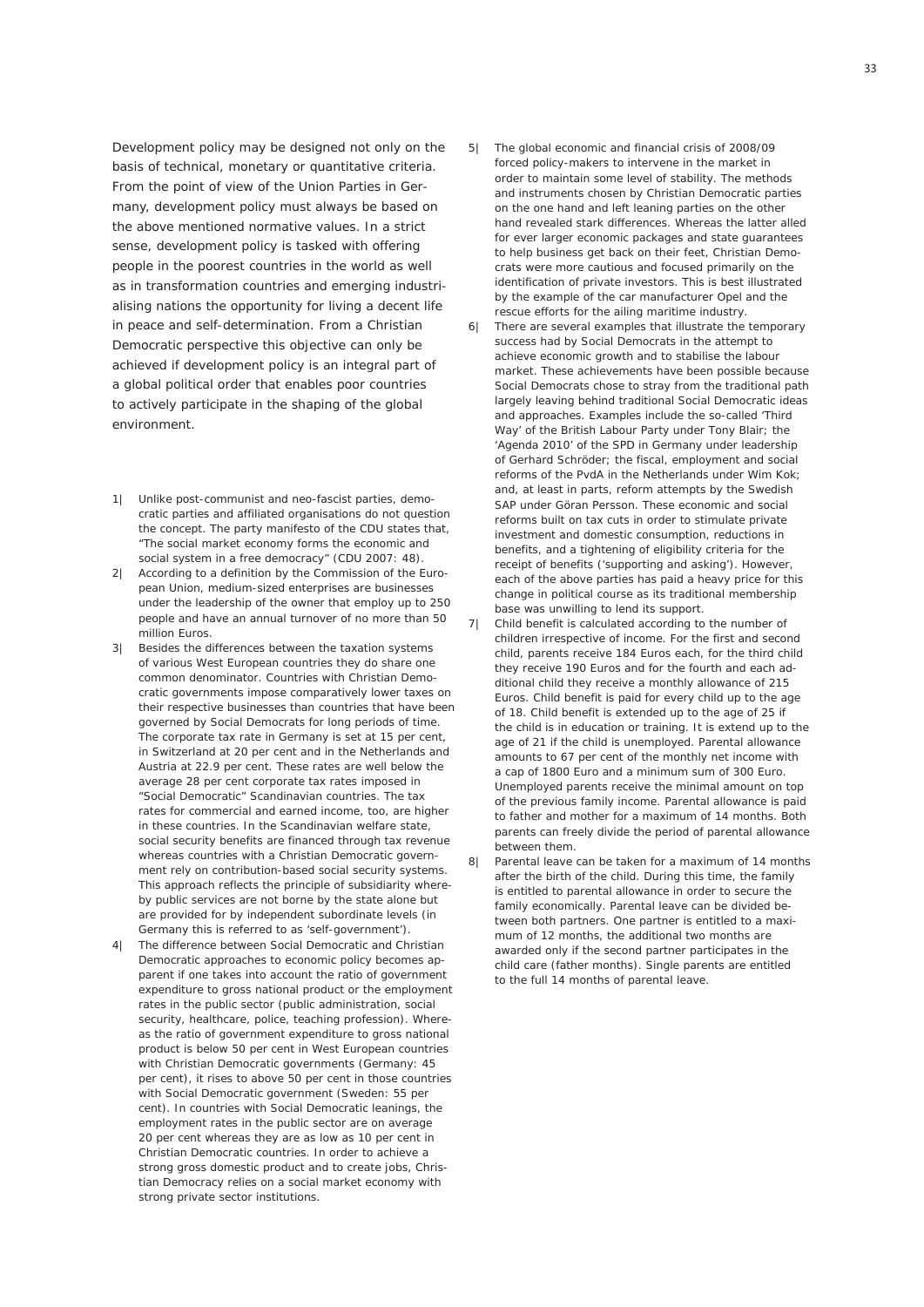# 4. OUTSTANDING EUROPEAN CHRISTIAN DEMOCRATS

**4 . 1 Konrad Adenauer ( 1 8 7 6 – 1 9 6 7 )** Konrad Adenauer was the first chancellor of the Federal Republic of Germany and chairman of the CDU Germany from 1950 to 1966.

Konrad Adenauer was born in Cologne on 5 January 1876. He was the son of a Catholic civil servant. Trained as a lawyer, he began his political career in 1906 when he was elected to Cologne's city council. In 1917 he was elected mayor of Cologne. A member of the Catholic Centre Party, he served as mayor until 1933 when he was ousted by the National Socialists. Following short stays at the abbey of Maria Laach and in Potsdam, Adenauer spent the time of the Nazi dictatorship in Rhöndorf by Bonn until he was arrested by the Gestapo in August 1944 and imprisoned for several months. After the liberation and occupation of Cologne by American troops, the American occupation force installed him again as mayor of Cologne in early May 1945. In June 1945, the British Military Government took control over the Rhineland. Adenauer was dismissed from his post in October 1945 and temporarily barred from any political activity.

After his dismissal as mayor of Cologne, Adenauer devoted himself to building a new Christian Democratic Union. Early on he held a number of key positions within the party which allowed him to help shape the party's organisational structure and its political agenda. He advocated that the CDU should become a party open to both Catholics and Protestants. In 1946, Adenauer became leader of the CDU in the Rhineland and in the British zone. He was also confirmed as chairman of the CDU parliamentary group in Northrine Westphalia's state parliament. He was elected chairman of the Parliamentary Council on 1 September 1948. In this role, he was heavily involved in the creation of the constitution (Basic Law) of the Federal Republic of Germany which came into force on 23 May 1949.

After the first German federal election was held on 14 August 1949, Adenauer formed a coalition government with the support of the CDU, its Bavarian sister party CSU, the liberal Free Democratic Party, and the Conservative German Party (DP). On 15 September 1949, Adenauer was elected the first chancellor of the Federal Republic of Germany. He held this post for more than 14 years. Until he relinquished the chancellorship on 15 October 1963 he had headed five federal cabinets. Between March 1951, when the Foreign Office was founded, and June 1955 Konrad Adenauer concurrently held the posts of chancellor and foreign minister.

Under his leadership, the CDU/CSU won the absolute majority in the federal parliamentary elections with 50.2 per cent of all votes. From 22 October 1950 to 22 March 1966 Adenauer was chairman of the CDU Germany; later on he became its honorary chairman. He remained a member of the West German parliament until his death on 19 April 1967.

Many landmark decisions relating to domestic and foreign policy taken during the Adenauer era between 1949 and 1963 continue to shape the political orientation of the Federal Republic of Germany until this day. The following domestic policy decisions were of particular importance. They include the creation of the Christian Democratic Union as a cross-community, democratic people's party; the implementation of social market economy as the economic and social model for the Federal Republic of Germany; and the so-called 'burden sharing' of financial compensation of those German citizens who had been affected by wartime destruction and expulsion. Even the dynamic pension system introduced under Adenauer in 1957 to safeguard living standards in old age is still in effect. In foreign policy terms, Adenauer aimed at regaining national sovereignty, integrating the Federal Republic of Germany firmly in the community of Western democracies, and strengthening political and economic ties within Europe.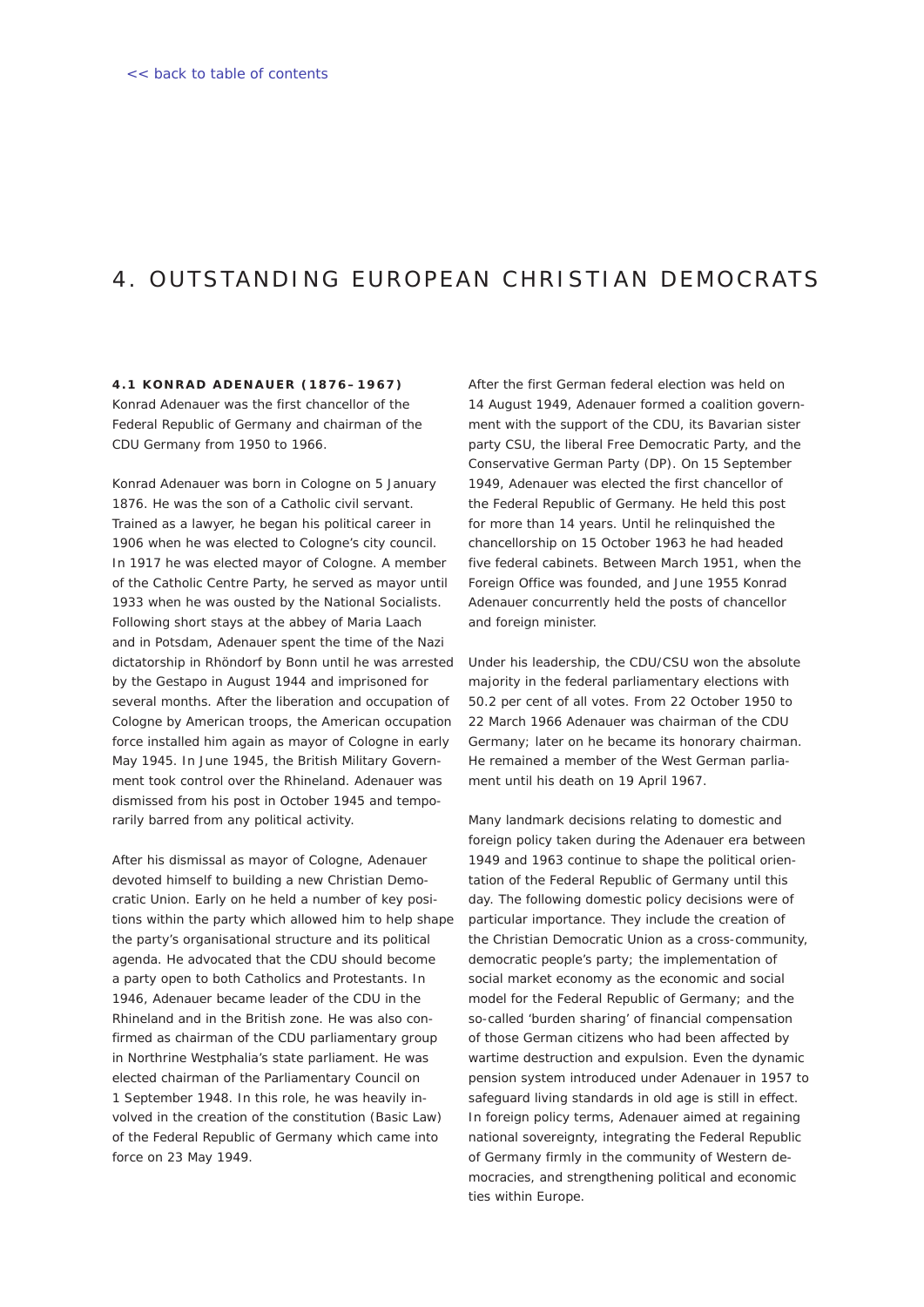Adenauer's firm commitment to the goal of alignment with the West was based not only on his fear of Soviet expansionism and his strong anti-Communist sentiments but also his belief that "our cultural origins and our ethos make us part of Western Europe" as he declared in his first government declaration. His strong commitment to integration with the West won him the trust of the Western occupying forces. With the entry into force of the Treaties of Paris on 5 May 1955 the Federal Republic regained partial sovereignty and became a member of NATO. Vivid expression of West Germany's regained sovereignty was the foundation of the *Bundeswehr*, within the framework of NATO, and the introduction of general conscription in 1956.

Just like the French foreign minister Robert Schuman, Konrad Adenauer was a dedicated campaigner for the process of European integration. The creation of the European Coal and Steel Community (ECSC), the European Economic Community (EEC), and the European Atomic Energy Community (EURATOM) all happened during his term of office. Reconciliation with France was both a necessary prerequisite to and an integral element of Adenauer's policy of alignment with the West. In early 1963, this strategy culminated in the signing of the German-French Friendship Treaty by Konrad Adenauer and Charles de Gaulle.

Besides reconciliation with France, the reconciliation with the Jewish people was not simply a political objective but a matter of the heart for Konrad Adenauer. Only a few weeks into his first term in office, Adenauer sought to establish contact with Jewish representatives. While moral and financial reparations could never amount to more than just a symbolic gesture in light of the atrocities committed by Nazi Germany, they constituted a clear obligation for Germany and were an integral part of the country's constitutional and moral reconstruction. Relations between the federal government and representatives of the State of Israel were tense and extremely difficult to establish. A first beginning was marked by an interview with the editor of the "*Allgemeinen Wochenzeitung der Juden in Deutschland*" in November 1949. In September 1952, Adenauer and the Israeli foreign minister Moshe Sharett signed the first reparations agreement between the Federal Republic of Germany and the State of Israel. After Germany had fulfilled its obligations under the agreement on 29 March 1966, a few months after his ninetieth birthday in May 1966 Adenauer travelled to Israel to visit the founder of Israel David Ben Gurion at his home. Adenauer's actions raised public awareness of

Germany's special responsibility towards Israel which constitutes a non-negotiable element of foreign policy to this day.

In the light of escalating tensions between the East and the West, ensuring democracy and freedom in the Federal Republic and seeking integration with the West were of absolute priority for Adenauer. As the political and security situation at the time did not offer a viable alternative to Germany' alignment with the West, Adenauer was forced to accept a temporary deepening of the division of Germany. Adenauer repeatedly emphasized that German reunification in peace and freedom was only possible through European integration and the defusing of the Cold war conflict. However, these goals could only be achieved if the West stood strong and united. The historical events of the fall of the Berlin wall in 1989 and the reunification of Germany in 1990 offered justification for Adenauer's policy on Germany.

As the first chancellor of the Federal Republic of Germany Konrad Adenauer set the course for the young federal republic's democratic development in peace and prosperity. His determination to closely align Germany with the Western powers along with his efforts for reconciliation with Germany's neighbours and for European integration are of lasting significance in the history of Germany.

### **4 . 2 Ludwig Erhard ( 1 8 9 7 – 1 9 7 7 )**

Ludwig Erhard served as minister of economics from 1949 to 1963, as chancellor of the Federal Republic of Germany and as chairman of the CDU Germany in 1966/67.

Ludwig Erhard was born in Fürth in the state of Bavaria on 4 February 1897. After finishing school and completing his commercial apprenticeship he worked as retail salesman in his father's draper's shop. Because he had suffered a serious injury during World War I, he could no longer work as a draper. He began to study economics and sociology, first in Nuremberg, later at the University in Frankfurt am Main where he received his doctorate from Franz Oppenheimer in 1929.

After his graduation he worked as a research associate at the *Institut für Wirtschaftsbeobachtung der deutschen Fertigware*, a marketing research institute in Nuremberg. Later, he became deputy director of the institute. His responsibilities included the publication of a monthly association journal that discussed current issues pertaining to economic policy. During the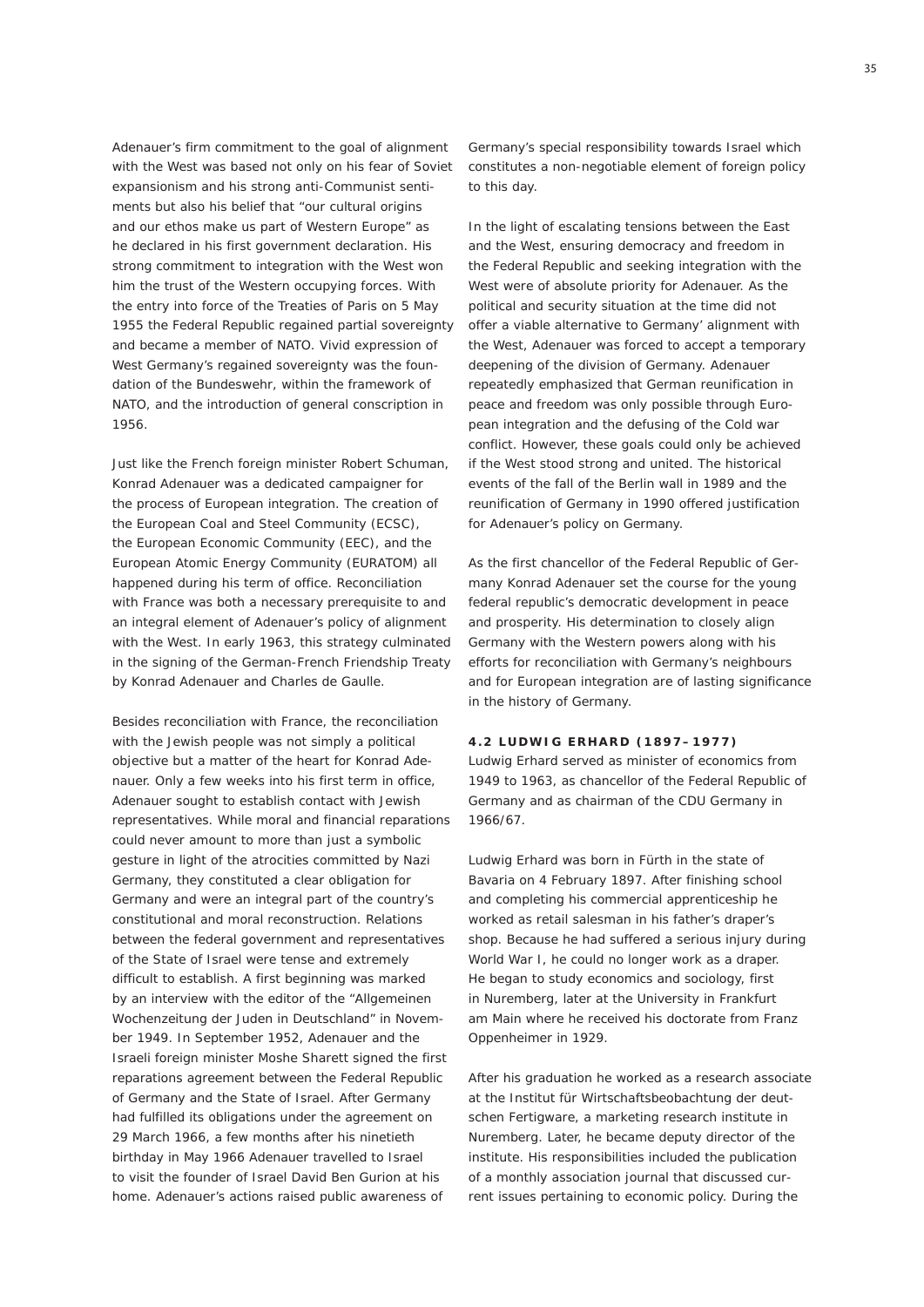Second World War, he worked on concepts for a postwar economic system. As activities of this kind were forbidden by the National Socialist regime he was removed from his post as deputy director of his institute. Erhard continued his studies in private and in 1944 he completed "*Kriegsfinanzierung und Schuldenkonsolidierung*" (War Finances and Debt Consolidation). The work was well received amongst the German resistance who saw in it the work the foundation for Germany's post-war reconstruction.

After the war, the politically unsullied Erhard was made minister of economics of Bavaria by the American military administration. Two years later in 1947, Erhard became chairman of the *Sonderstelle Geld und Kredit* (Special Department for Money and Credit) – an expert commission preparing currency reform. In 1948 he was elected director of economics by the Bizonal Economic Council. In this role, Erhard headed the legislative preparations for the lifting of production controls and the abolishment of price-fixing. When currency reform was introduced in the three western occupation zones on 20 June 1948, Erhard used the opportunity to also implement substantial economic reforms without, however, seeking prior approval of either the state council or the military government. He publicly announced the beginning of a new economic system free from production controls and pricefixing. While he viewed his actions as economically necessary they did lack legal and political approval. He succeeded with this courageous step because of the subsequent approval by the American military governor in Germany, General Lucius D. Clay, and because of the immediate legitimization by the state council which took place on the evening of 21 June.

Due to the early successes of his economic policy Erhard became the most prominent German politician in the period prior to the first federal parliamentary elections. German chancellor Adenauer succeeded in convincing Erhard of becoming a member of the CDU. His economic concept of the social market economic model dominated the party's election campaign and became part of the party platform in what was termed the 'Düsseldorf Guidelines for Economic Policy'. As top CDU candidate for Württemberg-Baden, Erhard won a direct mandate for the German parliament in the constituency of Ulm/Heidenheim. On 20 September 1949, Erhard was appointed minister of economics in the first cabinet of Konrad Adenauer.

From the beginning of his term in office as minister of economics, Erhard focused his attention on developing a market economic policy that was not only

tailored to the respective social conditions but offered also enough leeway for the free play of forces in an efficiency-enhancing manner. His policy approach thus focused on the creation and completion of a free market order. Besides his commitment to liberalization of foreign trade Erhard's policy highlighted in particular the principle of effective competition. Erhard considered the anti-cartel legislation of 1957 the 'basic law' of the economic order and the core of social market economy. The law lent support to consumer sovereignty by preventing market agreements that could lead to constraints on competition.

Erhard's policy reaped rewards by as early as the mid-1950s – earning him the nickname 'father of the German economic miracle'. The German economy boasted high growth rates, remarkable wage increases, stable prices, full employment and social security while maintaining balanced public accounts. Erhard himself did not view these developments as miraculous but saw them as the result of a wellcalculated concept and a consistent policy approach which he described in layman terms in his book *Wohlstand für alle* (1957).

Erhard viewed the social market economic model as more than simply an economic theory. Instead, he considered the concept an expression of social ethics with economic policy and social policy forming a permanent connection. To illustrate this point, he argued that the success of economic policy would rise proportionally with the decrease in social-political interventions and support measures. Erhard repeatedly warned of the dangers of a nanny state. A nanny state, he argued, could only be avoided if maximum freedom remained protected and each individual took responsibility. Social policy, he argued, should not aim at protecting man against all possible risk life faced from the moment of birth. A social market economy that focuses on the initiative of the individual, he said, can only thrive if a guarantee of maximum freedom, private initiative and self-sufficiency allow for the development of strength, performance, initiative and the best of human values.

Nonetheless, Erhard's policy was by no means dogmatic. He emphasized that even an excellent economic policy in modern industrialized countries needs to be supplemented with social policies. Among the most important social policies introduced by Erhard were the introduction of the pay-based or pay-as-yougo pension system (1957) and the associated significant increase in pension benefits, and the introduction of a progressive income tax system (1958). In view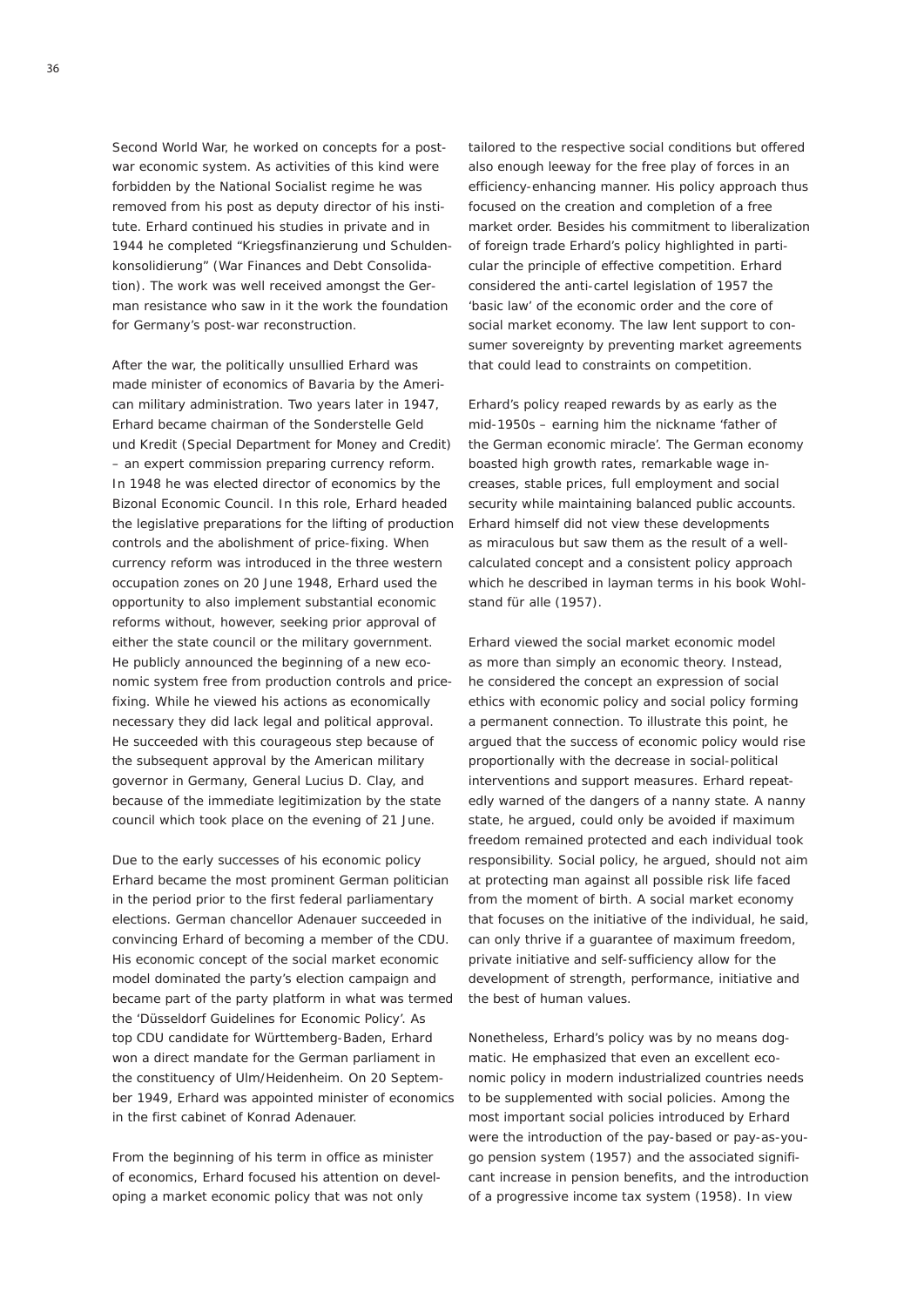of the widespread destruction of housing during the war, Erhard accepted massive state intervention in the area of housing policy as necessary until a functioning market could be created.

However, Erhard's policies were not always met with approval as illustrated by the General Strike of 1948. Caused by temporarily rising unemployment rates, the strike was directed against the measures introduced by Erhard. An additional source of conflict was the massive resistance of industry against the anti-cartel legislation of 1957. Even Erhard's relationship with Adenauer was marred by conflict. A particular source of disagreement concerned their opposing views on Germany's policy towards Europe. The two most important political protagonists in post-war West Germany disagreed on the details of the European Coal and Steel Community (1951) and the Treaties of Rome (1957). Erhard feared that increasing institutionalization of European integration would undermine a functioning market economy and threaten economic freedom.

During his entire time in office as minister of economics, Erhard was a guarantor of the popularity of the federal government and as such for the election successes of the CDU. Upon pressure by coalition partner the FDP following the federal parliamentary elections in 1963, Adenauer announced his resignation by the middle of the legislative period. The CDU appointed Erhard to succeed Adenauer and on 16 October 1963 he was elected the second chancellor by the German Bundestag.

Compared to his time as minster of economics, Erhard was less successful in his role as chancellor. He was criticized by members of the CDU for having allowed Germany's relationship with France to cool by giving priority to transatlantic relations. Domestically, Erhard tried to initiate reforms that would help create an environment of intellectual openness and introduce a new political style. However, his ideal of a 'formed society' that would mobilise the integrative forces of the social market economy for the pursuit of common interests failed to gather much support.

Despite his almost triumphant re-election as West German Chancellor in 1965 (the CDU/CSU won 47.6 per cent of all votes) the electoral success failed to strengthen his position and his leadership strength steadily dwindled. With the onset of economic and budgetary difficulties in 1966 which resulted in the second recession during the post-war period and a sharp increase in unemployment rates, his reputation

as an economic expert suffered. When the CDU experienced heavy defeats in several state parliamentary elections, particularly in North Rhine Westphalia on 10 July 1966, and coalition partner the FDP withdrew from the government and Ludwig Erhard resigned from his post as chancellor on 1 December 1966. The name Ludwig Erhard stands for the implementation of social market economy as the economic model of the Federal Republic of Germany. His policies laid the foundation for the economic and social progress of the Federal Republic of Germany that has gained global admiration and which entered history books as an economic miracle.

Ludwig Erhard passed away in Bonn on 5 May 1977 at the age of 80.

### **4 . 3 Alcide de Gasperi ( 1 8 8 1 – 1 9 5 4 )**

Alcide De Gasperi was prime minister of Italy from 1945 to 1953 and secretary-general of *Democrazia Cristiana* from 1944 to 1946 and again from 1953 to 1954.

Alcide De Gasperi was born in Pieve Tesino, an area that at that time was part of Austria-Hungary, on 3 April 1881. His father was a Catholic local police officer. In 1900 he joined the University of Vienna to study Philosophy, Literature and History. In 1905, he received his doctorate. Even as a student he was actively involved in the civil society of the Habsburg monarchy. At only 21 years of age he became chairman of the Trentino Catholic Association of Academics. After graduating he started work at the newspaper *Il Trentino,* first as a journalist and in 1906 as its editor. The newspaper was affiliated with the *Partito Popolare* Trentino (Trentino People's Party) which stood for greater cultural and political autonomy of the Italian provinces.

He began his political career in 1911 when he became a member of parliament in the Austrian *Reichsrat*. In 1914 he was elected into the Tyrol Regional Assembly as representative of his home province Trentino. As a member of parliament he stood for greater autonomy and democracy and against the centralist politics of the government in Vienna.

After the defeat of Austria-Hungary in the First World War and the incorporation of South Tyrol to Italy through the Treaty of Saint-Germain-en-Laye in 1919, Alcide De Gasperi became one of the founders of the Catholic *Partito Popolare Italiano* (Italian People's Party, PPI). After the elections of 1921, he served as leader of the floor for the PPI in the Italian parliament.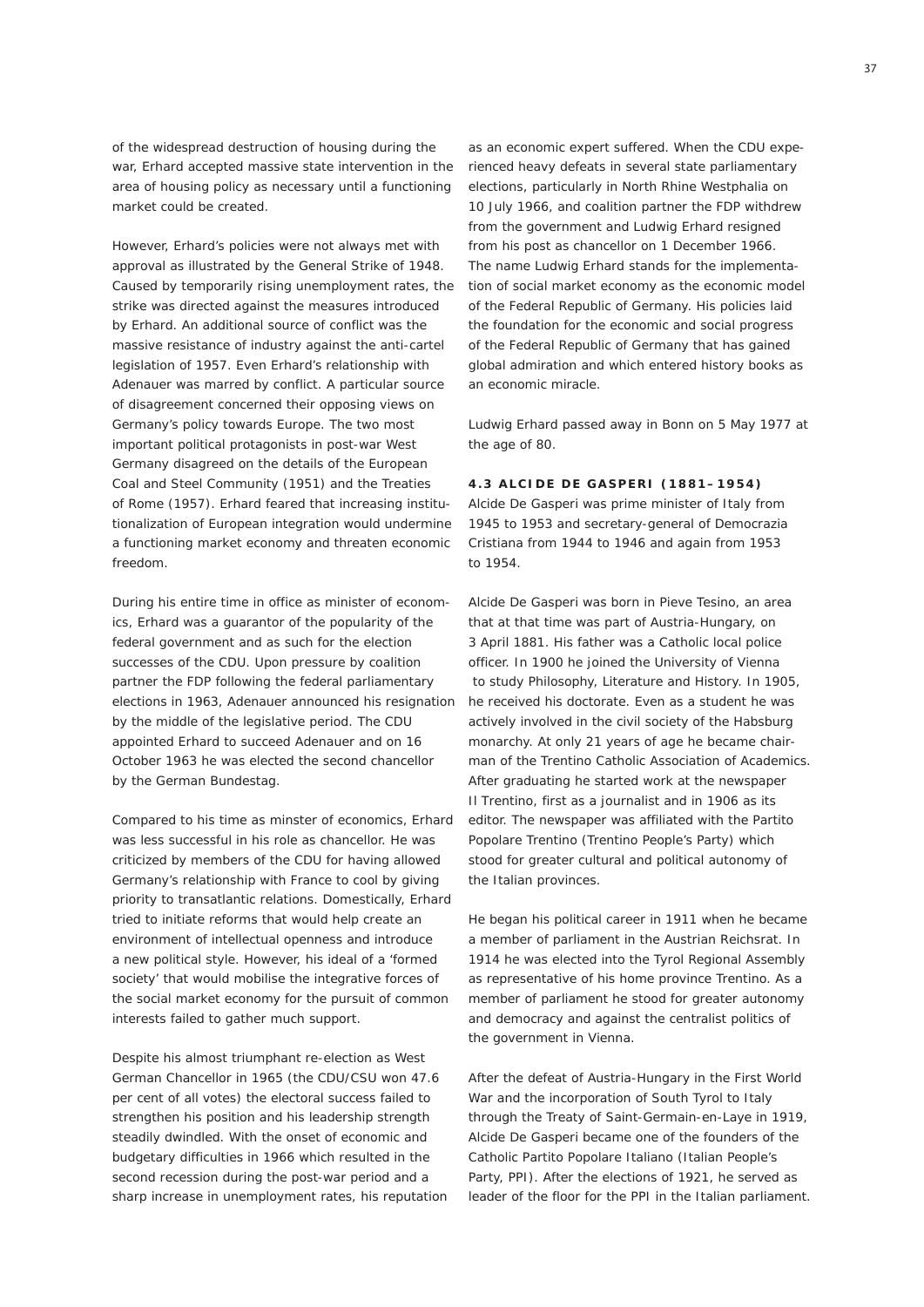Benito Mussolini's seizure of power in 1922 marked the beginning of Alcide De Gasperi's political and journalistic struggle against the Fascist regime. In 1923 he took on the additional role of secretarygeneral of the PPI. Despite the political climate of violence and intimidation by the Fascists, De Gasperi continued to oppose Mussolini's rule and to criticize Fascism. In 1926, both, his newspaper, which he had renamed *Il Nuovo Italiano* following the annexation of Trentino by Italy and the PPI were banned. De Gasperi was arrested in 1927. After 16 months in jail the Vatican negotiated his release and after 1929 he found shelter and employment in the Vatican's library.

Prior to Mussolini's fall in July 1943 Alcide De Gasperi had been active underground. He played a key role in the foundation of the PPI's successor organisation *Democrazia Cristiana* (Christian Democracy). After the liberation of Rome by the Allied forces in June 1944 he represented the *Democrazia Cristiana* (DC) as a minister without portfolio in a post-Fascist allparty coalition. In December 1944 Alcide De Gasperi became foreign minister in the political cabinet of the all-party coalition. He had earlier been appointed the first secretary-general of his party. Finally, in December 1945, he became prime minister. A vote of no confidence forced him to resign in 1953. Until then, he had been prime minister of eight different political cabinets in total. In 1951 he had also once again taken on the leadership of the foreign ministry.

As prime minister, Alcide De Gasperi faced many challenges. These included the signing of the Paris Peace Treaty between Italy and the Allies in 1947; the spiritual and moral restoration of Italy following more than two decades of Fascist dictatorship; the coming to terms with a lost war; the task of physical and economic reconstruction; the transition from a monarchy to a Republic following a referendum in 1946; and the establishment of the rule of law and a parliamentarian democracy.

Like Adenauer did in Germany, Alcide De Gasperi decided to pursue Italy's uncompromising alignment with the West instead of the pro-Soviet stance that was favoured by leftist parties. With the onset of the Cold War immediately after the end of the Second World War, he sought solidarity with the United States and the Western democratic powers. He purposefully guided his country to enter the Western defence and value community and in 1949, Italy became one of the founding members of NATO.

As a visionary of a politically and economically united and peaceful Europe, Alcide De Gasperi was a strong proponent of the European integration process. He played a leading role in the creation of the European Coal and Steel Community (ECSC) in 1952. He is rightly considered one of the founding fathers of the European Union alongside Robert Schuman, Konrad Adenauer and Joseph Bech. Nonetheless, the economic integration of the member states was not sufficient for him. Instead, he envisioned the foundation of a common European political community. To achieve this goal, he successfully argued for the creation of a parliamentary assembly during the negotiations on the ECSC. This council was to add a political and democratic dimension to the European Coal and Steel Community. Indeed, from the Council later evolved into the European Parliament. Undoubtedly, he plans for a European Political Community (EPC) owe their existence to De Gasperi's initiative. Although the project eventually failed when the French National Assembly refused to ratify the treaty in 1954, De Gasperi also helped develop the idea of the common European Defence Community.

On 11 May 1954, Alcide De Gasperi was elected council president of the ECSC. Earlier, in 1952, he had been awarded the international Charlemagne Prize by the city of Aachen in recognition of his contribution to the unification of Europe. Alcide De Gasperi passed away in Borgo Valsugana on 19 August 1954. He is remembered to this day as a great politician and statesman. After years of dictatorship and terror, his decisive actions led Italy on the path towards democracy, the rule of law and pluralism. Alcide De Gasperi is remembered as one of the founding fathers of the European Union.

#### **4 . 4 Robert Schuman ( 1 8 8 6 – 1 9 6 3 )**

Robert Schuman was prime minister of France from 1947 to 1948 and again from 1948 to 1952, and foreign minister of the Fourth French Republic.

Schuman was born in 1886 in Clausen, a suburb of Luxembourg as the son of affluent Catholic parents. His father had left Lorraine after it had been annexed by the German Empire in 1871. In 1904 he joined the University of Bonn to study law. He continued his studies at the universities of Munich, Berlin and Strasbourg where he received his doctorate in 1910. Two years later he opened a solicitor's firm in Metz, Lorraine. As Robert Schuman had been exempted from military service in 1908, he was drafted by the German side to provide civil assistance in Metz and Boulay when the First World War began on August 1914.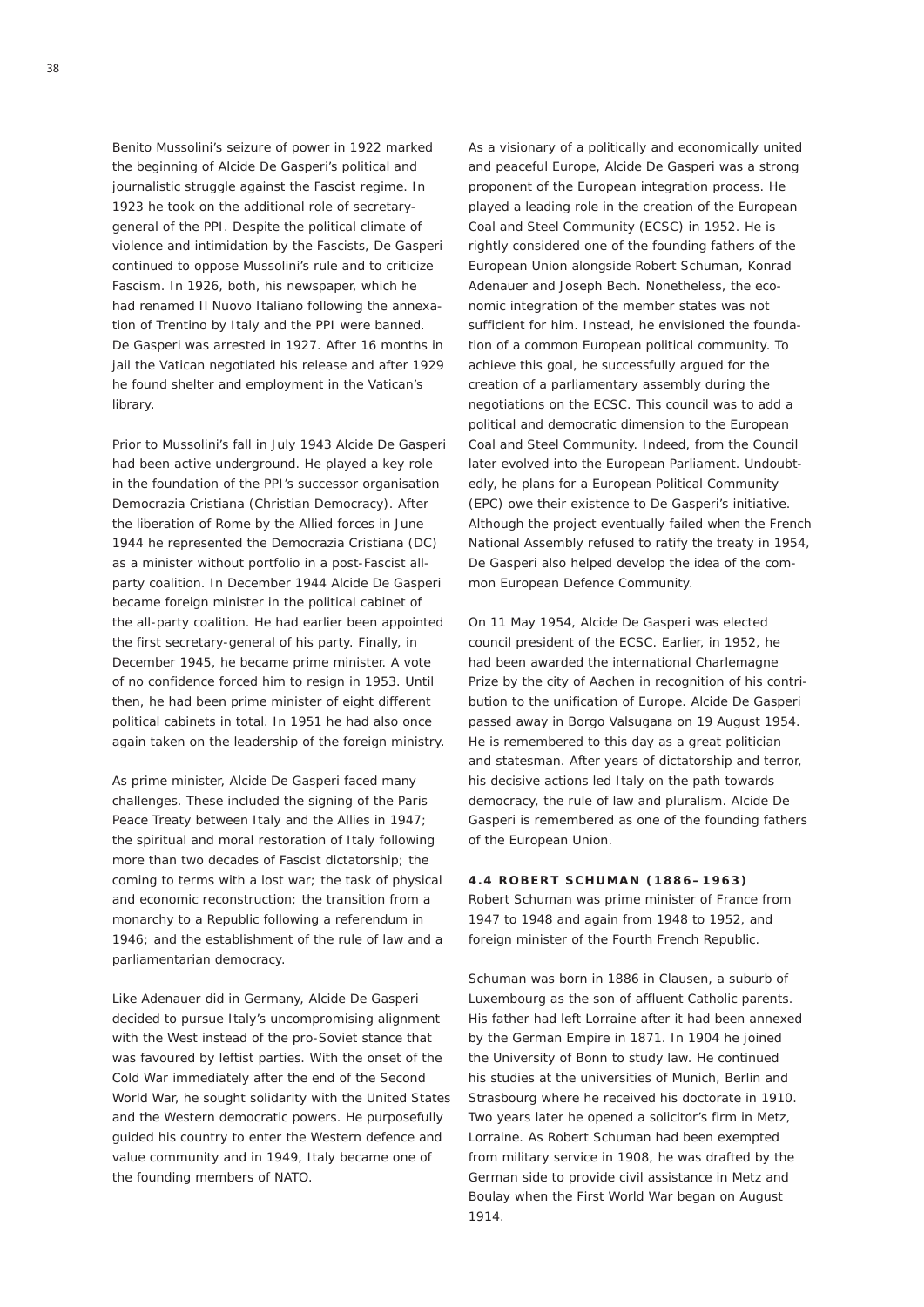After the First World War, Alsace-Lorraine was returned to France and Schuman became a French citizen in 1919. The same year marked the beginning of his political career. In November 1919 he was elected to the Chamber of Deputies as member of the *Union Républicaine Lorraine* and he entered the French parliament as representative of Lorraine. He successfully defended his mandate until 1940 representing different parties; he initially stood for *Entente Républicaine Démocratique*, and in 1932 he became a representative of *Parti Démocratique Populaire*. As member of the Chamber of Deputies he was actively involved in the Committee on Alsace-Lorraine which represented the region's interests within France. From 1919 to 1927, Robert Schuman held the post of parliamentary state secretary. He was vice-president of the Committee since 1927 and president from 1929 to 1936.

Even before the German army invaded France in May 1940, Robert Schuman had been appointed deputy undersecretary at the Refugee Office. After France's surrender in June 1940 and the occupation of Northern France by German troops, Schuman turned down the offer of a ministerial position in the Vichy government and left for Metz. He was arrested by the *Gestapo* on 14 September 1940 and sent to prison in Neustadt, Rhineland-Palatinate. He managed to escape to France in August 1942 where he lived underground and established contact with the *Résistance.* After the liberation of France by Allied forces, Robert Schuman became a founding member and influential figure of the *Mouvement Républicaine Populaire*.

Between 1945 and 1946, Robert Schuman was member of both constitutional national assemblies. As a representative of *Mouvement Républicaine Populaire* he was re-elected to the *Assemblée Nationale* in 1946. He held his seat in the national assembly until 1962. Earlier in June of the same year, Schuman had been appointed minister of finance in the provisional government. On 24 November 1947 he was elected prime minister of the Fourth French Republic. Only seven days after he relinquished his post as prime minister on 19 July 1948 he was appointed foreign minister. He remained in this role until January 1953 as member of five rather short-lived political cabinets. During his time in office, he guaranteed the continuity of French foreign policy. From 1955 until early 1956 Schuman held the post of minster of justice.

As foreign minister, Robert Schuman played a key role in the initiation and negotiation of all significant international agreements of the early post-war period. His term in office overlapped with the foundation of the Council of Europe and NATO (1949) as well as the signing of the European Convention on Human Rights (1950). At the heart of Schuman's approach to foreign policy stood reconciliation with Germany and the creation of European institutions that would involve the Federal Republic of Germany. His foreign policy goals were to secure peace and freedom in Europe and to create wealth and prosperity. Given Germany's aggressiveness towards France in the first half of the 20<sup>th</sup> century, the integration of the Federal Republic of Germany into supranational organizations was seen as instrumental to guaranteeing France's security needs. On 9 May 1950 Robert Schuman proposed the creation of a High Commission that was to oversee and regulate all coal and steel production of France and Germany. The French plan invited all other European countries to join this supranational organization which laid the foundation for the economic and political integration of Western Europe and guaranteed peaceful relations on the European continent. The so-called "Schuman Plan", prepared by Jean Monet, head of the French planning authority, was welcomed by Konrad Adenauer as well as the Benelux countries and Italy. The foreign ministers of France, Germany, Italy, Belgium, Luxembourg and the Netherlands signed the agreement for the European Coal and Steel Community in Paris in April 1951. The treaty came into force on 23 July 1952. The European Coal and Steel Community then went on to form the nucleus of European integration.

Robert Schuman also proposed the creation of a European Defence Community (EDC) and a European Political Community (EPC). However, both projects failed when the French national assembly refused to ratify the corresponding treaties in 1954.

Robert Schuman held the post of president of the European Parliament between 1958 and 1960. After his resignation he became its honorary president. On 15 May 1958 he was awarded the international Charlemagne Prize by the city of Aachen "in recognition of his efforts to create the foundations for the political and economic integration of Europe and his efforts to secure a peaceful future for Germany and France". Robert Schuman died in Scy-Chazelles near Metz on 4 September 1963 at the age of 77. He is remembered in history as one of the founding fathers of the European Union.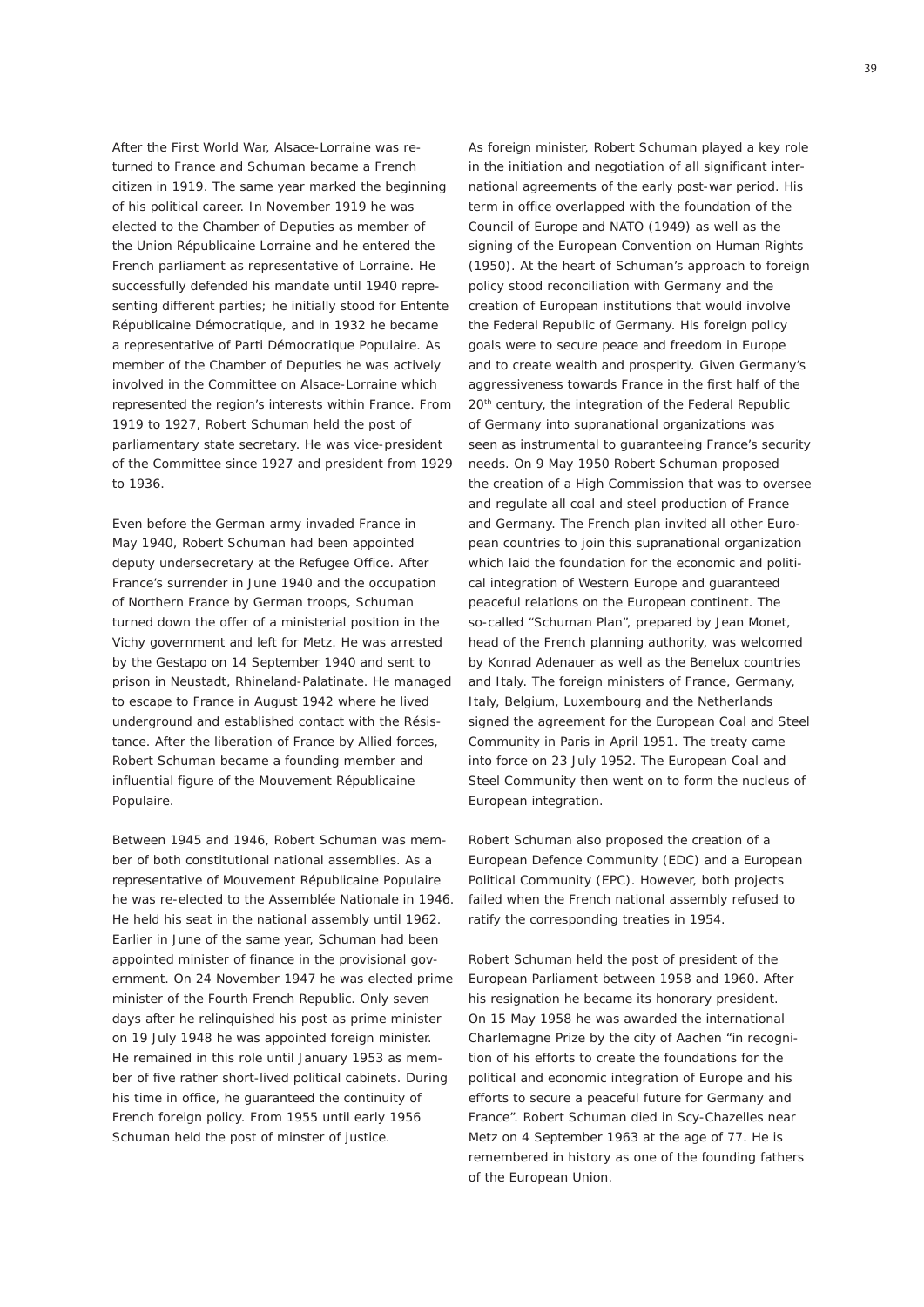#### **4 . 5 Helmut Kohl ( \* 1 9 3 0 )**

Helmut Kohl was born in Ludwigshafen am Rhein on 3 April 1930 as son to a civil servant and grew up in a conservative Catholic family. Even before finishing high school in 1950 Helmut Kohl became politically active by first joining the CDU's youth branch *Junge Union* and later, in 1947, the CDU. While still at university, Helmut Kohl already climbed the ranks of the party by first becoming member of the board of the CDU district branch Palatinate in 1953 and in 1955 becoming member of the Land executive of the CDU, Rhineland-Palatinate.

In 1951 he studied history, political sciences and law at the universities of Frankfurt and Heidelberg. He worked as a research associate at the University of Heidelberg where he received his doctorate in 1958. In 1959, at the age of 29, Helmut Kohl became the CDU's youngest member in the state parliament of Rhineland-Palatinate. He held on to his mandate in the state parliament until 1976. Between 1963 and 1969 Helmut Kohl was chairman of the CDU parliamentary group in the state parliament. He was elected CDU state chair of Rhineland-Palatinate in 1966. In 1969, halfway through the parliamentary term, he was appointed prime minister of Rhineland-Palatinate. With Helmut Kohl at the helm the CDU managed to win an absolute majority of votes in the state elections of 1971 and 1975. His greatest achievements as prime minister of Rhineland-Palatinate were comprehensive regional and administrative reforms as well as major reforms of the education, social security and health systems of Rhineland-Palatinate.

In 1973 Helmut Kohl was elected as federal chairman of the CDU in Germany – an office he held for over 25 years. Under his leadership the CDU transformed into a much more modern and professional party. More specifically, the party strengthened its programmes, increased the number of full-time staff and strengthened local structures. The CDU succeeded in attracting members of all strata of society and party membership rose to 700,000. Helmut Kohl thus turned the CDU into a modern and efficient people's party.

Helmut Kohl stood as the Union's candidate for chancellor in the federal parliamentary elections of 1976. He narrowly failed to win the absolute majority of second votes which enabled his Social Democrat opponent, Helmut Schmidt, to once again form a coalition government between SPD and FDP. Kohl was elected as chairman of the CDU/CSU parliamentary group and became leader of the opposition in the German *Bundestag*. In the federal parliamentary

elections of 1980 he had to yield the candidacy for federal chancellor to the chairman of the Bavarian sister party CSU, Franz Josef Strauß. Following the re-election of SPD and FDP he remained leader of the opposition in the German *Bundestag*. After the collapse of the social-liberal coalition and the first successful no confidence vote in the history of the Federal Republic, Helmut Kohl was appointed federal chancellor on 1 October 1982. With repeated electoral successes in 1983, 1987, 1990 and 1994 the Christianliberal majority in the German parliament subsequently re-confirmed Kohl in his role as federal chancellor. It was only in 1998, that the CDU/CSU and FDP failed to win the majority of votes in the federal parliamentary elections. After having served as chancellor for 16 years, Helmut Kohl had to relinquish his post. He declined continuing as party chairman and at the federal party conference in Bonn in November 1998, he was made honorary president of the CDU. He relinquished this post on 18 January 2000 in connection with a financing scandal concerning the party.

In 1983, at the beginning of his chancellorship and against the heavy protests of the peace movement, Helmut Kohl implemented NATO's twin-track decision of 1979 which provided for the stationing of nuclear U.S. medium-range missiles on German territory. As he announced in his government declaration in 1982, his economic and regulatory policy approach was based on a strengthening of the principles of the social market economy. Through the consistent implementation of a consolidation and stabilisation policy, the Christian-liberal coalition succeeded in stabilising social security contribution rates and lowered both government spending and inflation rates. Furthermore, gross domestic product steadily rose while the number of people in employment fell to 2.24 million in the period between 1982 and 1989 and the rate of new annual government borrowing declined.

Helmut Kohl used the historical opportunity that presented itself after the fall of the Berlin Wall on 9 November 1989 to lead the work of his predecessor Konrad Adenauer to successful conclusion for Germany's peaceful reunification. On 28 November 1989 Helmut Kohl presented to the German parliament a ten-point programme as part of a phased plan to achieve German reunification. In the first and only free election of East Germany's *Volkskammer* (parliament) on 18 March 1990, the majority of the East German electorate voted by an overwhelming majority for the parties of the "Alliance for Germany" which demanded swift accession to West Germany. The currency, economic and social union between the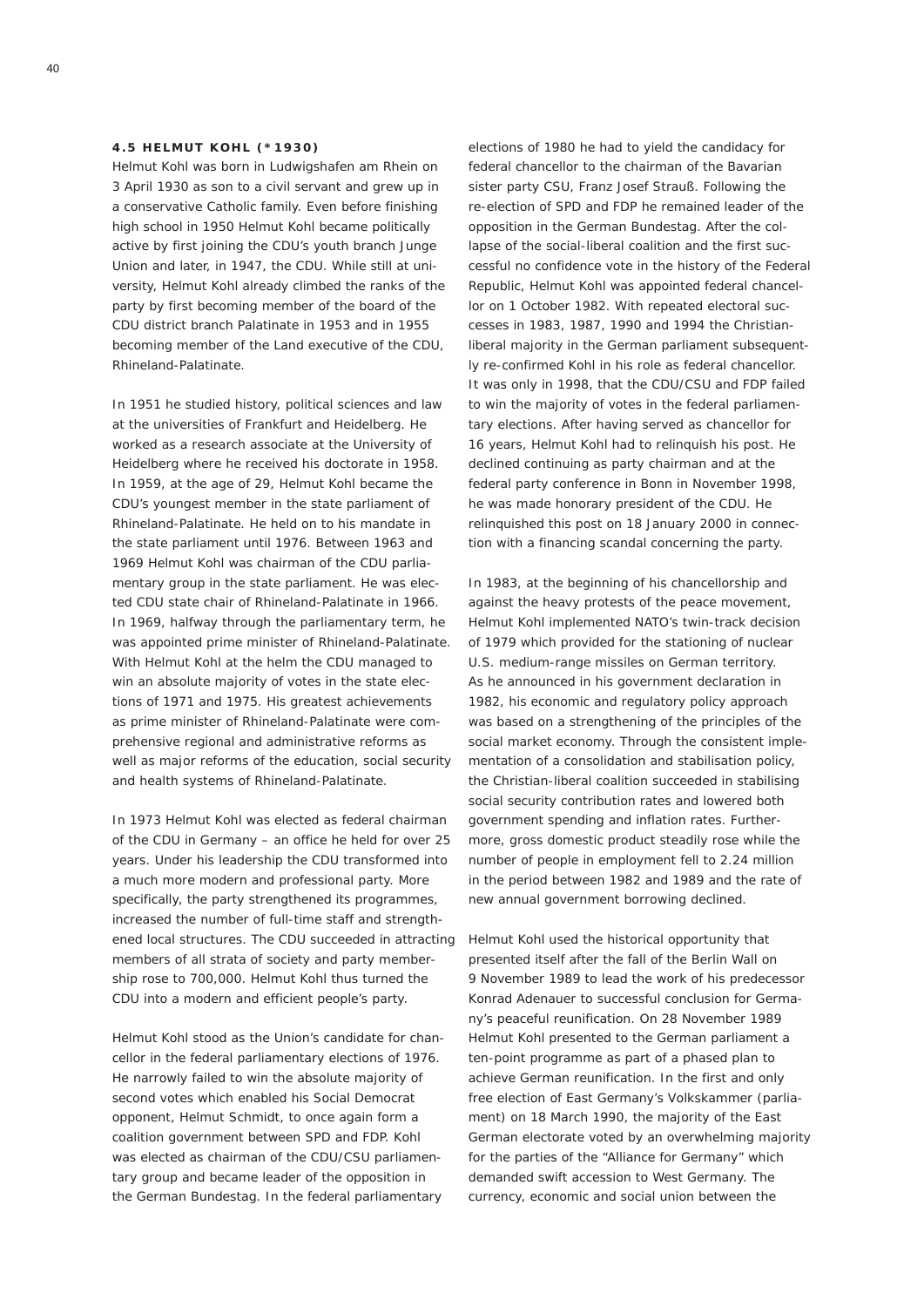Federal Republic and the GDR was created on 1 July 1990 followed by the signing of the Unification Treaty, which spelled out the details of German reunification, on 31 August 1990.

Mikhail Gorbachev's approval of unified Germany's membership to NATO, which he signalled during a meeting between both leaders in the Caucasus, marked a foreign policy breakthrough for Helmut Kohl. On 12 September 1990 full state sovereignty of unified Germany was produced in the Two-Plus-Four-Treaty with the victorious powers of the Second World War. On 3 October 1990, the newly-formed German states Mecklenburg-Vorpommern, Brandenburg, Saxony-Anhalt, Thuringia, Saxony as well as the districts of East Berlin joined the jurisdiction of the German Constitution (Basic Law). German reunification marked the pinnacle of Helmut Kohl's political career.

As a fervent supporter of Europe, Helmut Kohl also strongly promoted a further deepening of the European integration process. His European policy success stories include the Schengen Agreement of 1985 which aimed at the abolishing of all internal border controls; the Maastricht Treaty of 7 February 1992 which created the European Union and led to the creation of the economic and monetary union (EMU); and the Amsterdam Treaty of 2 October 1997 which allowed for institutional and structural reforms of the EU.

During the second part of his term of office Helmut Kohl was faced with the key challenge of integrating the five new and economically weak East German states into the wider German community. The actual state of the East German economy was much worse than experts had initially anticipated causing the cost of reunification to soar well above the allocated budget. To cope with the costs of reunification, tax increases and an increase in government borrowing became unavoidable. Similarly, the transformation of the East German economy was not possible without a rise in unemployment figures. To make matters worse, the SPD majority in the German parliament blocked important tax reform proposals by the Christian-liberal government coalition, including the proposal for a comprehensive tax reform of 1997.

Helmut Kohl was presented with numerous awards in recognition of his achievements for the reunification of Germany and the integration of Europe. In October 1989 he received the Grand Cross 1<sup>st</sup> class of the Order of Merit of the Federal Republic of Germany

with laurel wreath. In 1999 U.S.-President Bill Clinton presented him with the Presidential Medal of Freedom. In December 1998 he was named Honorary Citizen of Europe by the heads of state and government of the EU. This honour had previously only been bestowed on Frenchman Jean Monnet, one of the founding fathers of the European Communities.

#### **4 . 6 Wilfried Martens ( \* 1 9 3 6 )**

Wilfried Martens was prime minister of Belgium from 1979 to 1992. He has been president of the European People's Party since 1990.

He was born in Sleidinge in East Flanders on 14 April 1936 as son to a Catholic farmer. After completing his studies in Law and Philosophy and graduating with a doctorate in Law from the Catholic University Leuven, Wilfried Martens worked as a lawyer at the Court of Appeal in Gent.

During his studies he was actively involved in the Flemish student movement, for example, as president of the Association of Flemish Students. He was member of the executive board of the Flemish People's Movement between 1960 and 1964. His political career began in 1965 when he joined the Belgian Christian People's Party, *Christelijke Volkspartij* (CVP) and was subsequently appointed member of the team of advisors in the political cabinet of Prime Minister Pierre Harmel. After Harmel had relinquished his post as prime minister, Wilfried Martens continued to act as advisor to various coalition governments.

Martens quickly climbed the ranks within the CVP. In 1967 and again in 1969 he was elected president of the CVP youth organisation. Later, in 1972 he became president of the CVP. He remained in this post until 1979. In his role as chairman of the CVP, Wilfried Martens was the driving force behind the election campaign which led his party to victory in 1974. He became a member of the Belgian chamber of deputies in the same year and held on to his mandate until 1991. From 1991 to 1994 Wilfried Martens was senator in the Belgian senate.

In 1979 he was appointed Prime Minister of Belgium heading numerous coalition governments until 1991. Among the list of outstanding political achievements during his term in office was the transformation of Belgium from a centralized to a federal state based on the constitutional amendment of 1988. Martens undertook great efforts to tackle Belgium's worsening economic difficulties with a number of reforms. As Belgian prime minister he was also very supportive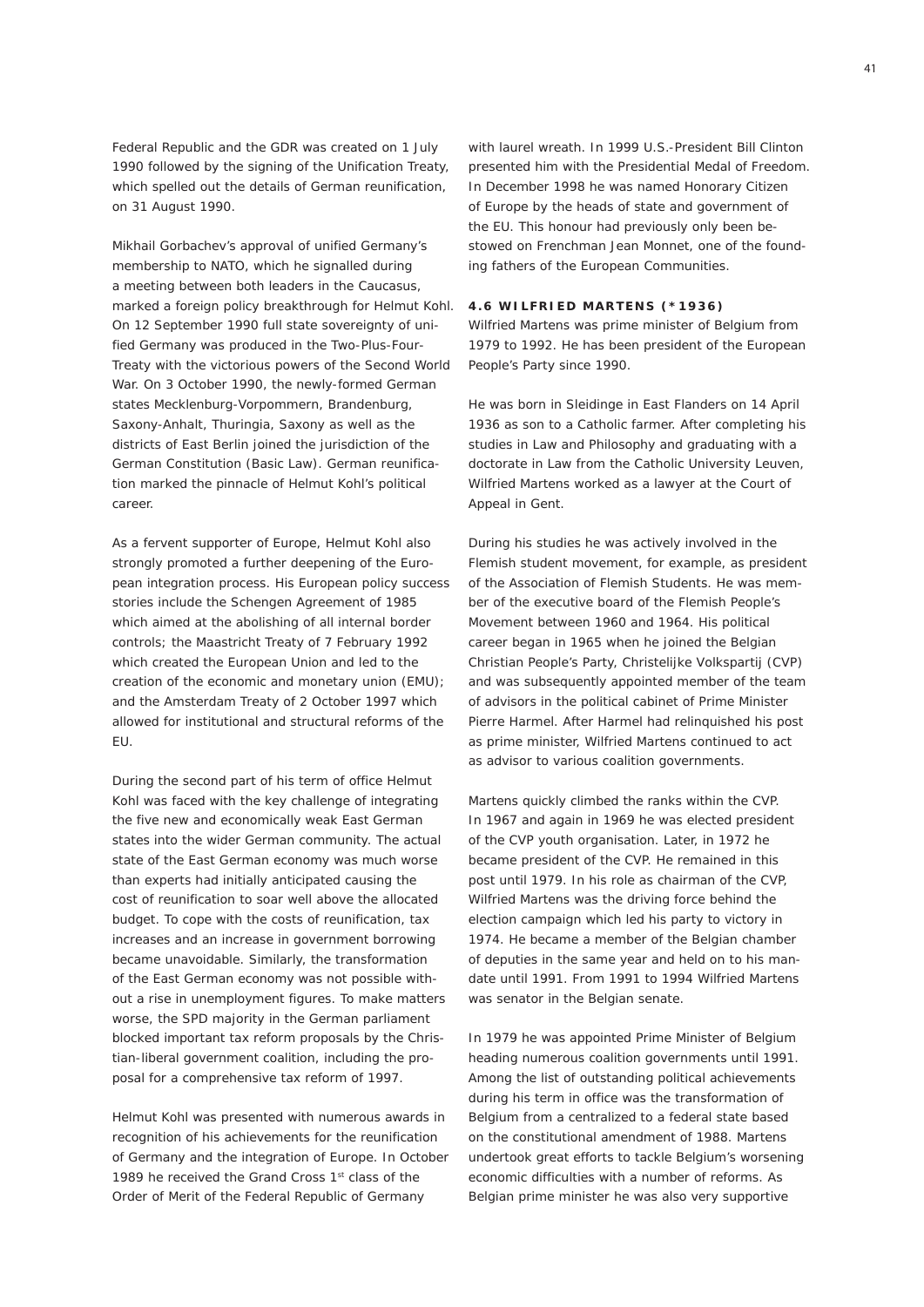of the European integration process and in 1988 he vehemently defended European cooperation against attacks by the then British prime minister Margaret Thatcher.

Wilfried Martens had been a strong proponent of the European integration project even before his appointment as prime minister. He played a key role in strengthening cooperation between European Christian Democrats and synergizing their respective organisations. In 1976 he became a founding member of the European People's Party (EPP) which he has been heading as president since 1990. At the end of his term as prime minister in 1992 and following his election into the European Parliament (EP) in 1994, he took on the role of chairman of the EPP parliamentary group in the EP. Simultaneously, from 1993 to 1996 Wilfried Martens acted as chairman of the European Union of Christian Democrats (EUCD), which made way for the EPP in 1996. He was also president of the World Federation of Christian Democratic Parties (CDI-IDC) between October 2000 and November 2001.

Wilfried Martens has been presented with numerous national and international awards. He was awarded the Spanish Carl V Award in 1998 in recognition of his engagement on behalf of the European Union (EU).

### **4 . 7 Jean -Claude Juncker ( \* 1 9 5 4 )**

Jean-Claude Juncker has held the post of Prime Minister of Luxembourg since 1995. From 1989 to 2009 he concurrently held the post of finance minister. He has been the chairman of the Christian-Social People's Party (CVS) from 1990 to 1995.

Jean-Claude Juncker was born in Redange-sur-Attert in the West of Luxembourg on 9 December 1954 as the son to a steelworker. After completing high school he joined the Christian-Social People's Party in 1974. Juncker went on to study Law at the University of Strasburg and attained a Master of Law degree in 1979.

Jean-Claude Juncker already displayed significant political initiative and talent while still at university. In 1979 he was promoted to parliamentary secretary followed swiftly by his appointment as state secretary at the Ministry of Labour and Social Affairs in December 1982. In 1984 at the age of 29, he earned election to the Chamber of Deputies of Luxembourg and immediately took the offices of minister for labour and minister for budgetary affairs. Juncker's European credentials first emerged when he took on the chairperson's role at the meetings of the Social and Budget Council of the European Communities during the period of Luxemburg's Council Presidency.

After the parliamentary elections of 1989, Jean-Claude Juncker took on the Finance portfolio along with his minister of labour post. In this role he succeeded in enforcing amendments to Luxembourg's labour and unemployment law. In 1992 he submitted a proposal for a fundamental tax reform to parliament which came into force in January 1993. He played a crucial role in further reducing Luxembourg's national debt which was comparatively low to begin with.

In 1994 Luxembourg was the only country to comply with the convergence criteria as laid out in the Maastricht Treaty required for accession to Economic and Monetary Union (EMU). Earlier, in January 1990, Jean-Claude Juncker had taken on the chairmanship of the Christian-Social People's Party. He remained in this post until early 1995. From 1989 to 1995 Juncker was appointed governor of the World Bank.

In his role as chairman of the Economic and Financial Affairs Council (ECOFIN) of the European Communities he was greatly involved in the drafting of the Maastricht Treaty which established the European Union and also laid the foundation for the creation of EMU. It was Juncker's proposal to include an optout clause in the treaty in order to accommodate British interests which prevented the negotiations on EMU from collapsing.

After his re-election to parliament in 1994 he was confirmed in his role as minister in charge of the portfolios of finance and labour. In January 1995 he was appointed prime minister after his predecessor Jacques Santer had been named President of the European Commission. Besides his role as finance and labour minister Jean-Claude Juncker also took control over the treasury. Since 1995 he concurrently held the post of governor of the International Monetary Fund (IMF) and governor of the European Bank for Reconstruction and Development (EBRD).

As prime minister of Luxembourg, Juncker pursued a very active and dedicated European policy. He vehemently opposed any attempts to water down the Maastricht Treaty and the convergence criteria stipulated therein. At the European Council in Dublin, Jean-Claude Juncker successfully mediated a dispute over economic and monetary union-policy between French president Jacques Chirac and German chancellor Helmut Kohl which earned him widespread admi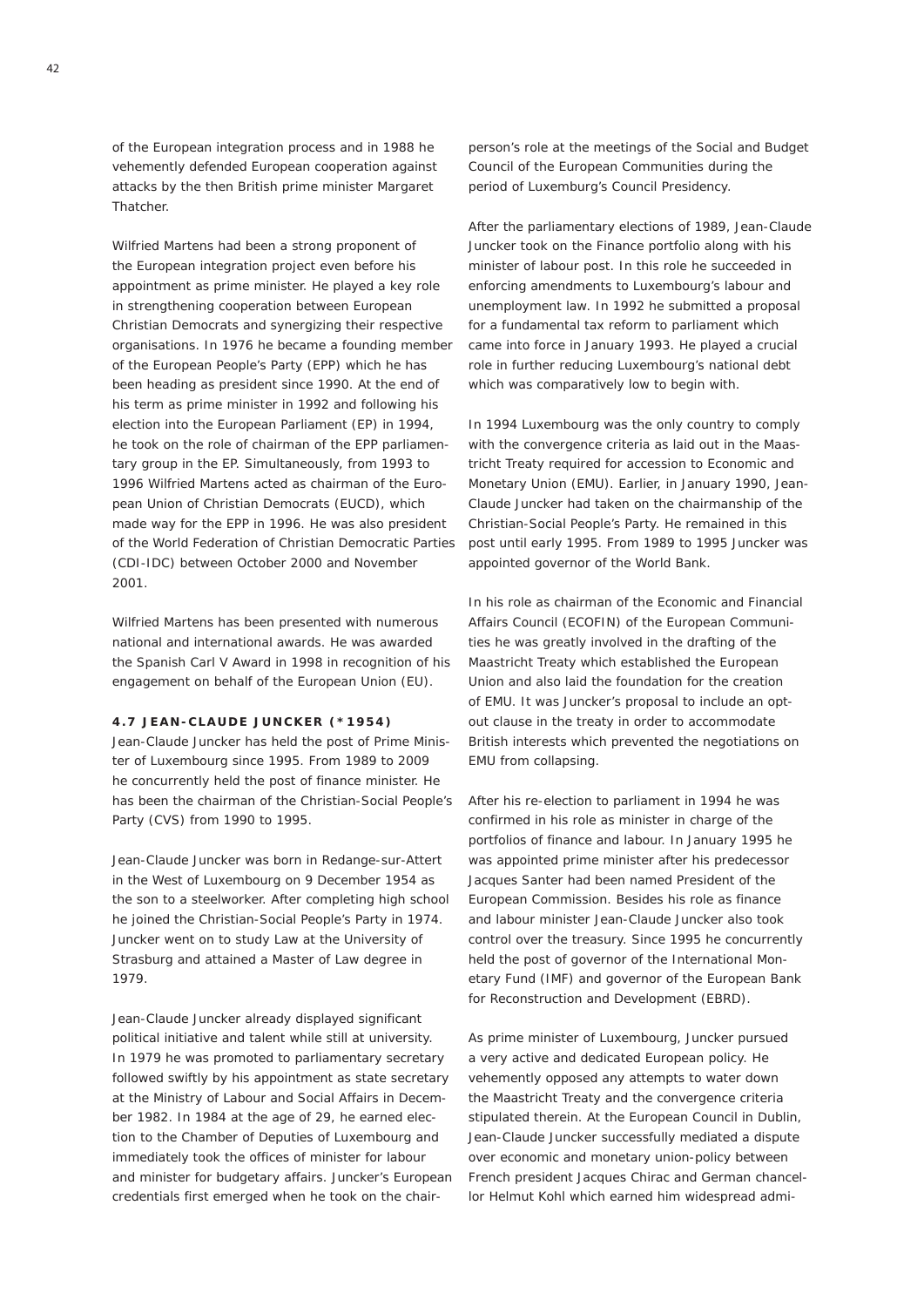ration. 1997 brought the rotating presidency of the European Council to Luxembourg. Jean-Claude Juncker was able to make significant contributions to the design of the intra-community agenda. In December 1997, the European Council in Luxembourg agreed on opening accession negotiations with ten Central and East European countries. 1997 also saw the creation of the *Euro 11*, an informal group of European finance ministers for matters regarding the Economic and Monetary Union. Since 2005 Jean-Claude Juncker presides of this body which has since been renamed "Eurogroup".

The Christian-Social People's Party emerged victorious from the elections to Luxembourg's Chamber of Deputies in June 1999 and entered a coalition government with the Democratic Party (DP). The prime minister remained in office. From 1999 to 2004 he concurrently took on the portfolios of finance and communication. Following the election success of the Christian-Social People's Party in 2004 and the formation of a government with the Luxembourg Socialist Workers Party (LSWP), which had been its coalition partner in 1984 and 1999 respectively, Jean-Claude Juncker was reconfirmed in the offices of Prime Minister, Minister of State and Minister of Finance.

In 2005, Luxembourg held the European Presidency for a second time during Jean-Claude Juncker's term in office. It was thanks to the mediation by Luxembourg's prime minister that the European Council agreed on the reform of the Stability and Growth Pact. Juncker also managed to achieve agreement on the revival of the Lisbon strategy of 2000 in order to place more emphasis on the social and ecological aspects of the European integration process. Jean-Claude Juncker lobbied hard for the adoption of the EU Constitution and during a referendum held on 10 July 2005 the people of Luxembourg voted in its favour. This success was even more significant as previous referendums held in France and the Netherlands had been unsuccessful.

Without the dedication of Jean-Claude Juncker, the European integration process would not have reached the depth that it boasts today. It was down to his determination and initiative but most of all his mediating skills that allowed for the successful conclusion of many past European Council negotiations. A believer in the peaceful unification of Europe, Jean-Claude Juncker played a key role in the fruitful conclusion of almost all integrative measures of the recent past. His continued allegiance to Europe and ideals earned him the 2006 international Charlemagne Prize by the city

of Aachen. He had already received several awards previously, including the Quadriga Prize and the title European of the Year presented to him by the German association *Werkstatt Deutschland* in 2003.

#### **4 . 8 Angela Merkel ( \* 1 9 5 4 )**

Angela Merkel has been chairperson of the CDU Germany since April 2000 and federal chancellor of Germany since November 2005. She previously was minister for women and youth (1991–1994), minister for the environment and nuclear safety (1994–1998) and from 1998 to 2000 secretary-general of the CDU Germany.

Angela Merkel was born in Hamburg in 1954. Originally from East Berlin, her father had graduated in Theology at the University of Hamburg. Only a few weeks after Angela Merkel's birth the family moved to the GDR as her father had received a pastorate at the church in Quitzow near Perleberg in the state of Berlin-Brandenburg. In 1957 he took on a pastorate in the North Brandenburg county town Templin where he also headed a seminary on Christian education.

Angela Merkel excelled as a pupil in school particular in Mathematics and Russian. She did not participate in the secular Socialist ceremony of *Jugendweihe* in which teenagers are given adult social status as was the norm in East Germany but chose to be confirmed instead. She passed her final school-leaving exams (*Abitur*) in 1973 and subsequently began to study Physics at the University of Leipzig. After graduating in 1978 she worked and studied at the Central Institute for Physical Chemistry of the Academy of Sciences in Berlin where she also received her doctorate in Natural Sciences (Dr. rer. nat.) in 1986.

She joined Democratic Awakening (DA), a pro-democracy group, at the end of 1989 and soon became its press officer. In the first free elections to East Germany's *Volkskammer* (parliament) on 18 March 1990 the Democratic Awakening group only won 0.9 per cent of all votes. The East German CDU with top candidate Lothar de Maizière had formed an electoral alliance called the Alliance for Germany together with Democratic Awakening and the German Social Union (*Deutsche Soziale Union*, DSU). With 41 per cent of all votes the Alliance for Germany was the clear winner of the election. It followed a broad coalition composed of CDU, German Social Union, Democratic Awakening, the Social Democrats and the Liberals. Angela Merkel became the deputy spokesperson of the new government that had emerged form the first and only democratic elections in East Germany. The East German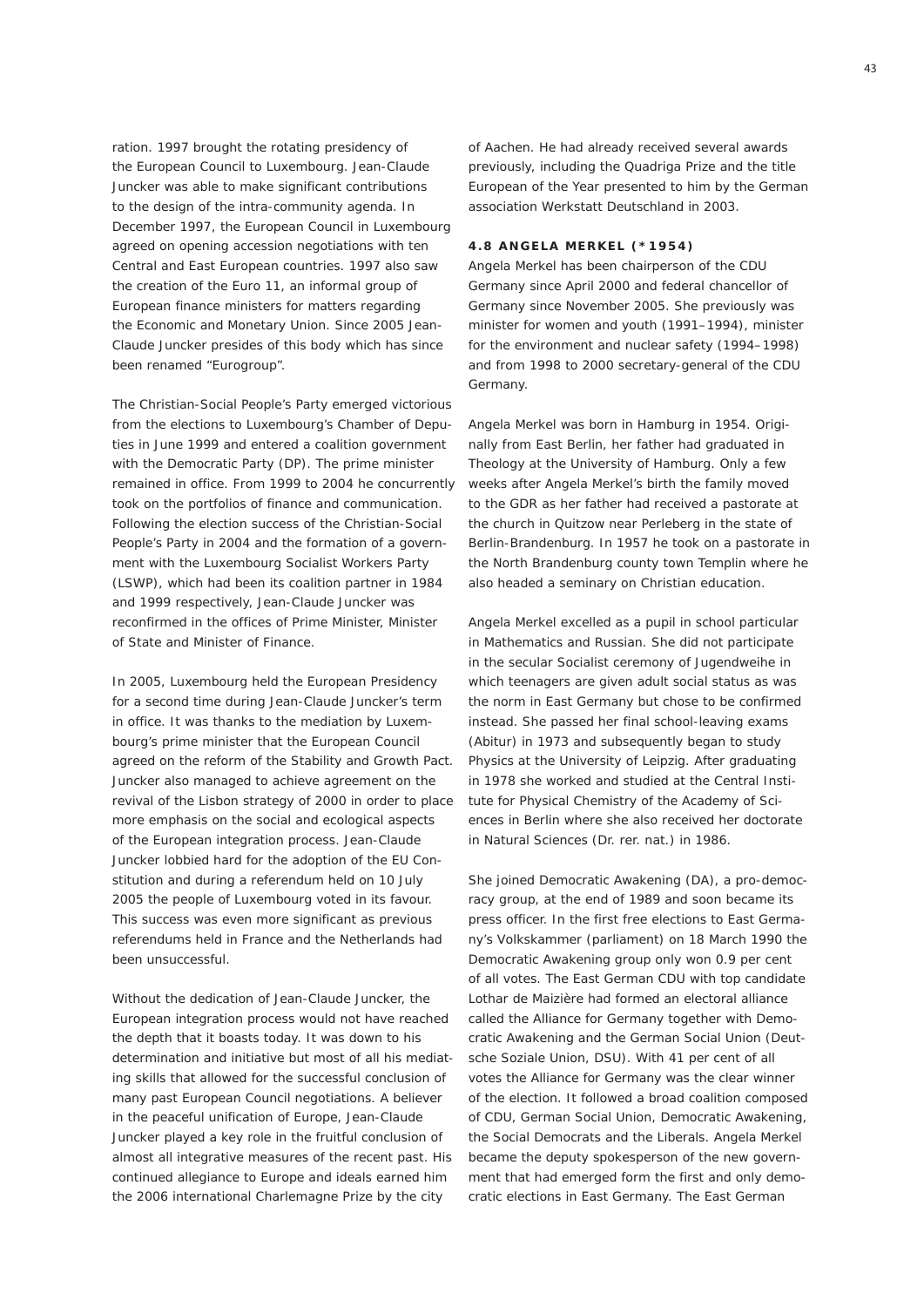CDU and the Democratic Awakening party merged with the West German CDU on 1 October 1990 making Angela Merkel a member of the CDU. The reunification of Germany on 3 October 1990 terminated her role as deputy spokesperson of the GDR government.

At the first post-reunification general elections on 2 December 1990, she was elected to the *Bundestag* for the constituency of Stralsund / Rügen / Grimmen with 48.5 per cent of all first votes cast. She became minister for women and youth in Helmut Kohl's cabinet. Besides her ministerial role she concurrently held the post of chairwoman of the *Evangelischer Arbeitskreis* of the CDU/CSU from 1992 to 1993. She became state chief for the CDU in the federal state of Mecklenburg-Vorpommern in 1993.

After the general elections of 1994 Angela Merkel was appointed minister for the environment and reactor safety. Four years later in 1998 the CDU/CSU and its coalition partner FDP failed to gather a majority of votes in the general elections. At the first federal CDU congress following the electoral defeat, Wolfgang Schäuble was elected as new CDU federal chair. Angela Merkel became the new secretary-general of the CDU Germany while she relinquished her post as state chief for the CDU in Mecklenburg-Vorpommern. In the following months the CDU achieved robust state parliament election results and in June 1999 the party won an outstanding 48.7 per cent of votes in the European elections.

In 1999/2000 a party financing scandal compromised many leading figures of the CDU. In the wake of the scandal Helmut Kohl had to relinquish his honorary chairmanship of the CDU while then party chairman Wolfgang Schäuble was also forced to step down. On 10 April 2000 Angela Merkel was elected as the chair of the CDU.

Although Angela Merkel had intended to run for election as the CDU/CSU top candidate in 2002 it became evident that she lacked sufficient backing from both parties. Many of the CDU state premiers and state leaders favoured the Bavarian state premier and CSU chairman Edmund Stoiber. The latter was eventually confirmed by the CDU/CSU, including Angela Merkel herself, as the chancellor candidate. He was opposed by the incumbent chancellor Gerhard Schröder who defeated him by a small margin. Following the general elections in 2002, Angela Merkel became head of the CDU/CSU parliamentary group and succeeded Friedrich Merz as leader of the opposition in the German federal parliament.

Angela Merkel entered the early federal elections in 2005 as the Union parties' candidate for chancellor. On 18 September of the same year the CDU and CSU won a combined 35.2 per cent of votes thus narrowly beating the SPD with 34.2 per cent of votes and becoming the strongest fraction in the German *Bundestag*. The CDU, CSU and SPD formed a Grand Coalition which appointed Angela Merkel as the first female chancellor of the Federal Republic of Germany. At the age of 51 Angela Merkel was not only the youngest person in the history of the Federal Republic to ever hold this office but she was also the first person who was born and raised in the German Democratic Republic and the first person with a Natural Science background to do so.

As chancellor heading the Grand Coalition she developed a pragmatic and unpretentious leadership style. She paid great attention to fostering Germany's relations with its neighbours Poland and France, with the United States and, of course, with the European Union. She insisted on formalising the Treaty of Lisbon and sent important signals with regards to urgent human rights issues. In 2007, for example, she received the Dalai Lama in the Federal Chancellery even though this gesture caused considerable unhappiness amongst the leadership of the People's Republic of China, which is steadily gaining in economic strength and political power.

As the head of the German government she held the presidency of the European Council and of the Group of 8 (G8) in the first half of 2007. Angela Merkel earned great respect for her contributions towards European integration which, together with Germany's transatlantic ties and its relationship with Israel, forms the foundation of German politics. At the same time, she was aware of the importance of fostering a strategic partnership with Russia, and of enhancing relations with China, India and with the African continent.

Since her time as minister of the environment Angela Merkel has shown great commitment towards global climate protection. She hosted the first UN conference on climate in Berlin in 1995. The conference marked the start of global efforts at reducing the emission of greenhouse gasses. As German chancellor she agreed to Germany's obligation to reduce CO2 emission in a swift and sustainable manner. The end of Angela Merkel's first term as German federal chancellor was overshadowed by the global economic and financial crisis.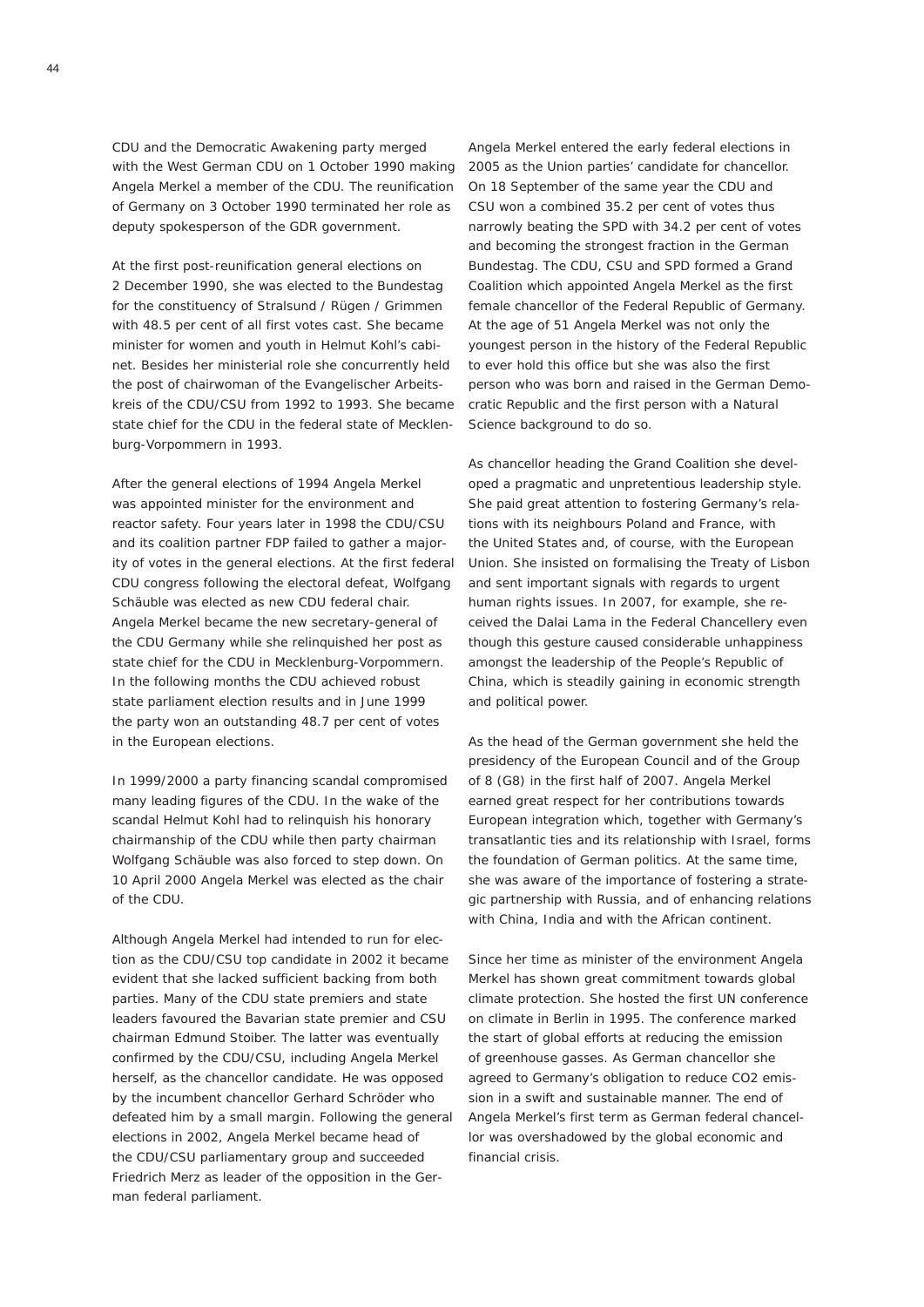In the general elections of 27 September 2009 the Union parties together with the FDP won a clear majority of seats in the German *Bundestag* (332 out of 622 seats) and were able to form a Christian-liberal coalition government. Angela Merkel was re-elected to the *Bundestag* from her constituency Stralsund / North Pommerania / Rügen with 49.3 per cent of all first votes cast. On 28 October 2009 she was sworn in to office as federal chancellor for the second time. The first months of the new coalition government

under the leadership of Angela Merkel were marked by the consequences of the global economic and financial crisis. Besides the important task of dealing with the crisis, during her second term in office Angela Merkel's domestic policy focus lies firmly on the pro motion of research and education, the consolidation of the budget, the reform of the German health care system and Germany's energy policy.

A first early review of Angela Merkel's second term in office looks very positive. In cooperation with Germany's EU partners the Euro was stabilized, pri vate savings have been secured, and Germany's economic upturn following the global economic and financial crisis has been set in motion. In the international comparison, all signs indicate that Germany will emerge from the crisis fiscally stronger and with

a healthier labour market.<br>Angela Merkel has been married to Joachim Sauer, a professor in Chemistry at the Humboldt University in Berlin, since 30 December 1998. She was awarded the international Charlemagne Prize of the city of Aachen in 1988. She also holds several honorary doctorates. *Forbes Magazine* consecutively named her the world's most powerful woman between 2006 and 2009 while the *Time* magazine ranked her among the world's 100 most influential people.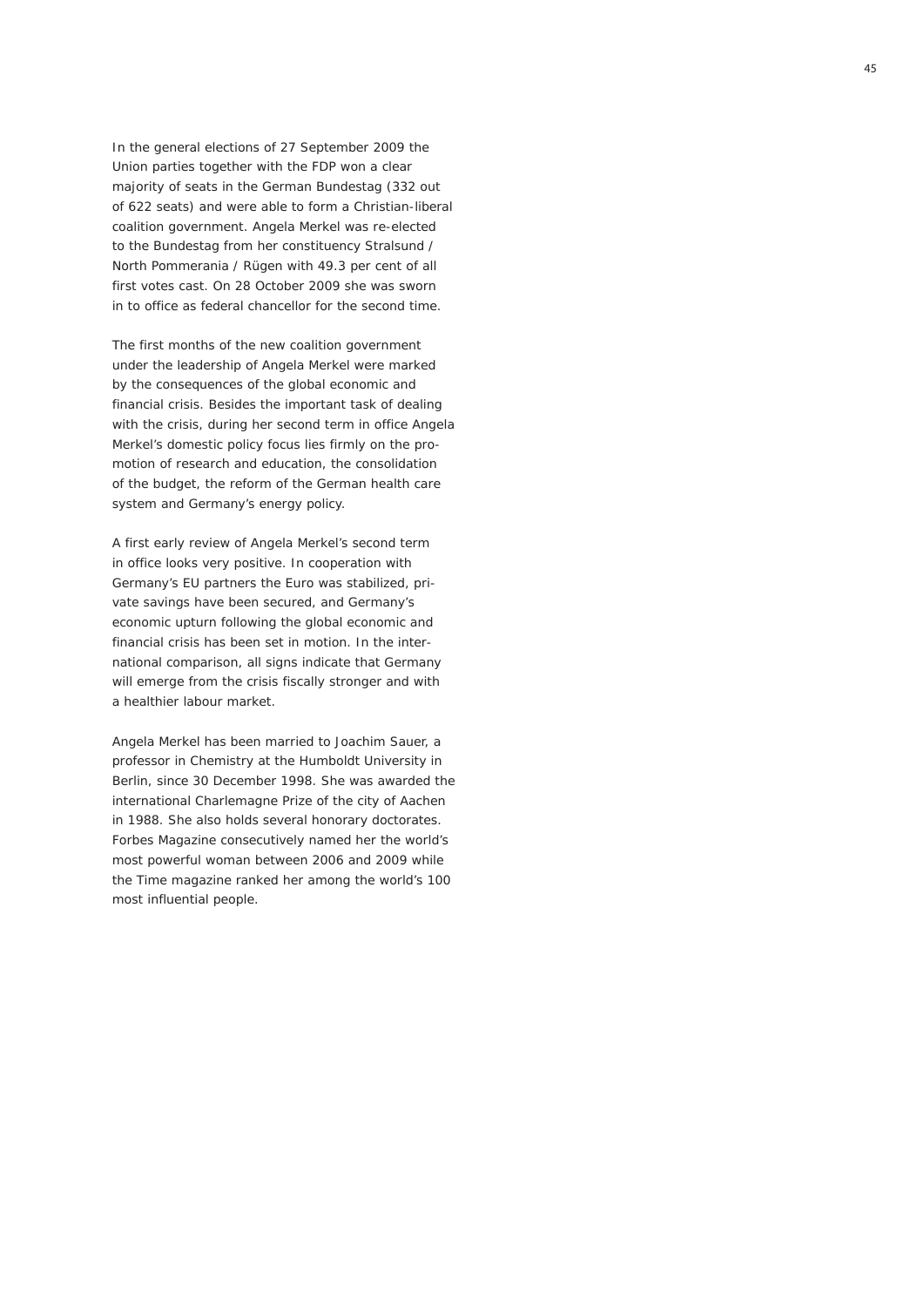# <span id="page-43-0"></span>5. BIBLIOGRAPHY AND FURTHER READING

- *Adenauer, Konrad. 1975. Reden 1917–1967. Eine Auswahl. ed. by Hans-Peter Schwarz, Stuttgart: Deutsche Verlags-Anstalt.*
- *Agethen, Manfred. 2002. "Die CDU in der DDR", in: Winfried Becker, Günter Buchstab, Anselm Doering-Manteuffel and Rudolf Morsey (eds). Lexikon der Christlichen Demokratie in Deutschland. Paderborn a.o.: Verlag Ferdinand Schöningh, pp. 109-118.*
- *Baus, Ralf Thomas. 2001. Die Christlich-Demo kratische Union Deutschlands in der sowjetisch besetzten Zone 1945–1948. Düsseldorf: Droste Verlag.*
- *Becker, Winfried. 2002. "Christliche Demokratie", in: Becker, Winfried, Günter Buchstab, Anselm Doering-Manteuffel and Rudolf Morsey (eds.). Lexikon der Christlichen Demokratie in Deutschland. Paderborn a.o.: Verlag Ferdinand Schöningh, pp. 9***-***23.*
- *Buchstab, Günter and Rudolf Uertz (eds.). 2004. Christliche Demokratie im zusammenwachsenden Europa. Entwicklungen, Programmatik, Perspektiven. Freiburg i.Br.: Herder.*
- *Caldera, Rafael. 1977. Especificidad de la Demo cracia Cristiana. Caracas: Ediciones Nueva Política. Download (2002) at: http://www.ipf.org.ve/ cristiana.pdf.*
- *Christlich Demokratische Union Deutschlands. 2007. Freiheit und Sicherheit. Grundsätze für Deutschland. Das Grundsatzprogramm.*
- *Christlich Demokratische Union Deutschlands. 2009. Deutschland braucht eine kompetentere Außenpolitik. http://www.cdu.de/doc/pdf/090306 politik-az-aussenpolitik.pdf.*
- *Fogarty, Michael P. 1959. Christliche Demokratie in Westeuropa 1820***–***1953. Freiburg i.Br. u.a: Herder.*   $\mathbf{u}$  .
- *Frey, Timotheos. 2009. Die Christdemokratie in Westeuropa. Der schmale Grat zum Erfolg. Baden-Baden: Nomos.*
- *Gehlen, Andreas von. 2005. Europäische Parteiendemokratie? Institutionelle Voraussetzungen und Funktionsbedingungen der europäischen Parteien zur Minderung des Legitimationsdefizits der EU. Berlin: Freie Universität Berlin, Dissertation.* **COL**
- *Gehler, Michael, Wolfram Kaiser and Helmut Wohnout (eds.) 2001. Christdemokratie in Europa im 20. Jahrhundert/Christian Democracy in 20th Century Europe/La Démocratie Chrétienne en Europe au XXe siècle. Wien: Böhlau.*
- *GG (Grundgesetz für die Bundesrepublik Deutschland). Various sources, e.g. Bundeszentrale für politische Bildung. Bonn.*  $\blacksquare$
- *Hennig, Ottfried and Klaus Weigelt. 1997. "50 Jahre Christliche Demokratie in Lateinamerika", in: Internationale Zusammenarbeit – Herausforderung für Politik und Gesellschaft. Bornheim, pp. 8-17.* ۳
- *Hofmeister, Wilhelm. 1995. Chile: Option für die Demokratie. Christlich Demokratische Partei und politische Entwicklung, 1964***–***1994. Paderborn: Schöningh; Spanish edition: La opción por la democracia. Democracia Cristiana y desarrollo político en Chile, 1964-1994. Santiago de Chile: CPU.*
- *Honecker, Martin. 2006. "Orientierung am Menschengerechten. Zur Entstehung evangelischer Sozialethik", in: Die Politische Meinung, No. 441, August 2006, pp. 9-14.*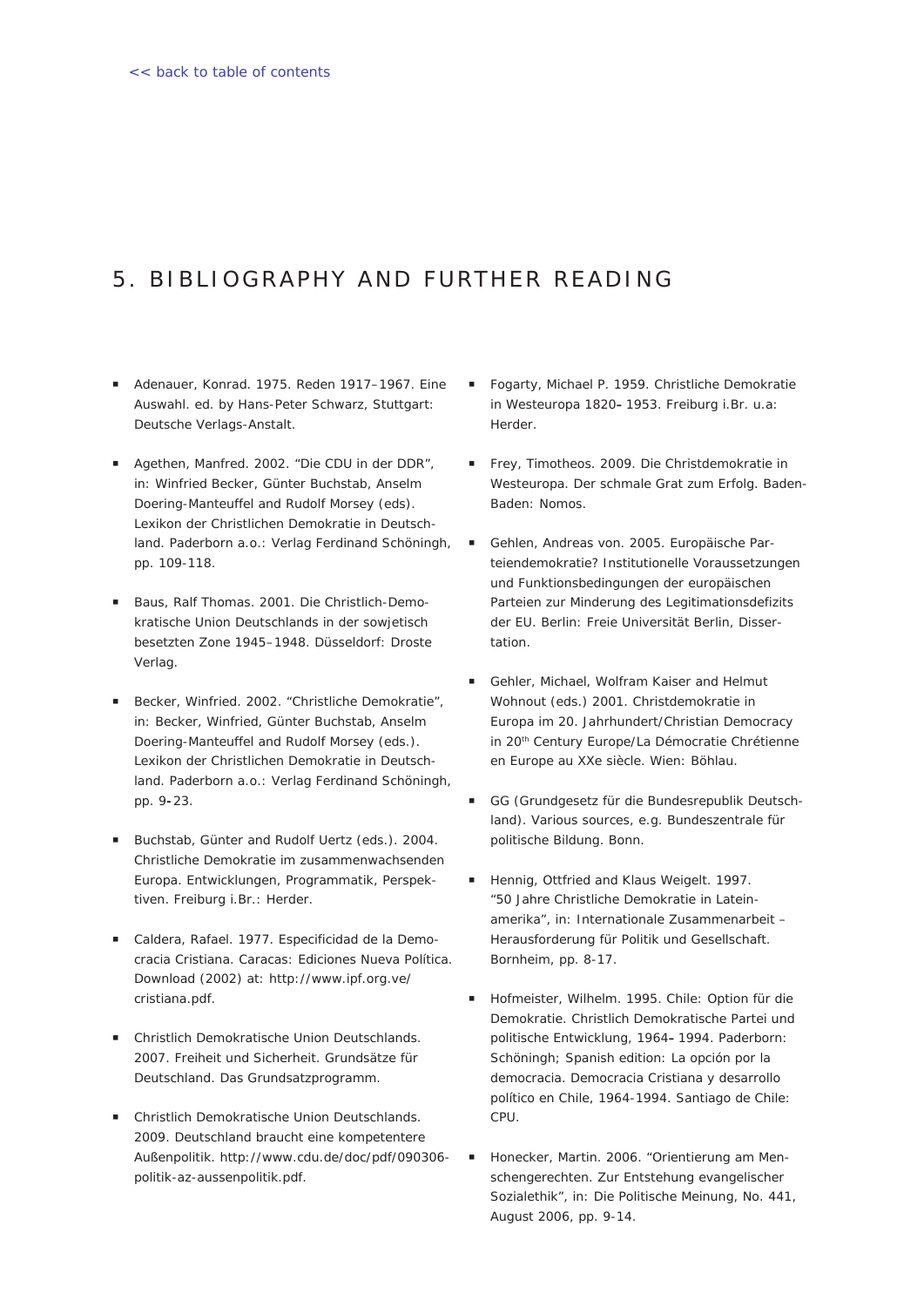- *Jung, Winfried. 1983. "Christlich-Demokratische Parteien in Lateinamerika", in: Silke Krieger (ed.) Partner für den demokratischen Weg. Sankt Augustin: Verlag Hans Richarz, pp. 35-63.*
- *Kalyvas, Stathis N. 1996. The Rise of Christian Democracy in Europe. Ithaca and London: Cornell University Press.*
- *Kleinmann, Hans-Otto. 1993. Geschichte der CDU 1945–1982. Published by Günter Buchstab. Stuttgart: Deutsche Verlags-Anstalt.*
- *Koecke, Johannes Christian and Michael Sieben. 2010. Die Christlich-Demokratische Union: Grundüberzeugungen, Geschichte, Organisation. Sankt Augustin/Berlin: Konrad-Adenauer-Stiftung.*
- *Konrad-Adenauer-Stiftung (ed.). 1995. Kleine Geschichte der CDU. Stuttgart: Deutsche Verlags-Anstalt.*
- *Konrad-Adenauer-Stiftung (ed.). 2009. Leitlinien für Wohlstand, soziale Gerechtigkeit und nachhaltiges Wirtschaften. http://www.kas.de/leitlinien.*
- *Konrad-Adenauer-Stiftung. Without date. Historische Übersicht Gründung EU. http://www.kas.de/wf/de/71.4750/.*
- *Küsters, Hanns Jürgen (ed.). 2004. "Adenauer, Israel und das Judentum" (Rhöndorfer Gespräche Vol. 20). Bonn: Bouvier.*
- *Maier, Hans. 2006. Revolution und Kirche. Studien zur Frühgeschichte der Christlichen Demokratie. München: C.H. Beck.*
- *Mommsen, Wilhelm (ed.). 1960. Deutsche Parteiprogramme. München: Isar-Verlag.*
- *Richter, Michael. 1991. Die Ost-CDU 1948***–***1952. Zwischen Widerstand und Gleichschaltung. Düsseldorf: Droste Verlag, 2nd revised edition.*
- *Roos, Lothar. 2005. "Katholische Soziallehre", in: Rolf H. Hasse, Hermann Schneider and Klaus Weigelt (eds.) Lexikon Soziale Marktwirtschaft. Wirtschaftspolitik von A bis Z. 2nd edition. Paderborn a.o.: Schöningh, pp. 290-293.*
- *Uertz, Rudolf. 2004. "Zur Theorie und Programmatik der Christlichen Demokratie", in: Günter Buchstab and Rudolf Uertz (eds.) Christliche Demokratie im zusammenwachsenden Europa. Entwicklungen, Programmatik, Perspektiven. Freiburg i.Br. u.a.: Herder.* ۳
- *Uertz, Rudolf. 2005. Vom Gottesrecht zum Menschenrecht. Das katholische Staatsdenken von der Französischen Revolution bis zum II. Vatikanischen Konzil (1789–1965). Paderborn: Schöningh.*  $\mathbf{r}$
- *Vatikan. 1965. Pastorale Konstitution Gaudium et Spes: Über die Kirche in der Welt von heute (here: Chapter IV: "Das Leben in der politischen Gemeinschaft"). Rom: Vatikan.*
- *Veen, Hans-Joachim (ed.). 1983***–***2000. Christlichdemokratische und konservative Parteien in Westeuropa. 5 Volumes, Paderborn: Schöningh.*  ۳
- *Klaus Weigelt. 1989. "Evangelische Wirtschaftsund Sozialethik – Verständnisfragen und ordnungspolitische Bedeutung", in: Gernot Gutmann and Alfred Schüller (eds.). Ethik und Ordnungsfragen der Wirtschaft. Baden-Baden: Nomos, pp. 117- 137.*  $\mathbf{r}$
- *Klaus Weigelt. 1991. "Gemeinwohl und Eigennutz", in: Die politische Meinung. 264/1991, pp. 77-83.*
- *Klaus Weigelt. 1994. "Kirche und Politik in Deutschland am Beispiel ausgewählter Denkschriften der EKD", in: Konrad-Adenauer-Stiftung (ed.): Chrétiens – Europe – Politique. Konrad-Adenauer-Stiftung: Paris, pp. 173-197.*  $\mathbf{u}$

#### **Websites**

- *http://www.cdu.de (Christlich Demokratische Union Deutschlands)*
- *http://www.cdu-geschichte.de* ۳
- *http://www.epp.eu (Europäische Volkspartei)*  $\mathbf{u}$  .
- *http://www.kas.de/wf/de/42.7 (Archiv für Christlich-Demokratische Politik)*
- *http://www.konrad-adenauer.de*  m.
- *http://www.helmut-kohl.de*  ۳
- *http://www.angela-merkel.de.*  $\blacksquare$

All website contain numerous descriptions, articles, documents, images, video and audio clips with data on the person and politician Konrad Adenauer, Helmut Kohl and Angela Merkel.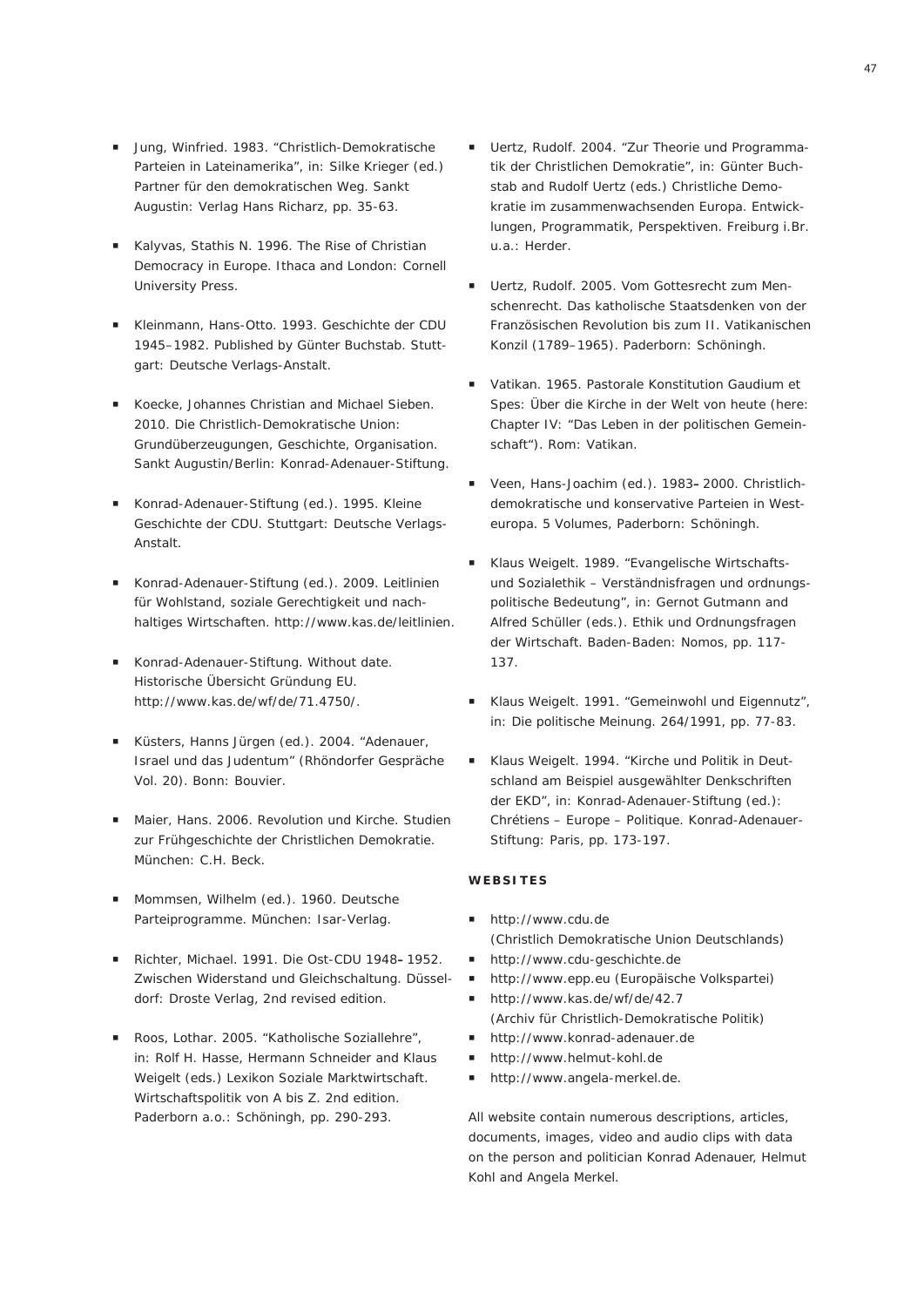#### <span id="page-45-0"></span>**Authors and Expert Advisors**

*Dr. Manfred Agethen is a research associate with the department of References and Research Services / Archives of Christian-Democratic Politics at the Konrad-Adenauer-Stiftung (KAS) in Sankt Augustin.*

*Christopher Beckmann is a research associate with the department of References and Research Services / Archives of Christian-Democratic Politics at the KAS in Sankt Augustin.*

*Dr. Nino Galetti heads the chairman's office of KAS. Until the end of 2009 he worked as advisor in the Key Questions division at the department of European and International Cooperation of KAS in Berlin.*

*Dr. habil. Karsten Grabow is coordinator for policy analysis and party research at the department Politics and Consulting of the KAS in Berlin.*

*Isabel von Griesheim studies political sciences and economics at the University of Heidelberg, Germany. She completed an internship with the Latin America division of KAS during the summer of 2010.* 

*David Jonathan Grunwald is a research associate with the department Political Education at the KAS Educational Centre Schloss Eichholz in Wesseling, Germany.*

*Christine Henry-Huthmacher is coordinator for family politics with the department Politics and Consulting of KAS.* 

*Tim Kallweit worked as a project assistant at the department of European and International Cooperation of KAS in Berlin until end 2009.*

*Dr. Patrick Keller is coordinator for foreign and security policy at the department of European and International Cooperation of the KAS in Berlin.*

*Prof. Dr. Hanns Jürgen Küsters is head of department of References and Research Services / Archives of Christian-Democratic Politics at the KAS central office in Sankt Augustin.*

*Dr. Helmut Reifeld is head of the Key Questions division at the department of European and International Cooperation of KAS in Berlin.*

*Matthias Schäfer leads the team Economic Policy in the department Politics and Consulting of the KAS in Berlin.*

*Frank Spengler is deputy head of the department of European and International Cooperation of KAS.*

*Prof. Dr. Wolfgang Stock is managing director of Convincet GmbH based in Berlin.*

*Prof. Dr. Rudolf Uertz is a research associate with the department of References and Research Services / Archives of Christian-Democratic Politics at the KAS central office in Sankt Augustin.*